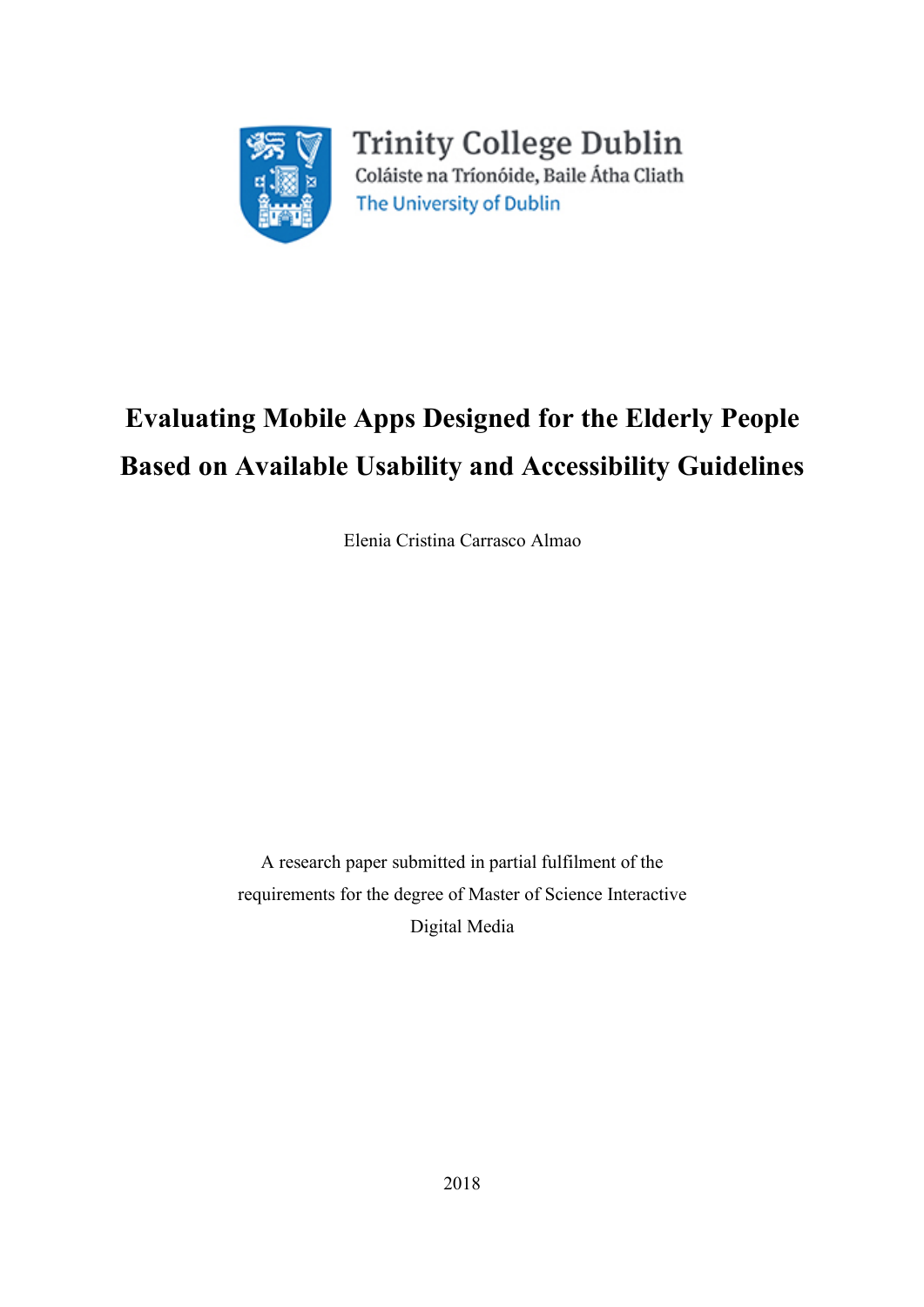### **Declaration**

I have read and I understand the plagiarism provisions in the General Regulations of the University Calendar for the current year, found at: http://www.tcd.ie/calendar

I have also completed the Online Tutorial on avoiding plagiarism 'Ready, Steady, Write', located at http://tcdie.libguides.com/plagiarism/ready-steady-write

I declare that the work described in this research Paper is, except where otherwise stated, entirely my own work and has not been submitted as an exercise for a degree at this or any other university.

Signed:

Elenia Cristina Carrasco Almao 11/05/2018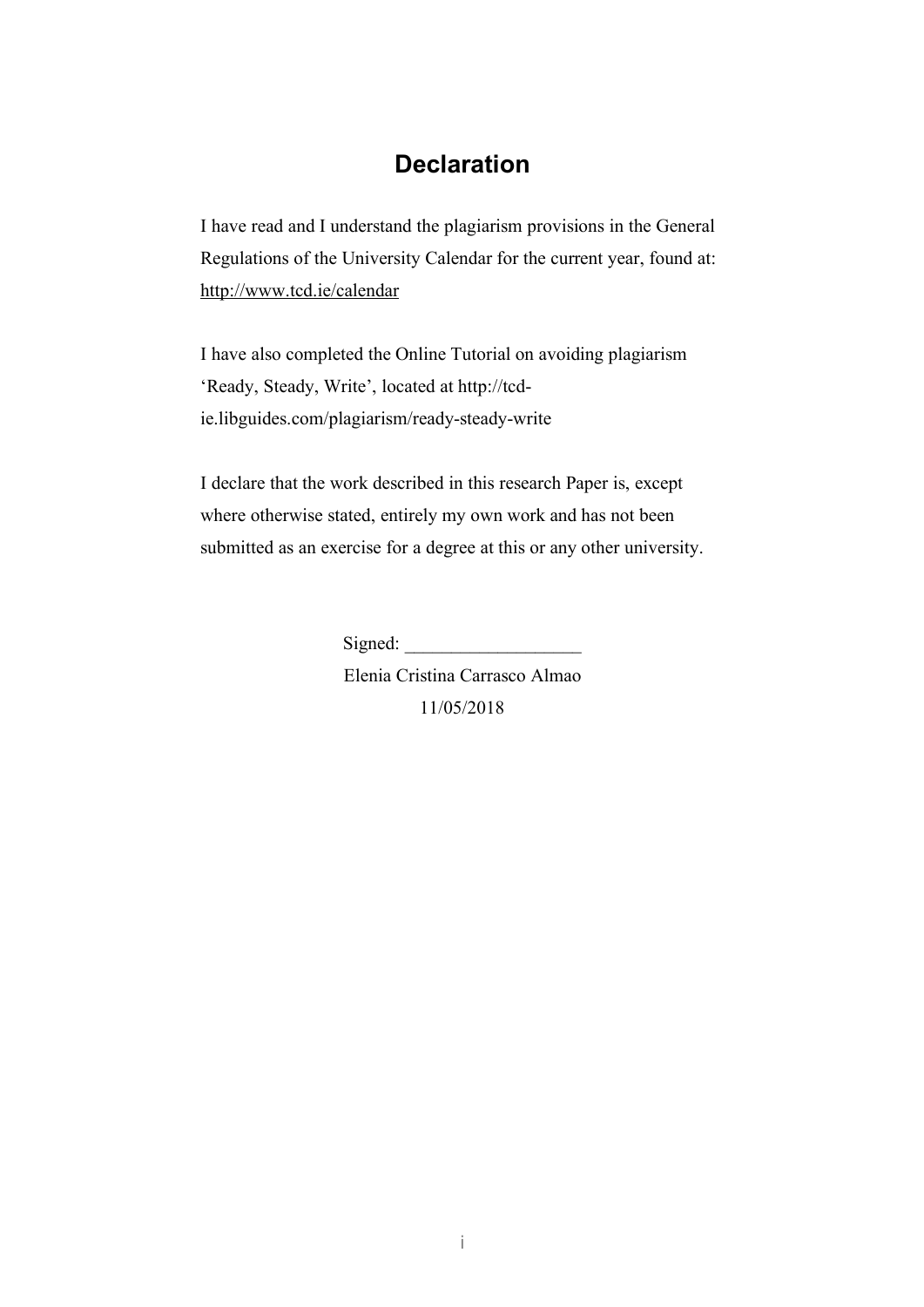## **Permission to lend and/or copy**

I agree that Trinity College Library may lend or copy this research Paper upon request.

Signed:

Elenia Cristina Carrasco Almao 11/05/2018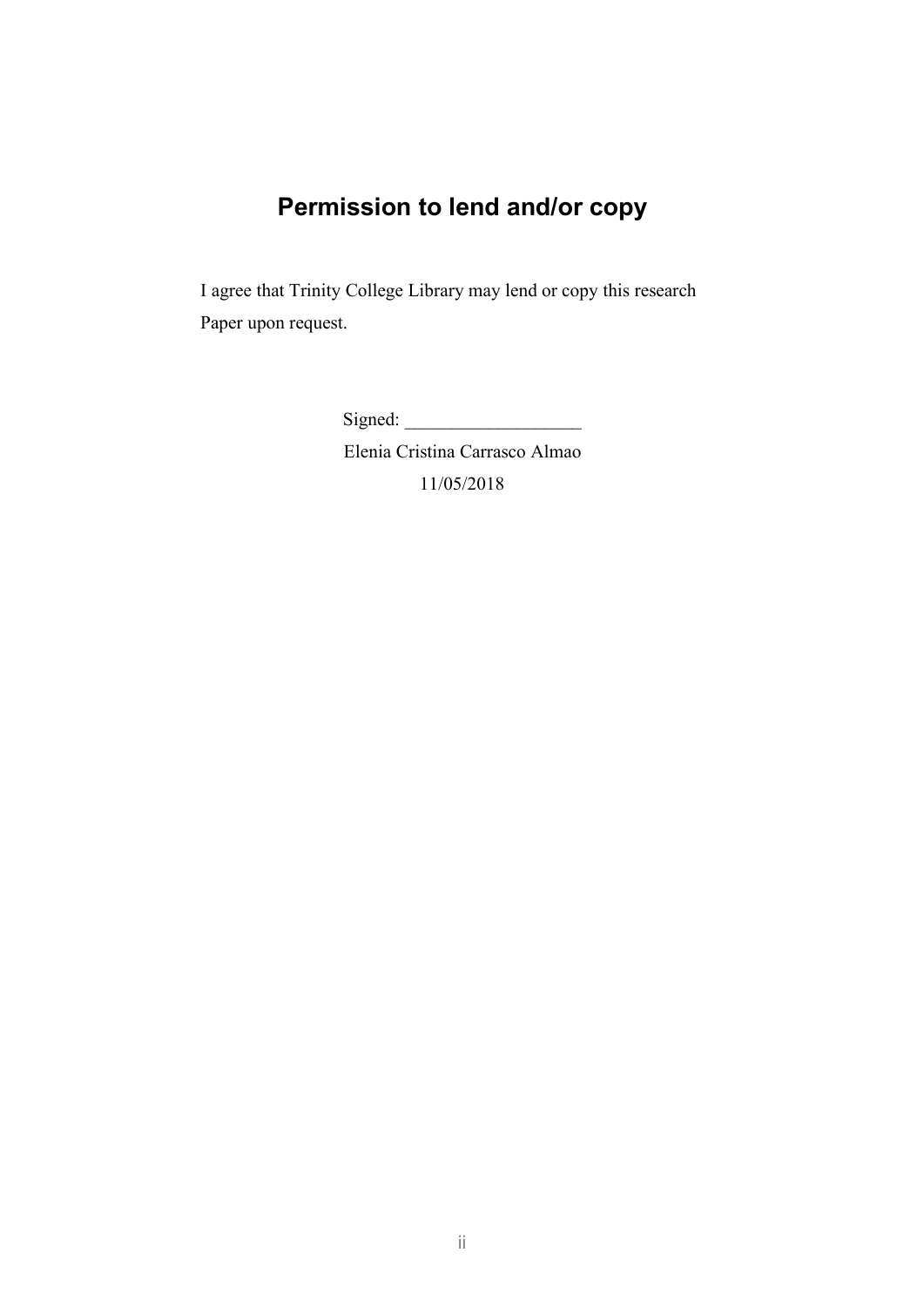## **Acknowledgements**

Thanks to all of those who supported me though this journey, especially my beloved José Monreal, for his patience, love, and constant support; and Fatemeh Golpayegani for her guidance.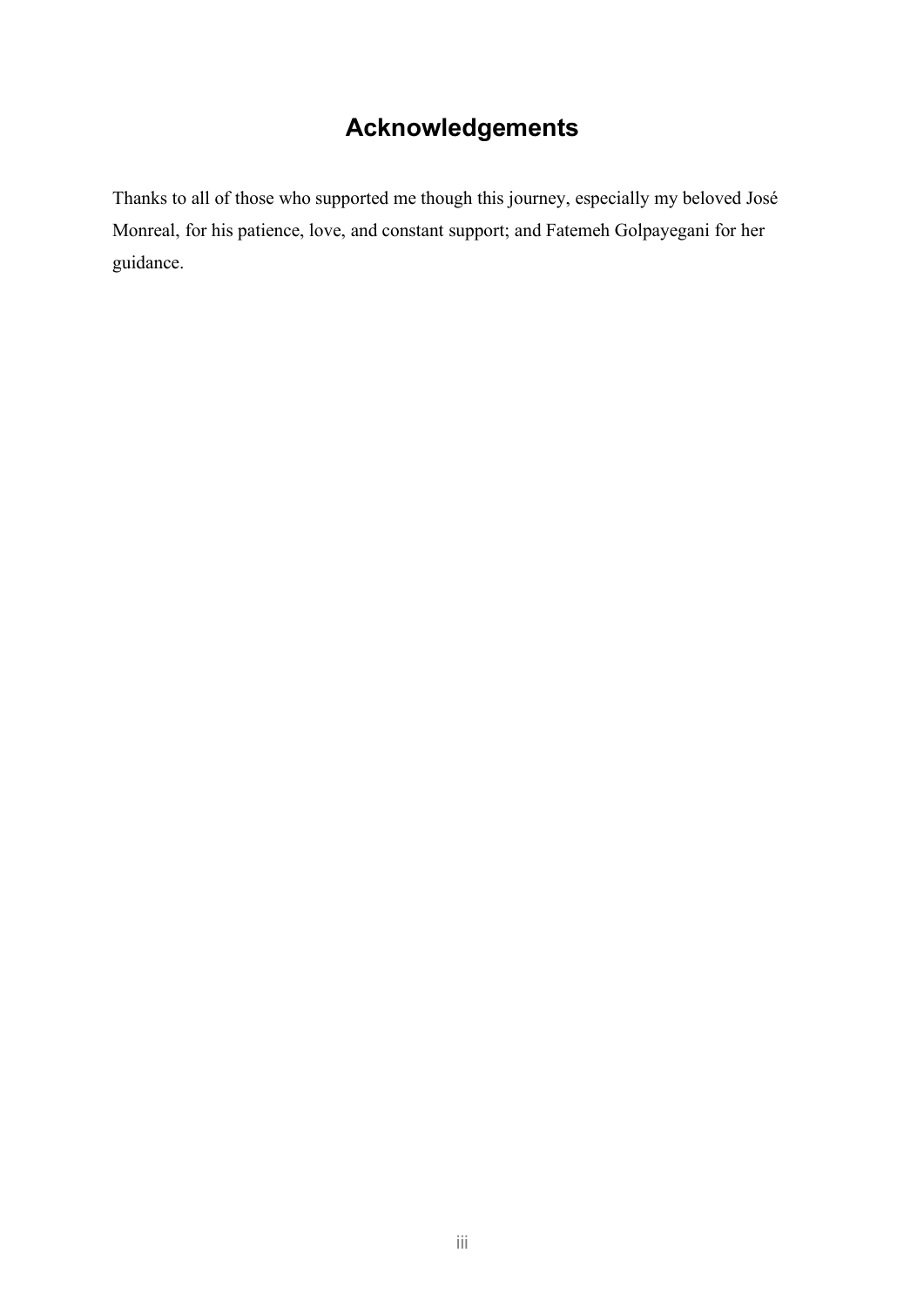### **Abstract**

Smartphones have become indispensable devices in people's everyday life facilitating many activities, such as taking pills on time, monitoring blood pressure, and socializing with other people. As the global population is rapidly ageing, it is necessary to design mobile interfaces that focuses on elderly people's needs, considering that they use their phones as an assistive technology through their mobile applications. Such needs are related to cognitive, perceptual, and psychomotor changes that take place in the ageing process, which affect the way older people interact with a mobile device. However, most of the mobile interfaces are not designed optimally for older people. To address this issue, some usability and accessibility guidelines, such as having a big enough font size, are suggested to design and evaluate agespecific mobile interfaces. However, there is no evaluation on how and to what extent the industry is implementing these guidelines in the mobile app's design process.

This paper aims to assess the application of these guidelines in industry-built apps. Thus, 18 specific mobile apps have been selected because they address different age-related issues, like visual aid or health support. These apps will then be evaluated on the basis of available guidelines, to better understand how the industry is taking into account the usability and accessibility requirements of older people in the app's design process. As a result, it will be revealed if there is any specific usability and accessibility issue that could be better addressed by the industry to design more appropriate mobile applications for the elderly people.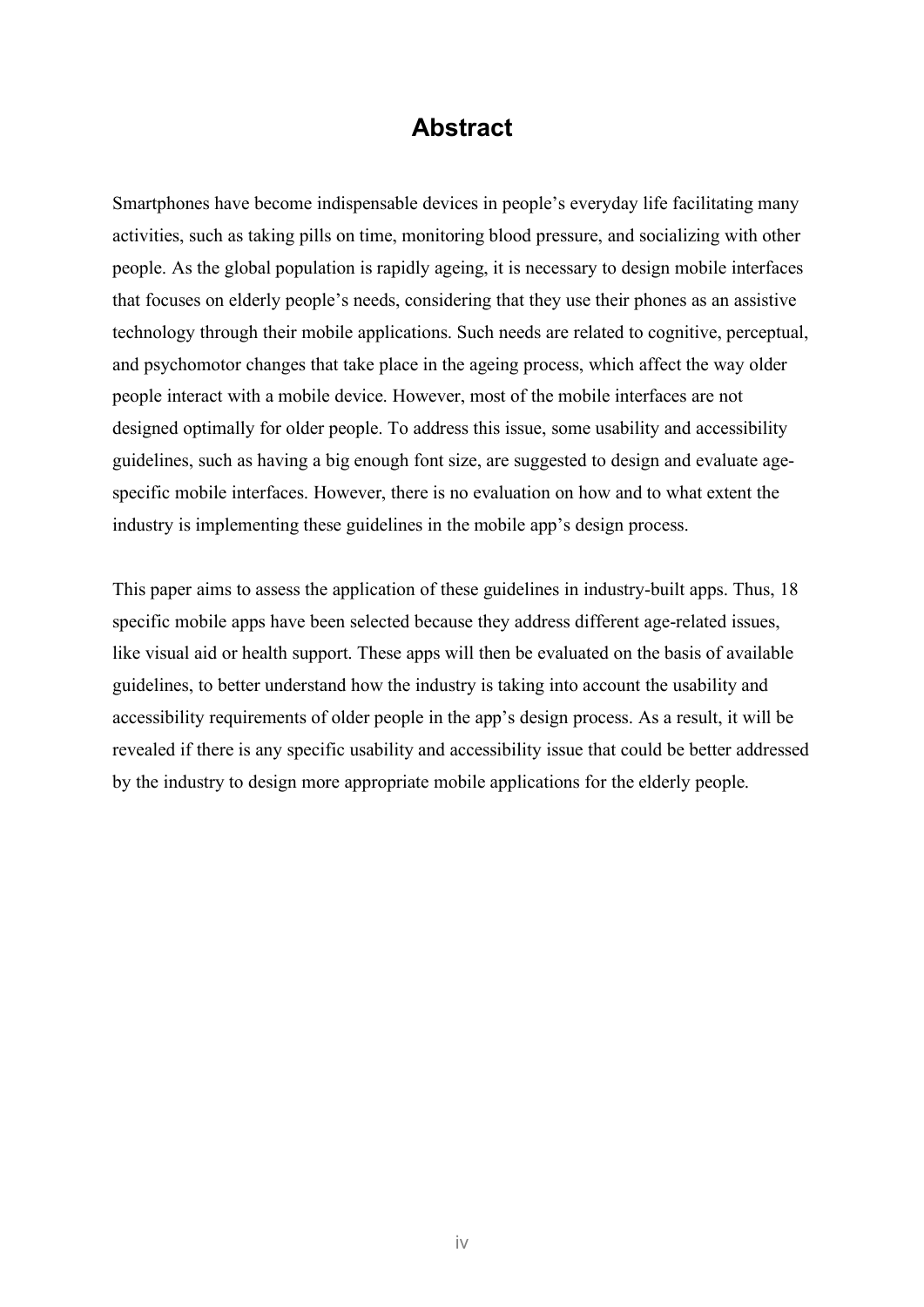## **Table of Contents**

| Chapter 2 – Usability and accessibility guidelines of mobile interfaces for the elderly |  |
|-----------------------------------------------------------------------------------------|--|
|                                                                                         |  |
|                                                                                         |  |
| 2.2.1 Guidelines based on usability aspects of mobile-phones for                        |  |
|                                                                                         |  |
|                                                                                         |  |
|                                                                                         |  |
| 2.3.2 Guidelines based on barriers experienced by people with disabilities15            |  |
| 2.4 Comparison between research-based guidelines and standard's guidelines21            |  |
|                                                                                         |  |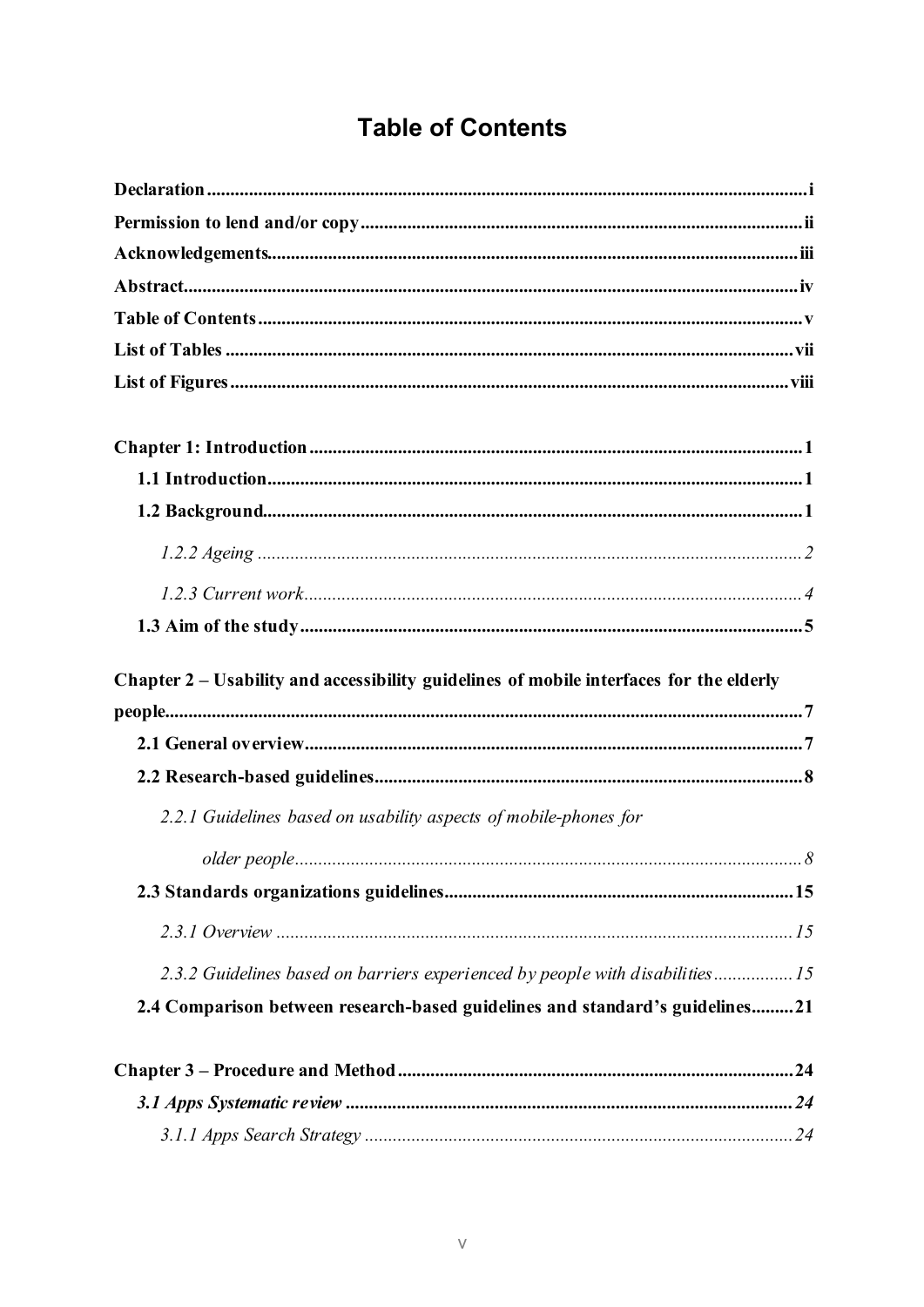| 3.2.1 List 1: Checkpoints retrieved from research-based guidelines  28    |     |
|---------------------------------------------------------------------------|-----|
| 3.2.2 List 2: Checkpoints retrieved from the standard's guidelines 29     |     |
|                                                                           |     |
|                                                                           |     |
|                                                                           |     |
| 4.1.1 List 1: checkpoints retrieved from the research-based guidelines 35 |     |
| 4.1.2 List 2: checkpoints retrieved from the standard's guidelines  36    |     |
|                                                                           |     |
|                                                                           |     |
|                                                                           |     |
|                                                                           |     |
|                                                                           |     |
|                                                                           |     |
|                                                                           | .52 |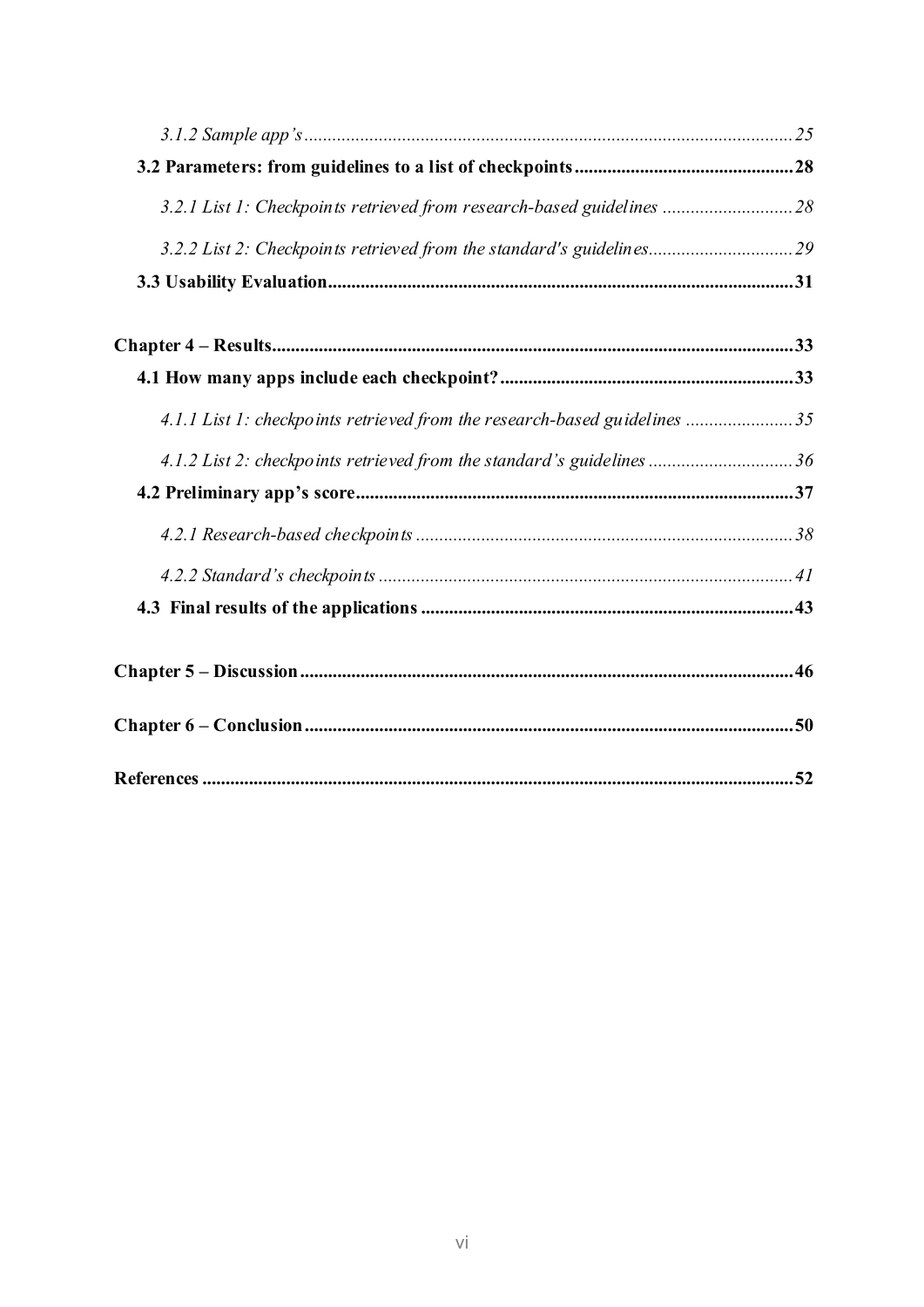## **List of Tables**

| <b>Table 7(a)</b> – preliminary score of the apps evaluated on the basis of         |  |
|-------------------------------------------------------------------------------------|--|
|                                                                                     |  |
| <b>Table 7(b)</b> – preliminary score of the apps evaluated on the basis of         |  |
|                                                                                     |  |
| <b>Table 8(a)</b> – preliminary score of the apps evaluated on the basis of         |  |
|                                                                                     |  |
| <b>Table 8(b)</b> – preliminary score of the apps evaluated on the basis of         |  |
|                                                                                     |  |
| Table 9 – Scores of the average between research-based and standard's checkpoints45 |  |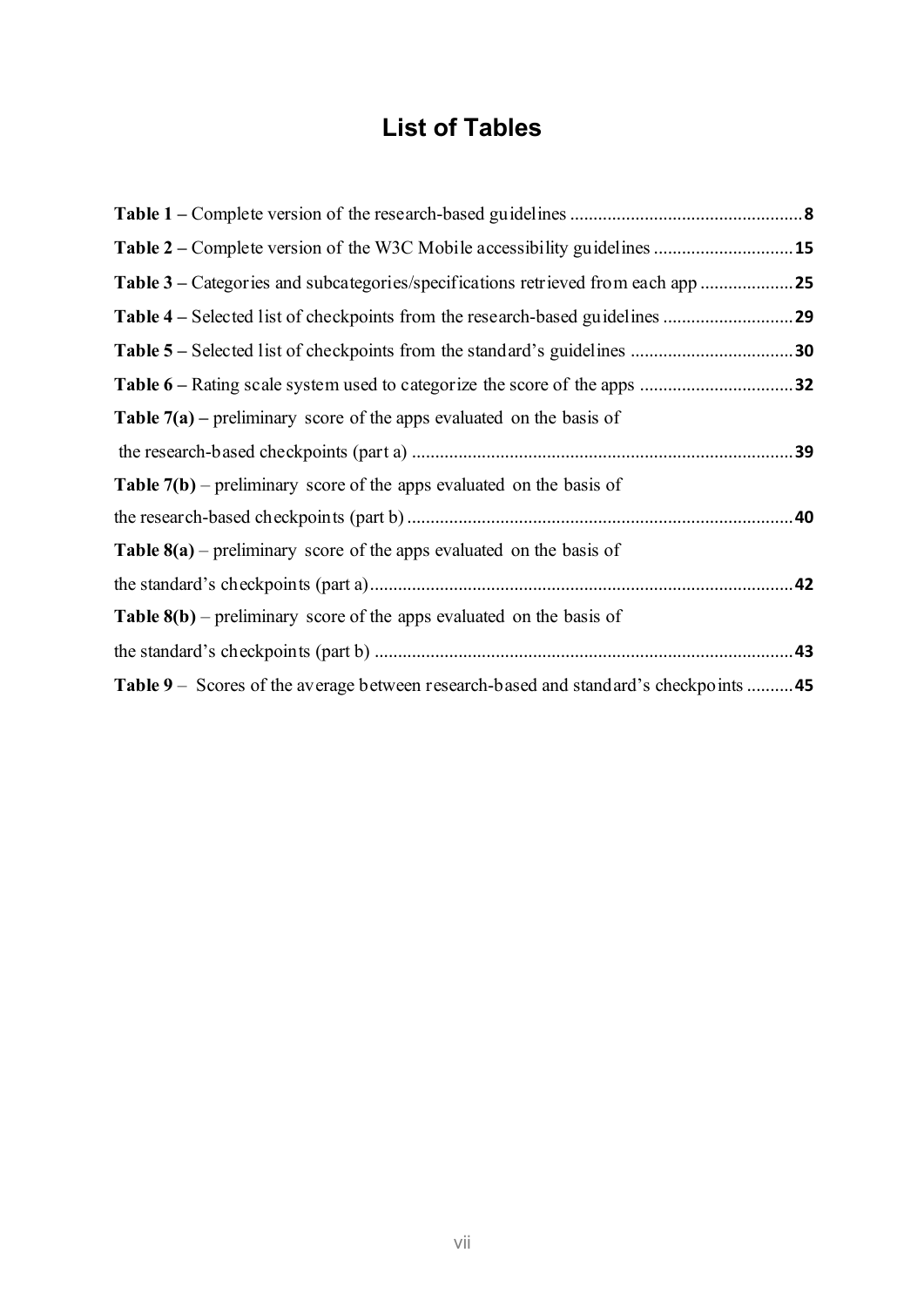## **List of Figures**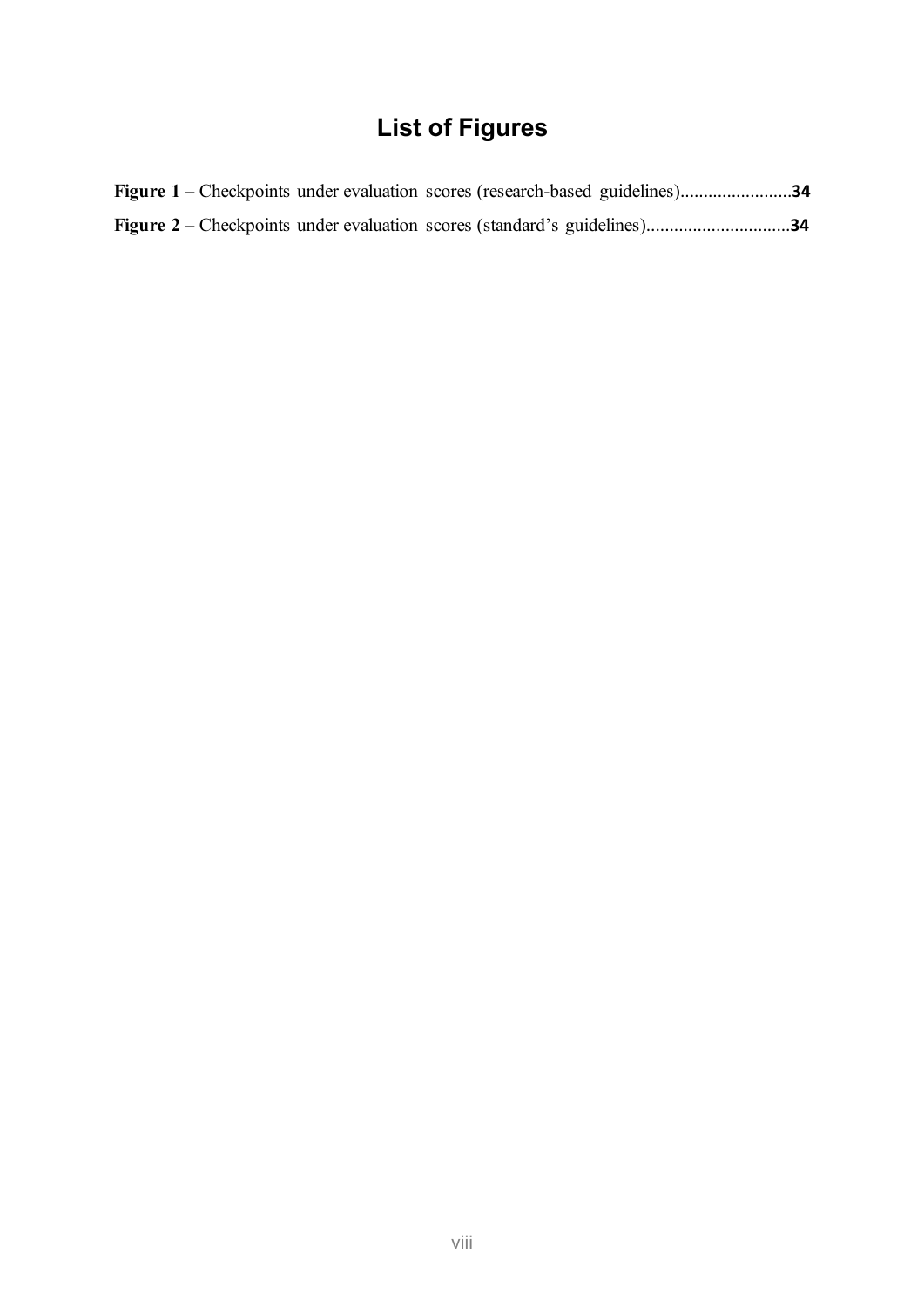## **Chapter 1: Introduction**

### **1.1 Introduction**

Over time, with technological advancement, making technology accessible for people with impairments has turned into an important topic. However, there still a lot of work to be done on this subject to truly make technology accessible for this group of people. Elderly people, who experience age related impairments, are one of those who constantly have issues interacting with technology. For instance, in the mobile technology context elderly people face these issues, as the size of a mobile phone is reduced, the menu is more complex, and it requires to be operated via difficult touch-based gestures. Now that, it has been predicted that the ageing population will rapidly grow worldwide, making mobile devices accessible for the elderly people is even more necessary than ever. Based on that, this chapter will briefly introduce the research undertaken, considering the context of the topic, the current available work and the importance of the research. At the end of this chapter, the research question will be stated, along with a brief description of the structure of this study.

### **1.2 Background**

Mobile phones, specially smartphones, are an important technology in people's everyday life. The use of such technologies is rapidly increasing around the world. As reported in Statista, in 2017 approximately 2.4 billion people were smartphone users [1]. By 2020 it is forecast that there will be 2.9 million people using smartphones, that is a 20% growth. Smartphones have become indispensable for many, almost like a basic service like electricity. Since the emergence of smartphones, a great number of useful functionalities have been developed. These have made daily routines such as daily chore organization; text and voice communication; and socialization, easier. In some cases these functionalities are built-in apps; in other cases they are external apps that can be downloaded and installed by the users. So, as life gets busier and faster mobile apps in smartphones assist people, from small kids to older people, in daily activities.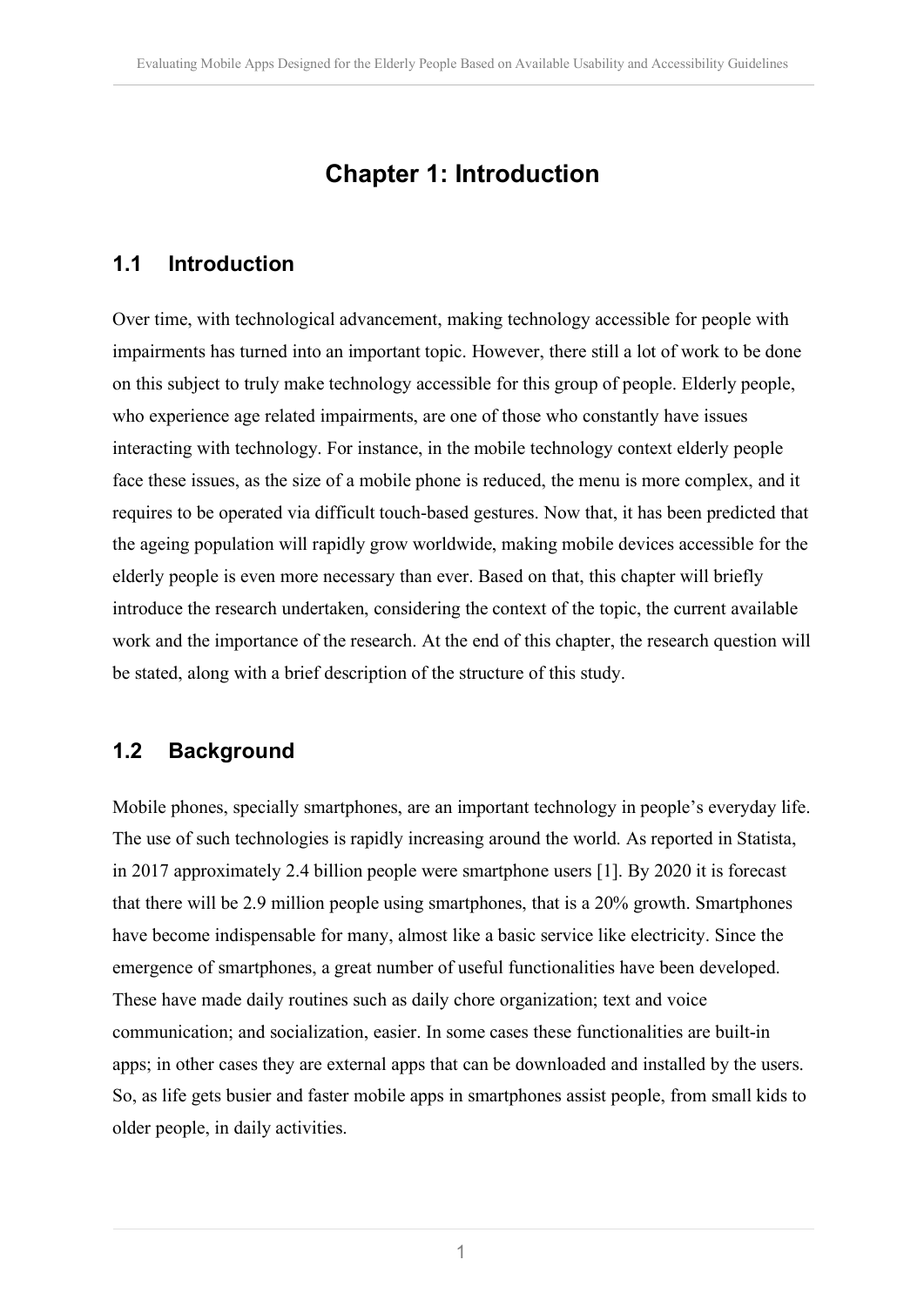The United Nations reported, in its World Population Prospect 2017, that the population aged 60 and over is expected to grow rapidly. In 2017, the number of individuals aged 60 and over was approximately 962 million people, equivalent to 13% of the global population. While by 2030 the number of older people will reach 1.4 billion people, and 2.1 billion by 2050. This means that the elderly population will be doubled by 2050 [2]. Additionally, the number of older people using a smartphone is growing [3] [4], not only for communication purposes, but also for its help as assistive technology through mobile applications. This allows an ageing person to feel more secure and carry out a more autonomous life. However, many still find interacting with a mobile interface difficult. As people grow older they experience certain age related changes in their vision, hearing, motor skills, and cognitive skills, which affect the way they interact with mobile phone interfaces. Therefore, it is important to consider elderly people's impairments in the design process of mobile apps. Thanks to the advancement in technology, developing a mobile app has been constantly improving which is a great benefit for general users. Unfortunately, mobile interfaces remain relatively inaccessible as they are not specifically designed for the ageing population.

### 1.2.2 Ageing

Aging is a complex process, at a biological level the human body experiences a progressive accumulation of diverse molecular and cellular damage [2]. Over time, this damage in the human body leads to a progressive decline in physiological functioning, more chances of diseases, and a decline in functional skills of a person. This general decline of a person while ageing, is reflected in the common change of vision, hearing, mobility and cognition experienced by elderly people. With increasing age, issues with mobility are triggered by a decline in muscle mass, which causes problems in coordination, speed and strength. While, there is also a gradual loss of vision and hearing which limits how older people interact with their environment. For example, hearing loss affects communication, and can cause isolation and loss of autonomy, as a person with hearing loss is not appreciated by people with normal hearing. In the case of visual impairment it might limit mobility, affect social interactions, limit the access to information, and increases the risk of accidents. While, cognitive loss is marked by a decline in memory and the speed at which older people process information.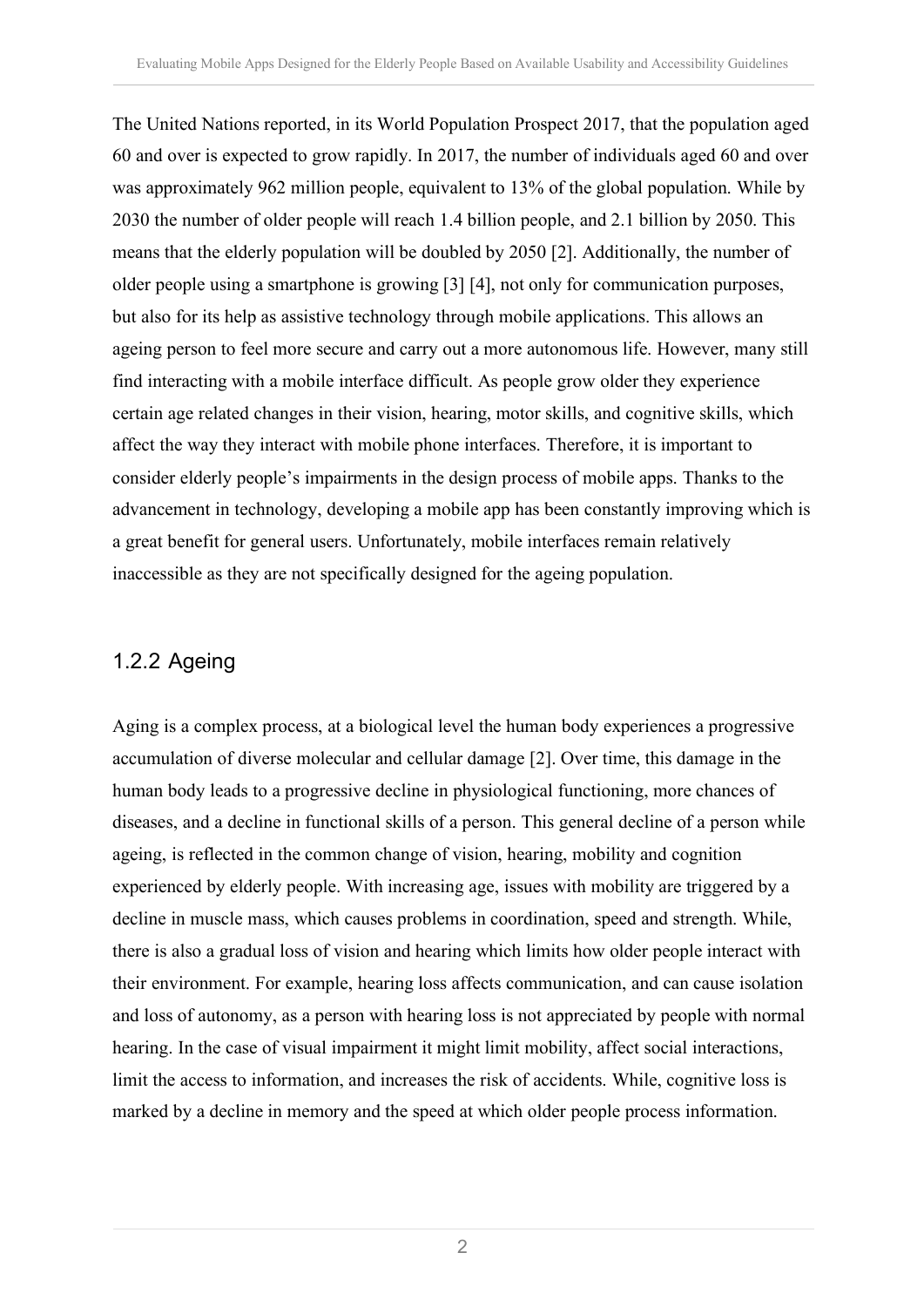All these age-related changes, have an important impact on different aspects of an elderly people's everyday life, such as the way they interact with a mobile phone. As a result, they often need support in carrying out tasks and activities [5]. For example, in the mobile phone context, to be able to perceive the interface they require larger UI elements than the average user. Which is one of the many reasons why accessibility should be a required part of the mobile interface design process, putting a special emphasis on making an interface usable for the elderlies. The problem is that there are still not as many accessible websites and applications for the elderlies as there should be. Which is even more concerning in the context of mobile phones, as they are rapidly growing and constantly changing, making it hard to properly address accessibility.

How a person experiences age related changes is influenced by the environment of the person, which might take many forms. For instance, policy making, economic sustainability, society's position on ageing, infrastructure, social relationships, and even the assistive technology available for elderly people. The evolution of mobile technologies has supposed an enormous social change. It is even opening new opportunities for people with different levels of impairment through the assistive technology apps installed in the device. However, if interfaces still remain inaccessible for people with impairments, then they cannot take advantage of the technology. Abascal, as referenced by Bossini, suggests that what an older adult wants from a mobile phone is not too different from what the generic user wants from it: "fully reliable personal communications and services to improve, as much as possible, safety and quality of life." [5]. Based on that and as pointed in [6] and [2], mobile phones for elderly people should meet the following requirements:

- Enhance the chance of personal communication for elderlies to help them maintain and build relationships with more people. Relationships are an important aspect in their life for a healthy ageing.
- Offering security to older people who run risk of accidents. In case of an emergency mobile phones should be a quick and effective communication medium.
- Allowing for social integration through services that promote access to remote activities like education, work, entertainment, health, among others. These activities promote abilities that are regarded as important for older people, like the ability to build and maintain relationships and the ability to learn, grow and make decisions.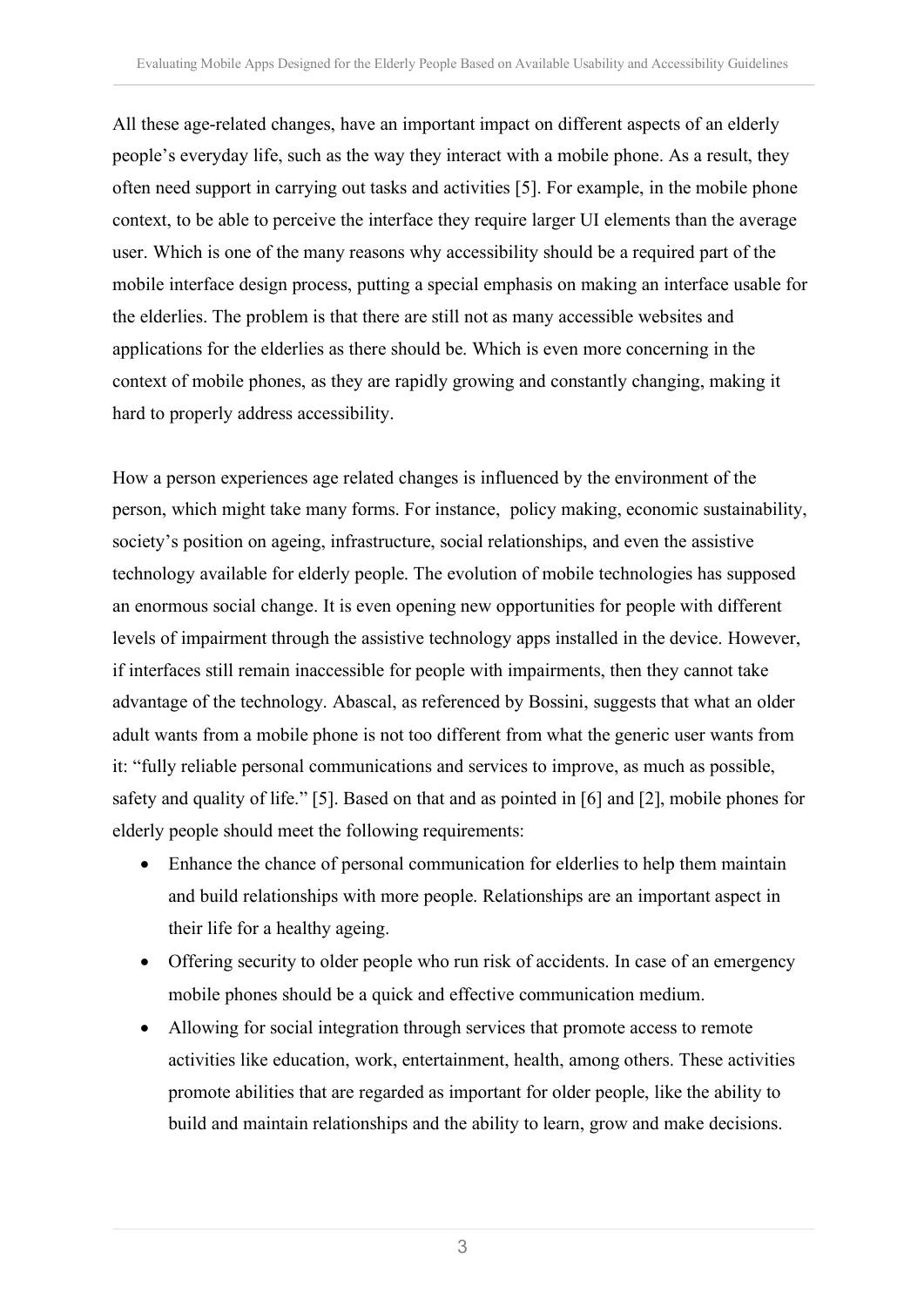• By including the first 3 requirements, give elderly people the opportunity to live an autonomous way of life that they can enjoy.

As it can be observed, by addressing accessibility in the mobile app development process, it is possible to improve the quality of life of the elder population in many ways. As a consequence and as it will be discussed in the following subsection, many have tried to create a set of guidelines specially aimed at the elderly people. Guidelines are important because they are a useful tool to be able to design and evaluate age friendly mobile interfaces.

### 1.2.3 Current work

Because of the age related changes experienced by older people, many have recognized the importance of designing age friendly products. Guidelines along with heuristic evaluation are considered efficient tools for assessing products design. Which is why, enormous research have been carried out to develop design and usability guidelines specifically intended for older people [7] [8] [5] [9]. Developing a set of standard guidelines to design a product for elderly people solves an issue that has been regarded as challenging by many. Which is recruiting, retaining, and working with elderly people during heuristic evaluation [9]. More important, guidelines help facilitate the interaction between an older adult and a mobile phone. Petrovčič, Taipale, Rogelj, & Dolničar [9] performed a review of the published design guidelines and checklist for mobile phones aimed at older people. The findings were encoded into a coding scheme including 38 usability guidelines grouped within seven usability dimensions. In this coding scheme, for example, buttons are suggested to be an important interaction element for an age friendly interface. As easy to understand buttons make elderly's interaction with a mobile device easier. So for example, older people favour large buttons with clear feedback because with age it is harder for them to see. Additionally, with age their motor skill declines so it is important for them that the buttons have a prudent time of responsiveness to avoid incidents like pressing a button by mistake. Furthermore, the World Wide Web Consortium (W3C), the main web standards organization, is also putting a major effort into developing guidelines for designing usable and accessible mobile interfaces. In [7], they offer informative guidance to interpret and apply their already stable Web Content Accessibility Guidelines 2.0 (WCAG), to web and non-web mobile content and applications. Their focus is on making mobile interfaces accessible for people with disabilities, such as the visual, cognitive and motor impaired. Impairments that, as discussed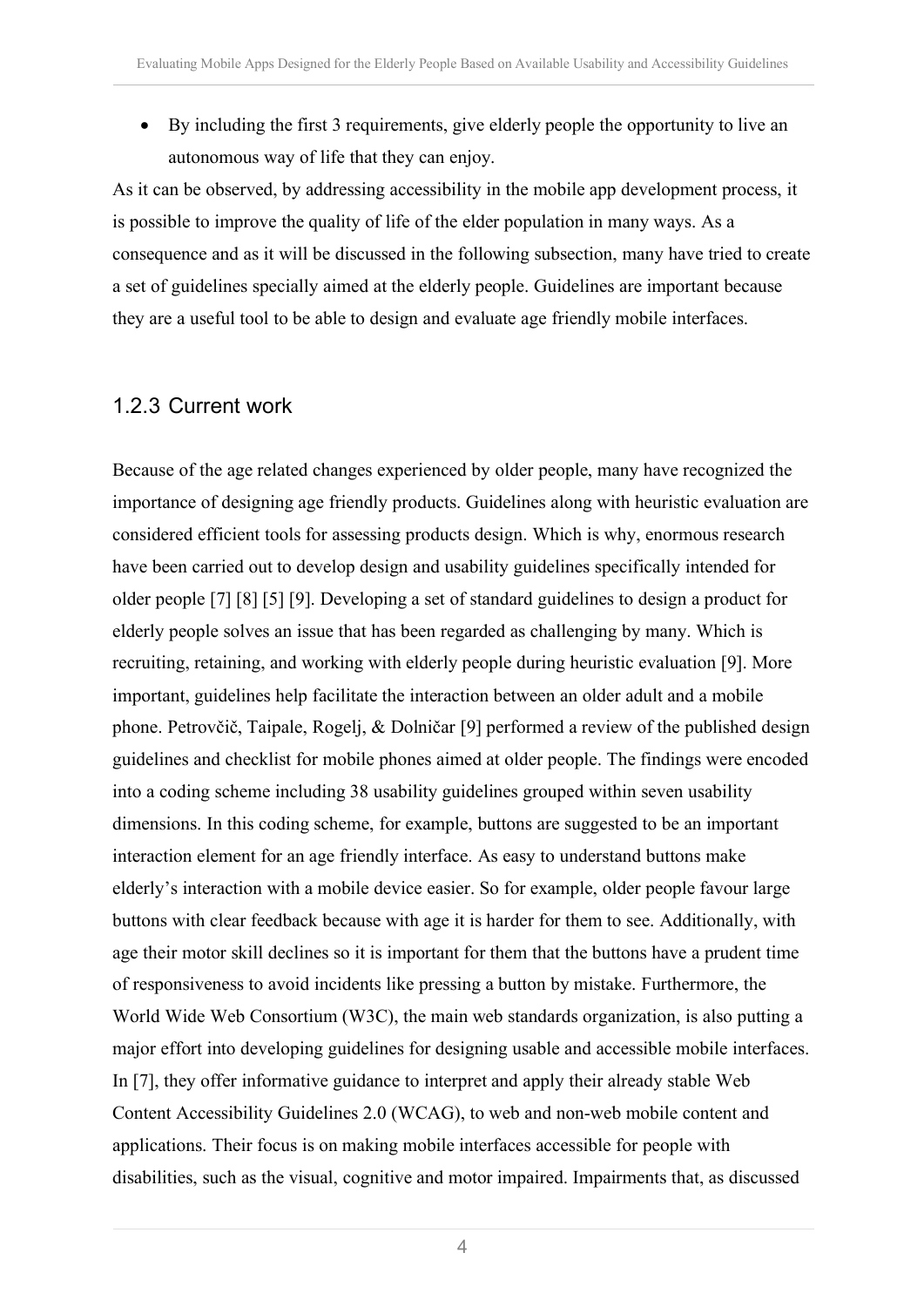earlier, are the most important limitations that affect the UI design for older people, which is why this study is being considered in this research. Based on the WCAG 2.0 categorization [10], the W3C divides the guidelines for the mobile interfaces into four principles related to barriers experienced by people with impairments. The principles are: perceivable, operable, understandable, and robust. W3C suggest that in order for a mobile device to be accessible, they should meet those principles. In a perceivable interface the content and interaction elements are presented in such a way that can be easily recognized by people with all skill levels. If a text is displayed in a small font size, then elderly people will not be able to perceive it. Meantime, an operable interface offers navigation and interaction components that can be easily used, avoiding interactions that users cannot perform. For example, if an interface asks an elderly person make a complex gesture to perform an action, it is possible that he will face difficulties due to lack of coordination. An understandable interface, encompasses information and interaction elements that are easily comprehensible by all. If an interface requires custom gestures, but does not provide instructions on how to achieve those gestures, then it is probable that for an elderly people it is going to be harder to interact with that interface. Finally, a robust mobile interface means that its content is always going to be available even if the technologies evolve. So, if today a fully customized app is developed for elderly people, and it cannot respond to new technologies, then it will eventually be outdated and the user will not be able to access it anymore.

### **1.3 Aim of the study**

Despite all the research carried out in the development of age-friendly UI design guidelines for mobile phones, there has been no study exploring how, and to what extent, these guidelines are being implemented in already launched mobile applications for the ageing population. So, the aim of this research is to better understand how the industry is taking into account the usability and accessibility requirements of older people in the mobile app's design process. For this, 18 up to date mobile apps, which address age related changes, have been selected. To assess how these industry-built apps consider older adult's usability and accessibility needs, they will be evaluated based on Petrovčič et al. findings [9] on published guidelines, along with the W3C standards [7] for accessibility.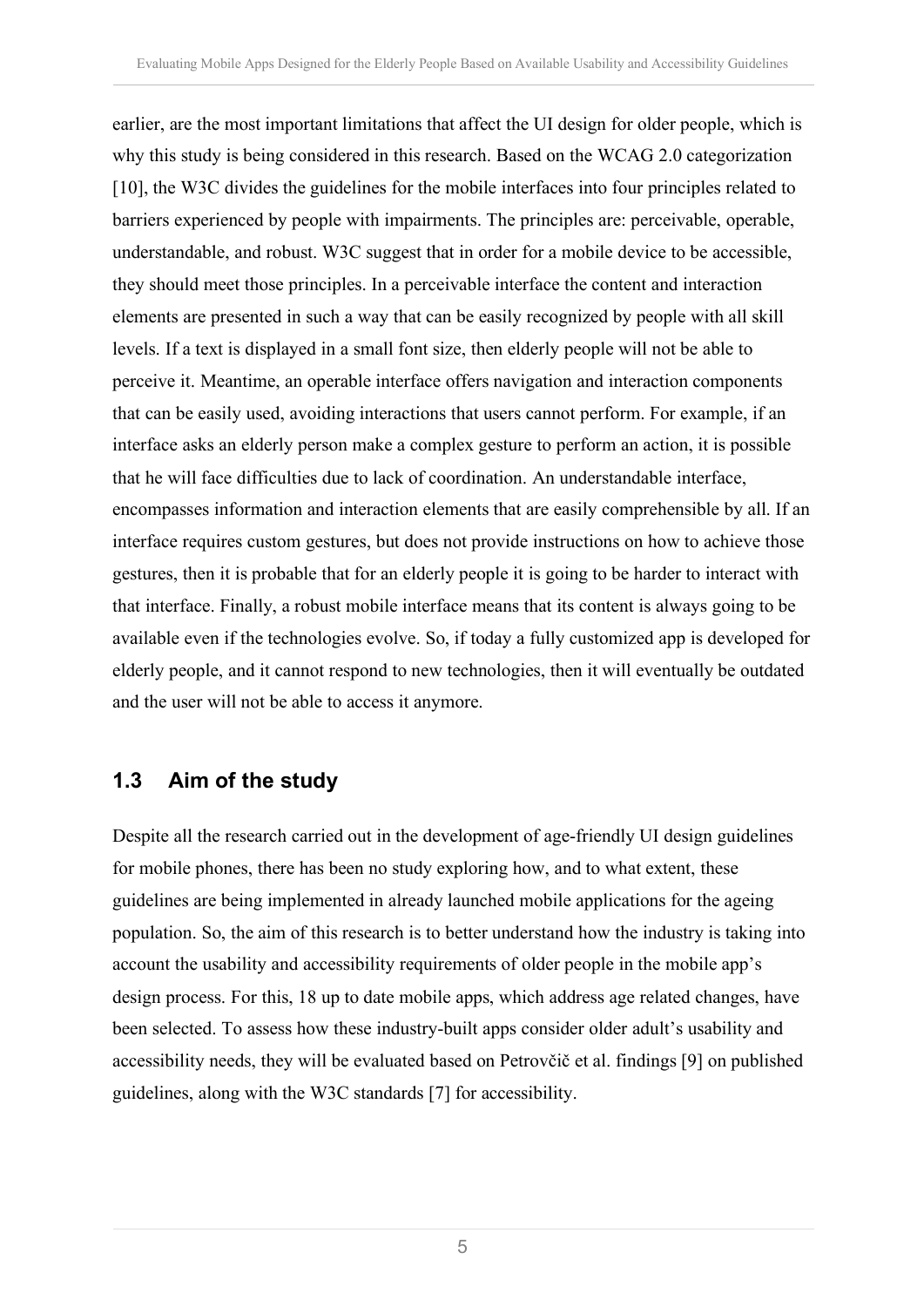The rest of this paper is organized as follows: chapter 2 reviews the available guidelines for designing usable and accessible mobile phone devices for the elderly people. Chapter 3 describes the procedure and method of the evaluation, including the selection criteria for the apps and the selection criteria for the parameters. Chapter 4 presents the results of the apps evaluation, on the basis of the usability and accessibility checkpoints identified in the provided guidelines. Chapter 5 discusses the results of the evaluation. Chapter 6 provides the conclusion of this work, including the problem addressed, the importance of the research, the limitations, and the possible recommendations for future research.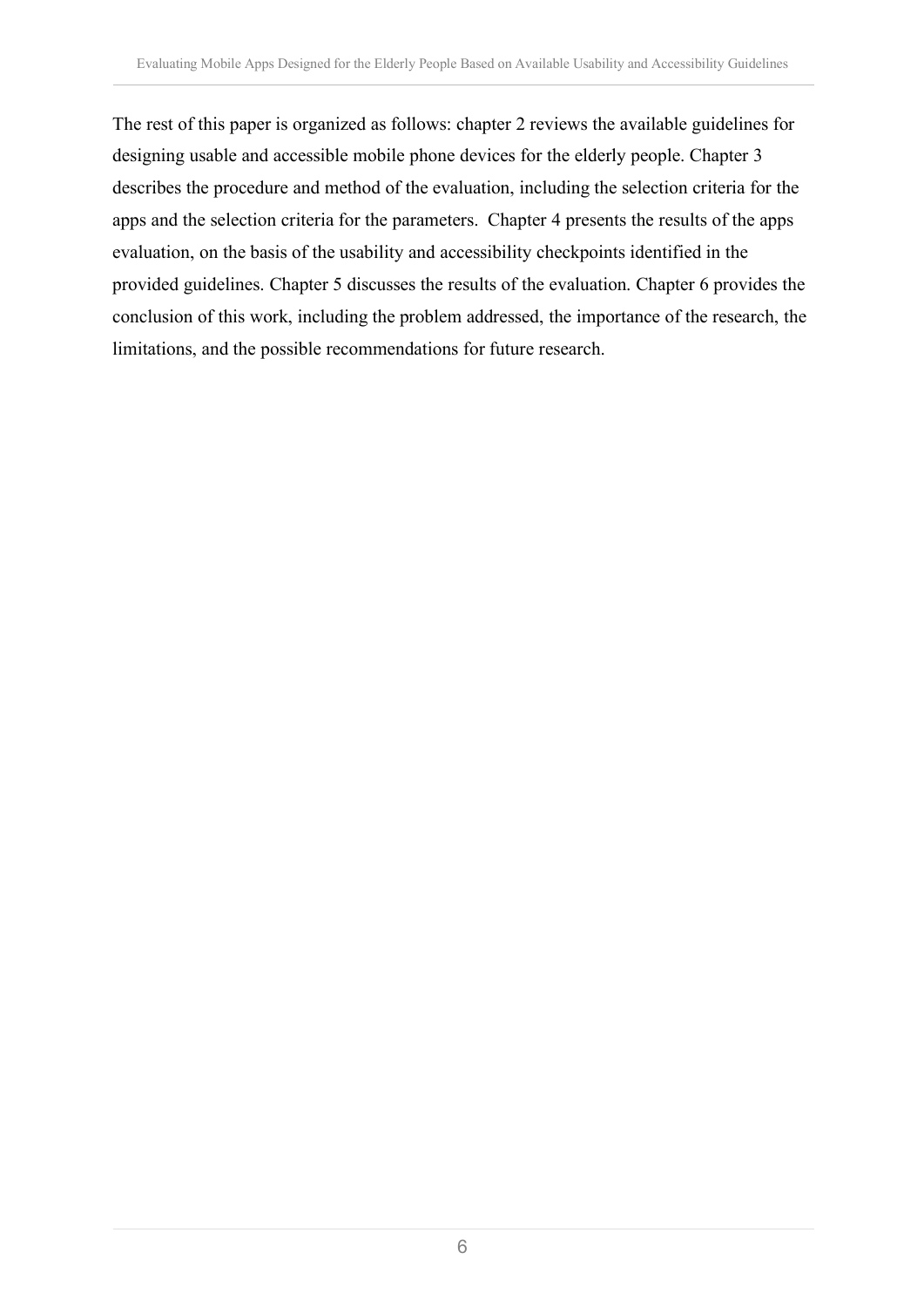## **Chapter 2 – Usability and accessibility guidelines of mobile interfaces for the elderly people**

### **2.1 General overview**

In an early stage, a search was conducted among the available relevant literature to retrieve all of those that included guidelines for evaluating and/or designing mobile phone interfaces aimed at elderly people. To select the appropriate work the following criteria has been applied:

- 1) The guideline should focus on older people.
- 2) The guideline should deal with touchscreen-based mobile phones and/or smartphones.
- 3) The guideline should have been developed for expert inspection.
- 4) The selected work should come from different sectors such as the industry and the academia.

In the search it has been discovered that currently it is more common to include people with disabilities in the design of mobile interfaces. For instance, major operative systems include built-in functionalities, such as Voice Over in iOS or TalkBack in Android, that make the interface accessible. More specifically, both features allow to turn the interface into text to speech for people with visual disabilities. Additionally, there is a wide variety of researchbased work [5] [8] [9] [11], as well as standards organization efforts [7], trying to develop a set of guidelines that allow to design usable and accessible mobile interfaces for the ageing population.

Research-based guidelines and standard's guidelines are important concepts in this research. Research-based guidelines are the ones developed in the academic context, which are published in indexed conferences and journals. While, standard's guidelines are the ones developed in standards organizations like ISO or W3C. It is important to consider guidelines from different sectors to be able to evaluate the apps from different perspectives. This will tell how both spheres of influence are coinciding or differing, and even if there is any contradiction between each other. From the reviewed literature, two sets of guidelines, that met all the criteria, have been selected. One is a research-based guideline [9], and the other is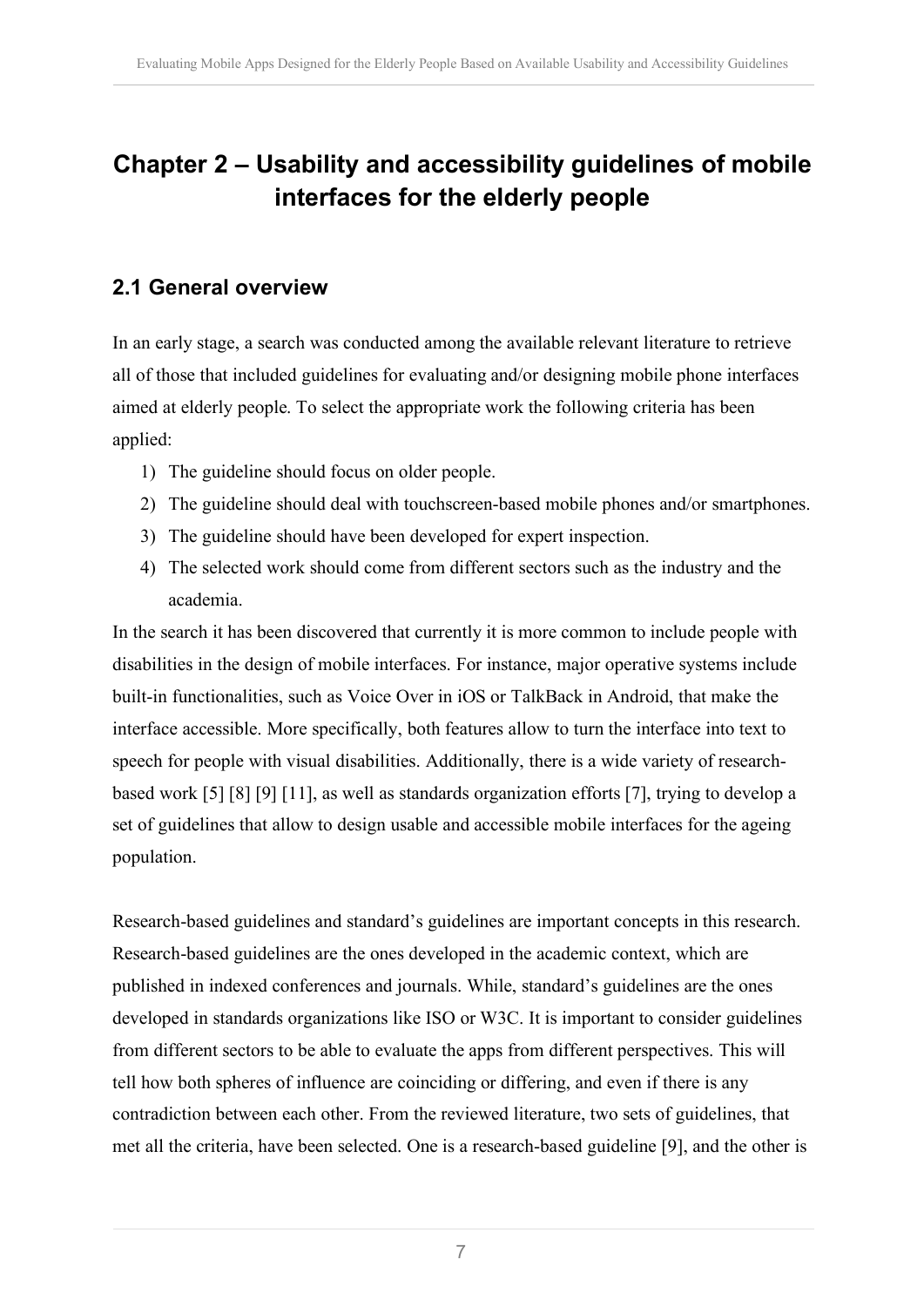from a standards organization [7]. On the next sections, both sets will be reviewed in more detail.

### **2.2 Research-based guidelines**

### 2.2.1 Guidelines based on usability aspects of mobile-phones for older people

Based on eight published guidelines [12] [13] [14] [15] [16] [5] [17] [18], Petrovčič, Taipale, Rogelj, and Dolničar [9] coded a set of 38 senior friendly usability guidelines. These guidelines are grouped within seven different dimensions associated with various interaction elements of mobile phones. As it can be observed in Table 1, the dimensions are: **screen**, **touchscreen**, **keypad**, **text**, **menu**, **exterior**, and **content**. In the following subsection, these dimensions will be described.

| <b>Dimension</b>   | Guideline                 |
|--------------------|---------------------------|
| Screen             | Display size              |
|                    | High contrast             |
|                    | Colors                    |
|                    | High resolution           |
|                    | Slower dimming            |
|                    | Zooming and magnification |
| <b>Touchscreen</b> | Touchscreen gestures      |
|                    | Feedback                  |
|                    | Target/Icon properties    |
|                    | Content layout            |
|                    | Animation                 |
| Keypad             | <b>Button type</b>        |
|                    | <b>Button shape</b>       |
|                    | <b>Button size</b>        |
|                    | <b>Button feedback</b>    |

|  |  | <b>Table 1</b> – Complete version of the research-based guidelines |  |
|--|--|--------------------------------------------------------------------|--|
|  |  |                                                                    |  |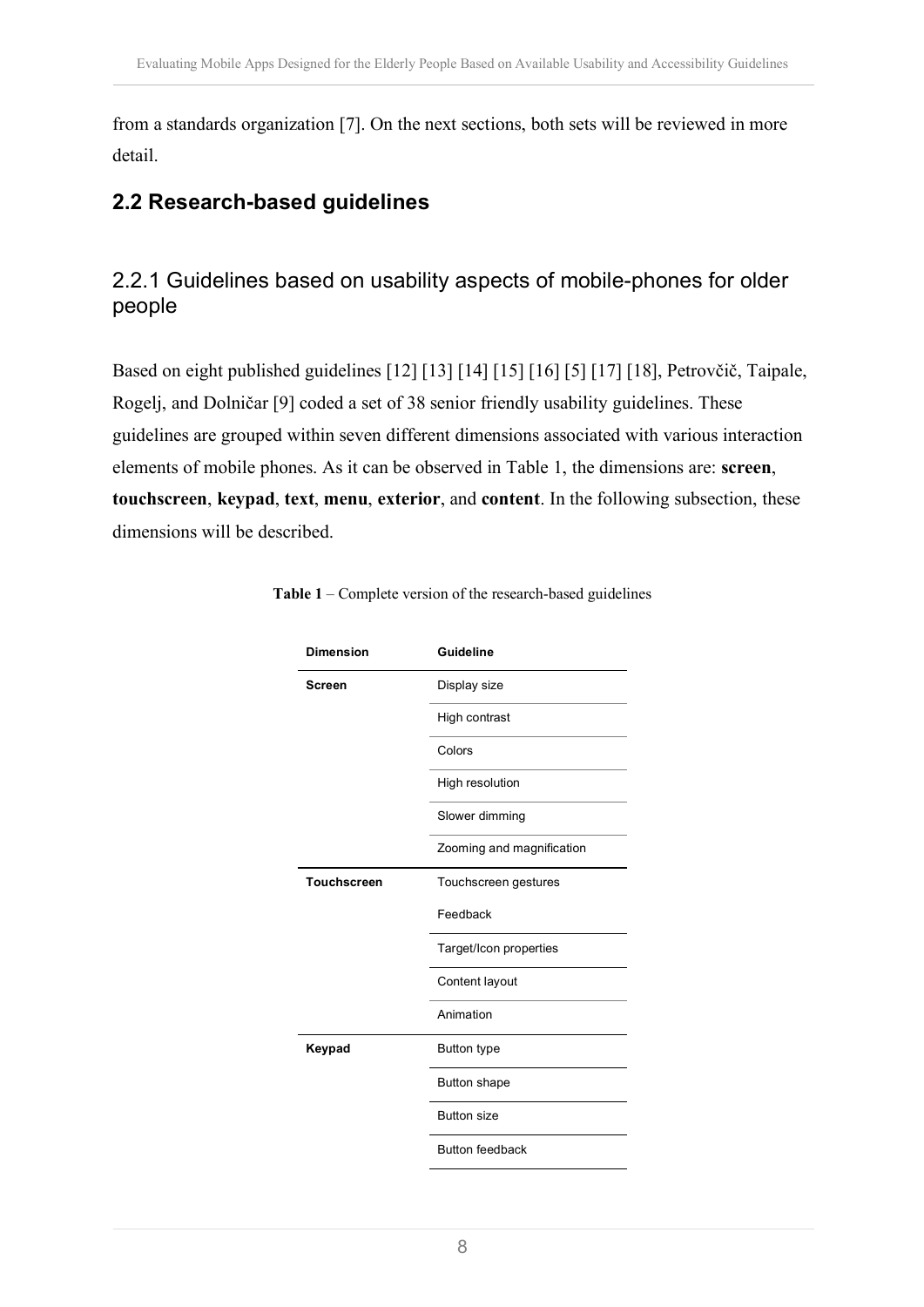|                 | Button responsiveness        |
|-----------------|------------------------------|
|                 | Labelled buttons             |
|                 | Button positioning           |
|                 | Number of buttons            |
| Text            | Ease of text entry           |
|                 | Font size                    |
|                 | Font type                    |
| Menu            | Simple menu                  |
|                 | Consistent menu              |
|                 | Minimized nesting            |
|                 | Ease of navigation           |
|                 | Current location in the menu |
| <b>Exterior</b> | Device size                  |
|                 | Shape                        |
|                 | Material                     |
|                 | Battery charging             |
|                 | External volume buttons      |
|                 | Hearing aid compatible       |
| Content         | Terminology                  |
|                 | <b>Function labels</b>       |
|                 | Additional languages         |
|                 | User help and/or manual      |
|                 | Error messages               |

### *2.2.1.1 Screen*

The screen dimension considers five aspects:

1) Display size

Elderly people prefer larger screen for better readability [19].

2) Color

It is suggested that older people favour conservative colors with high contrast between the foreground and the background [19]. This allows elderly people to better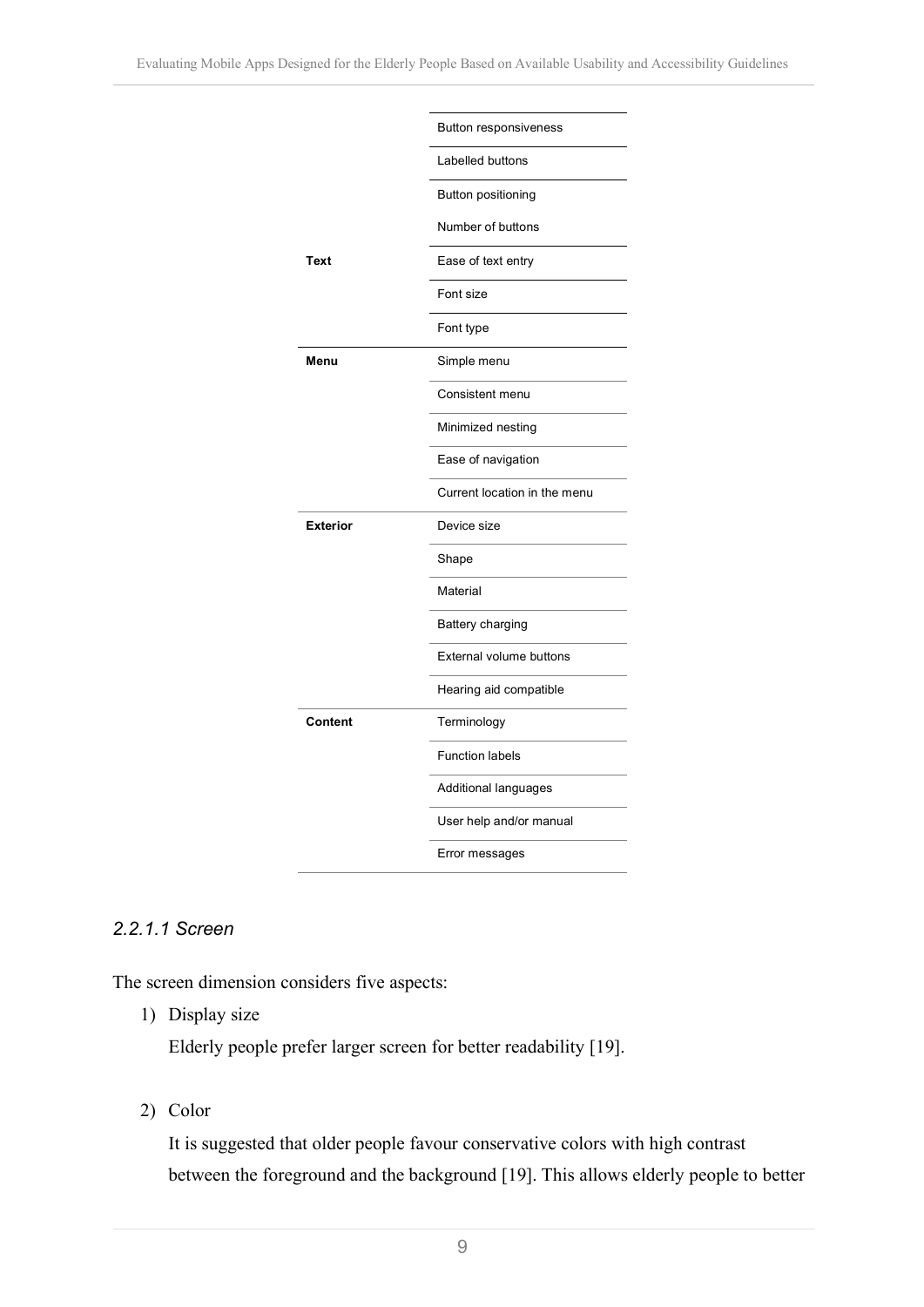understand and recognize the interactive elements. Since there is no agreed definition of conservative colors in the provided guidelines, the following definitions will be considered: "marked by moderation or caution" [20], and "sober and conventional" [21]. With that in mind, the colors that will be regarded as conservative are black; white; grey; blue; beige; and various shades, tones, or tints of one color. As well as, any color palette with a mix of neutral and highlight colors, where the neutral color appears in the biggest amount.

3) High resolution

There is not enough context on what this guideline means, thus it will not be discussed in this study.

4) Slower dimming

Screens should have slower dimming to allow older people to have sufficient time to understand and execute the necessary actions [22].

5) Zooming and magnification

Fonts and screens should have the option to be magnified, that way if an elderly people cannot see a content well enough, at least they can zoom in or increase the font size. [23] [24] [25]

#### *2.2.1.2 Touchscreen*

The touchscreen dimension deals with:

1) Touchscreen gestures

Gestures can create difficulties for elderly people since they are not familiarized with tapping on the screen. As a result, they need more time to comprehend and learn the movements required for gestures [26] [27] [28]. Thus, it is highly recommended to keep gestures simple.

2) Feedback

It is common that in digital interfaces elderly people face problems trying to distinguishing whether if a button or target was pressed or not. Therefore, they constantly make mistakes by tapping for too long or not pressing the right buttons [9].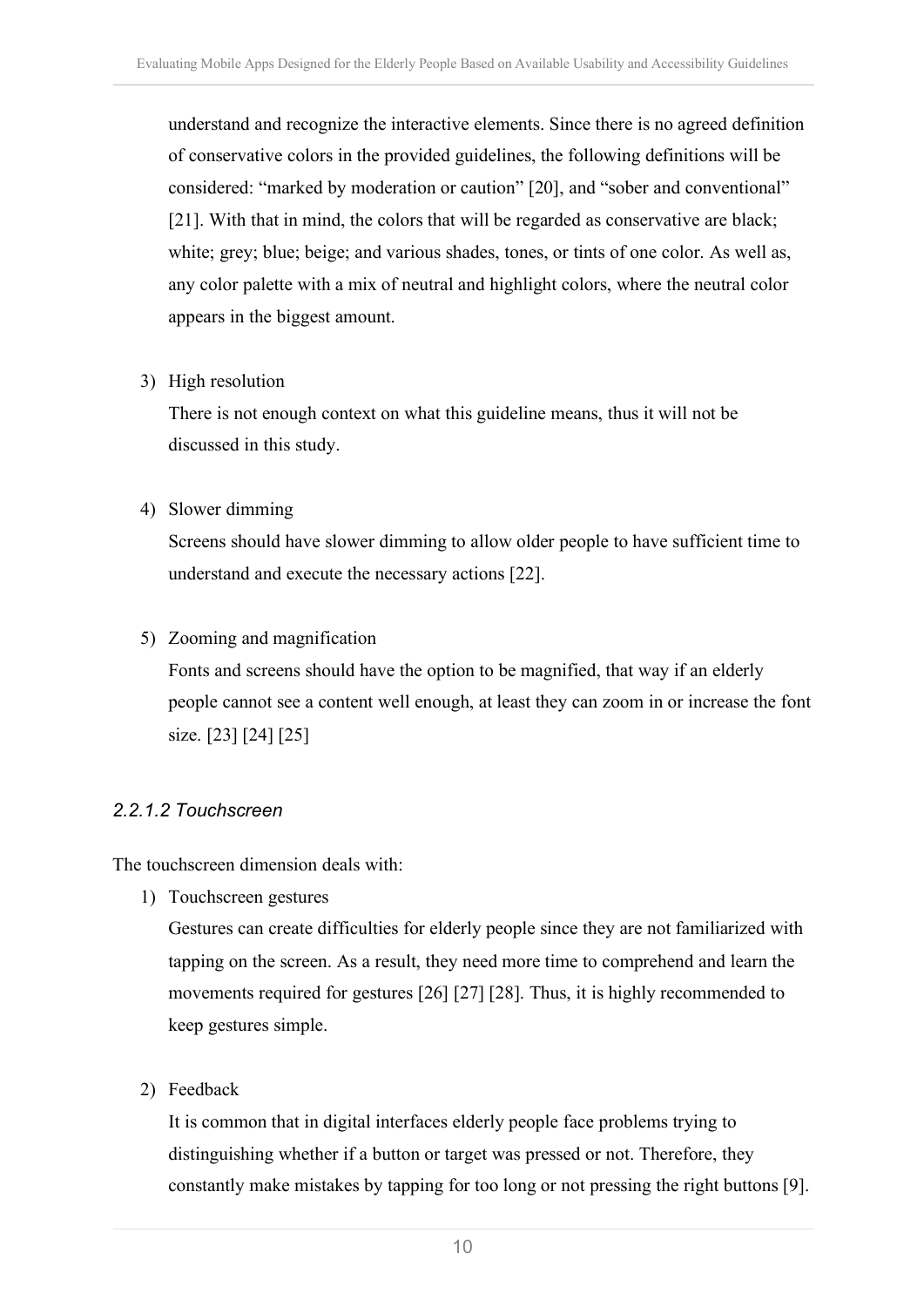That is why, it is suggested to include auditory and tactile signals that give distinctive feedback to the user [29]. This feedback, help improving the performance of older people in touch-based interfaces.

3) Target/icon properties

Icons should be simple and clear, properly designed for elderly people's mental models [30].

4) Content layout

There is not enough explanation in the provided guidelines to what this guideline entails.

5) Animation

There is not enough explanation in the provided guidelines to what this guideline entails, only that elderly people dislike animations in an icon [19].

#### *2.2.1.3 Keypad*

The keypad dimension involves eight aspects focused on buttons usability and accessibility:

1) Button type

As mentioned before, older people prefer large buttons with clear and immediate feedback that allows them to be more accurate when pressing the buttons. This is especially useful for older people when they are dialling or witting a text.

2) Button shape

It is recommended to differentiate buttons visually from other elements so they look as buttons. This helps older people to easily recognize buttons [23].

3) Button size

Make buttons big enough so elderly people can perceive them [23] [22] [31].

4) Button feedback

Include immediate visual, tactile, and/or auditory feedback, to help elderly people to avoid mistakes [32].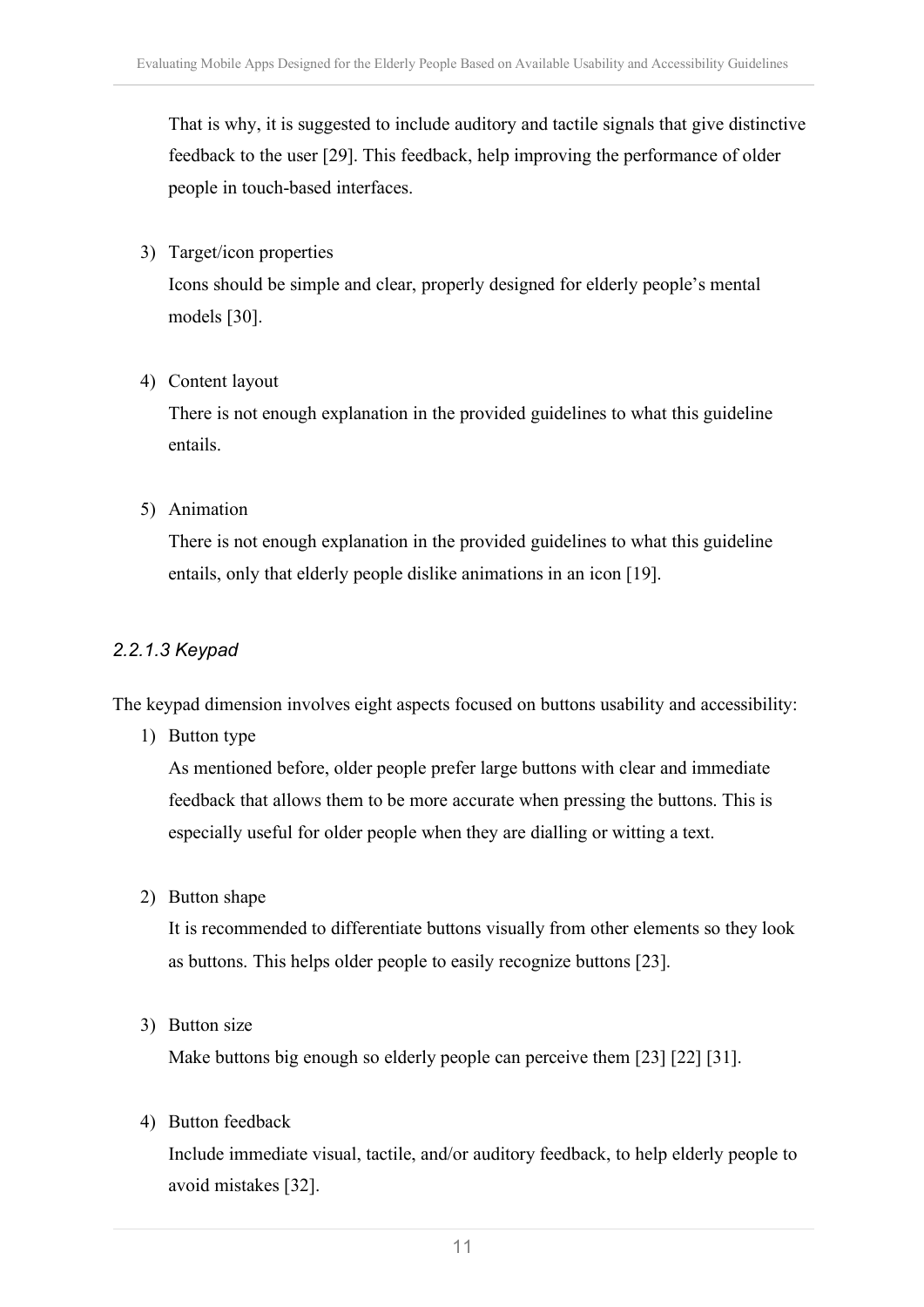#### 5) Buttons responsiveness

Since it is common that elderly people press the wrong buttons, they should not be too sensitive, and there should be enough space between them. This gives elderly people time to react and avoid that kind of mistakes [31].

#### 6) Labelled buttons

Buttons along with icons should include self-explanatory labels and textual explanation [33]. That way elderly people are able to easily comprehend what they are pressing.

#### 7) Button positioning

The keypad should be placed at the bottom of the interface so while typing the user does not hide the rest of the screen [9]. It is suggested that older adult's pointing performance is better with: large buttons; a wider spacing between buttons; and a target size between 14 and 17.5 mm [34]. In addition it is suggested that the pointing performance among elderly people also increases by placing the buttons in the upper right direction from the centre point [29].

#### 8) Number of buttons

There is not enough explanation in the provided guidelines to what this guideline entails. It could be assumed that since older people face cognitive skill issues, for them it is harder to focus in too many things at the same time. Which means, that to many buttons should be avoided.

#### *2.2.1.4 Text*

This dimension encompasses three factors:

1) Ease of text entry

Because older people are slower at working with a mobile device, they also find it difficult to type with virtual keyboards. Thus, it is recommended to provide easier ways for them to input data [27] [28].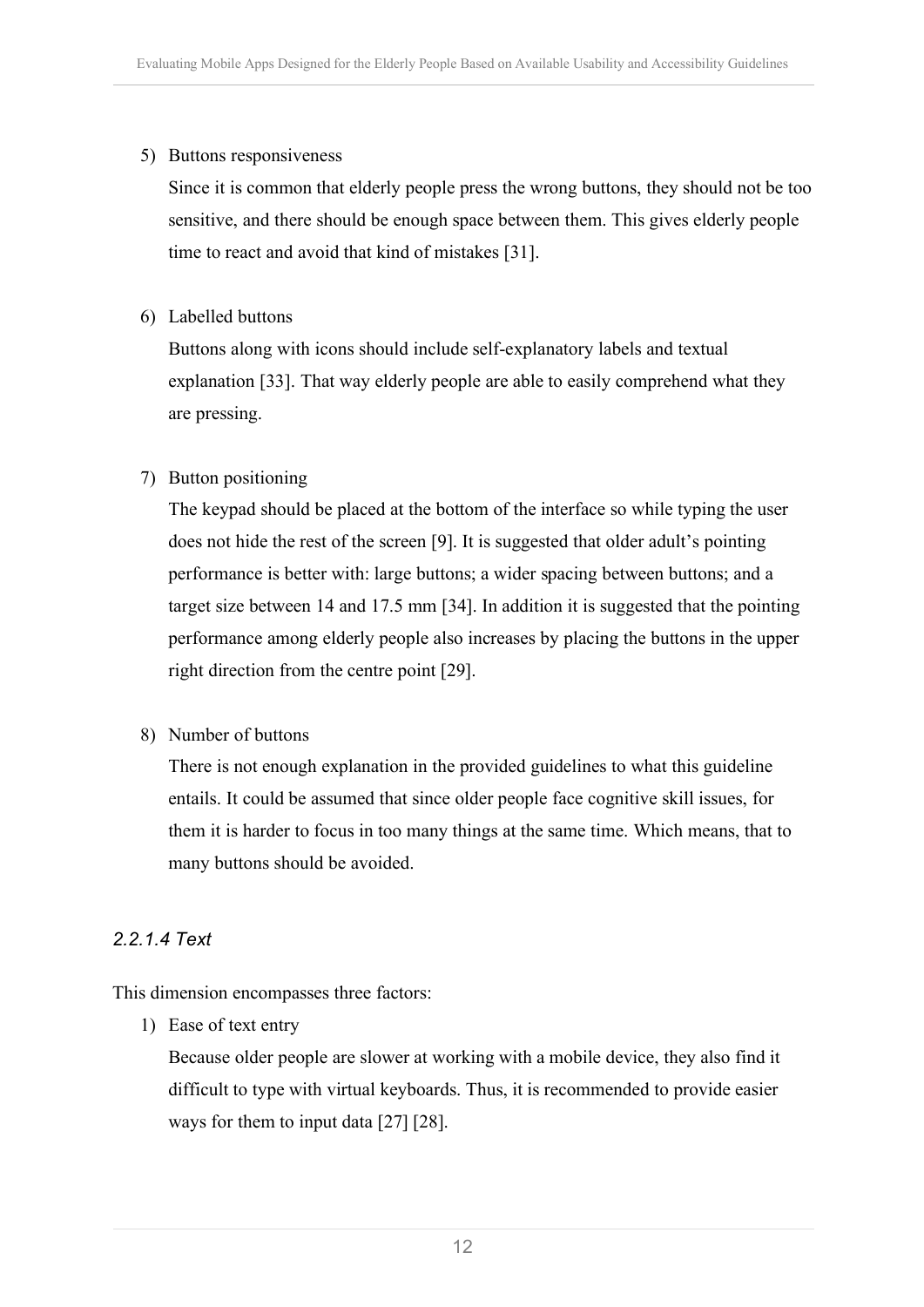#### 2) Font size

With age the visual skill starts degrading, that is why elderly people require a bigger font size. This gets worst, in the mobile context as the screen size is reduced. Thus, it is necessary provide a suitable font size for elderly people.

#### 3) Font type

There is not enough explanation in the provided guidelines to what this guideline entails, it could be assumed that there are certain family fonts that are more suitable for elderly people.

#### *2.2.1.5 Menu*

As the features and services in mobile devices increased, also did the complexity of the menu. As a result, elderly people constantly experience problems understanding the menu. This gets worst with the small display size of mobile phones, which does not allow to view the complete menu. That is way why, a menu should:

- 1) Be simple
- 2) Be Consistent
- 3) Have Minimized nesting
- 4) Be easy to navigate
- 5) Show the current location in the menu

It is suggested that a one-level menu navigation is easier to manage for elderly people because they do not always have a hierarchical mental model [28].

#### *2.2.1.6 Exterior*

The aspects that the exterior dimension contemplates are:

- 1) Device size
- 2) Shape
- 3) Material
- 4) Battery charging
- 5) External volume buttons
- 6) Hearing aid compatible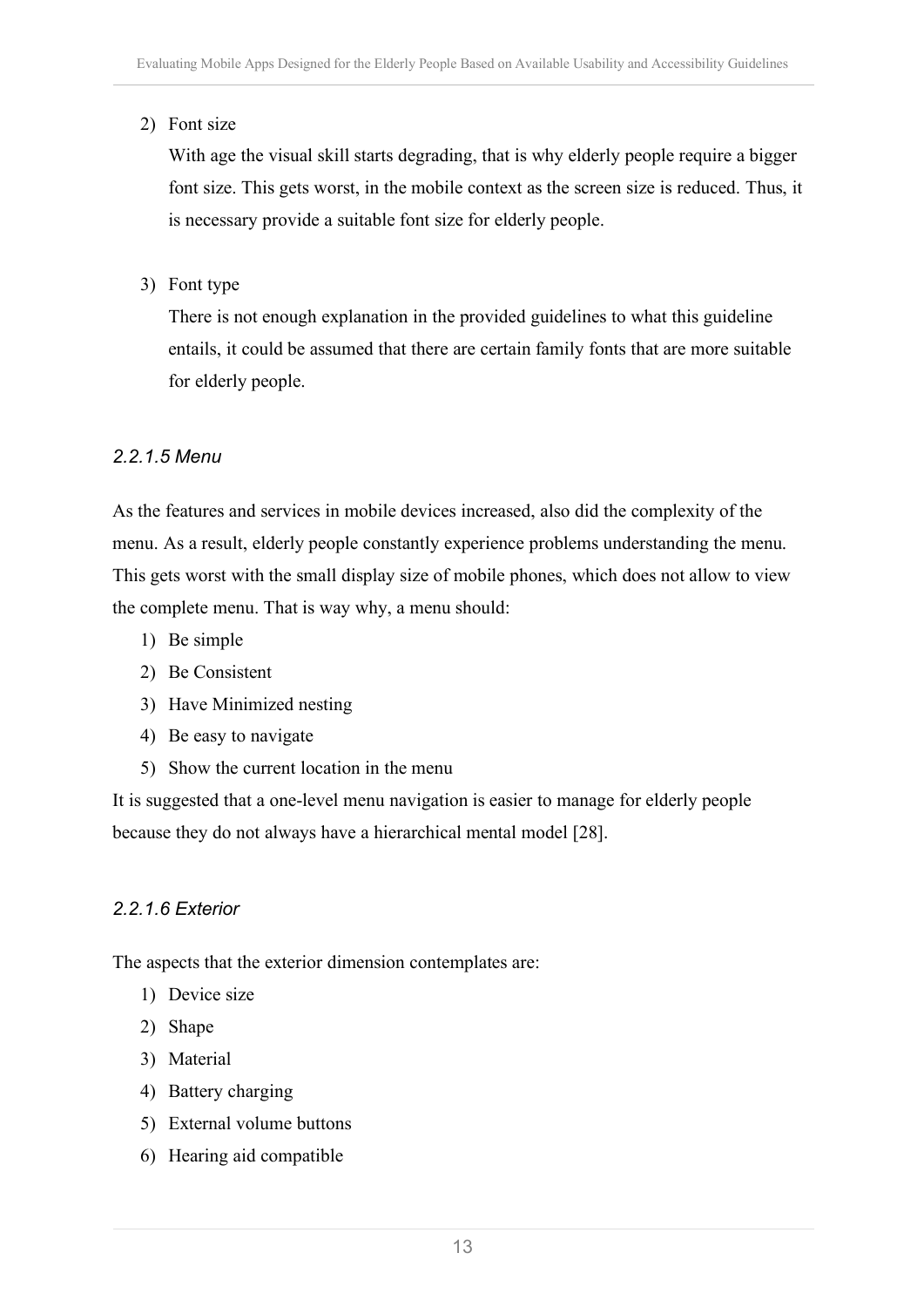Something to keep in mind about this specific dimension is that it considers more aspects related to ergonomic characteristic of a mobile device, and less to UI elements. Some studies have reveal that for older people mobile devices should: be big, facilitate an ergonomic grip, be lightweight, and have the shape of a bar [30] [23][24]. Also, it is advisable to include audio adjustment, preferably from an external button, with a wide number of volume levels. As well as, supporting hearing aids to enable quality sound for the ageing population.

#### *2.2.1.7 Content*

The content dimension includes five factors:

1) Terminology

Function labels have a fundamental role in the UI design for elderly people, who do not know what to do while navigating a menu [9]. Which is why the terminology used in a function label should be simple, consistent, self-explanatory, and non-ambiguous. It is also recommended to avoid foreign expressions, abbreviations, and technical terms as it might be confusing for an older adult [31].

2) Function labels

Self-explanatory labels simplify memorizing icons, their location within the menu, and the required steps for accomplishing certain tasks [31].

#### 3) Additional languages

There is not enough explanation into what is important about this specific guidelines, which is why it will not be possible to consider it.

4) User help and/or manual

Help is an important aspect in interfaces for the elderly people. As it has been mentioned before, they require more time to comprehend smartphones, thus it is necessary to include easy to understand help that is always available.

#### 5) Error messages

It is common that elderly people make mistakes while interacting with a mobile interface. That is why, it is fundamental to include clear error messages that give them a clear feedback in case they make a mistake.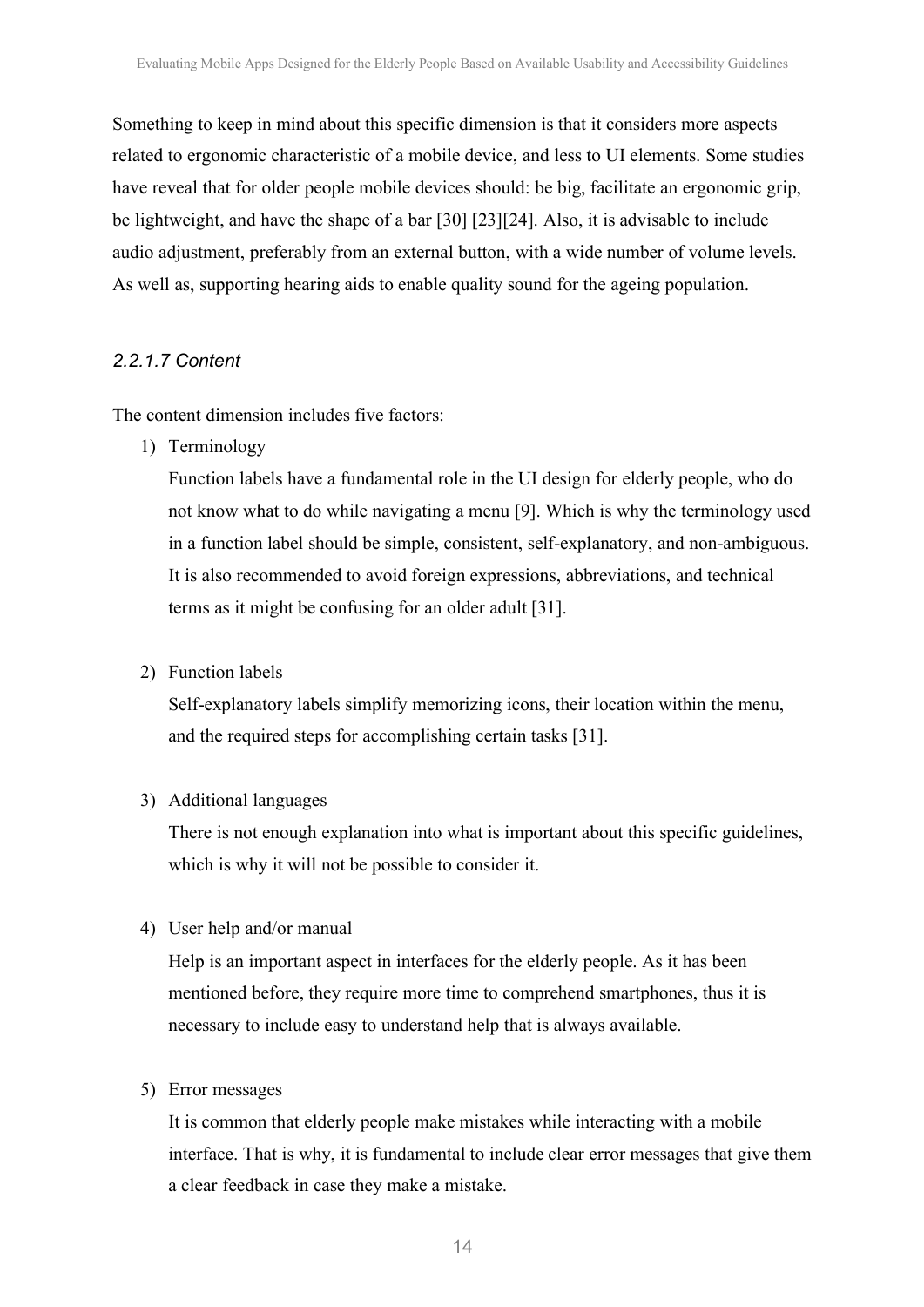### **2.3 Standards organizations guidelines**

### 2.3.1 Overview

The W3C is the main standard's organization for the web. Within all their work, they already published "Web Content Accessibility Guidelines" (WCAG), and now they are working on providing guidance on how to apply those guidelines to the mobile device context [7]. The WCAG was created thinking on web technology. However, in terms of UI elements like buttons, hyperlinks, and paragraphs, mobile interfaces are similar to web technologies. So, the same elements that are applicable in the web are also applicable in the mobile context.

The W3C offers a set of adaptations and recommendations, not specific guidelines. Nevertheless, in this research they will be regarded as guidelines, because they were developed considering the same barriers that people with any type of impairment face while interacting either with the web or a mobile interface. Additionally, it is important to point out that the W3C focuses on creating guidelines for people with disabilities. That includes all of those who have a temporary or permanent type of impairment, like the elderly people who are the target of this study. With that in mind, in the following section the W3C guidelines will be reviewed in more depth, and later it will be identified which guidelines can be part of this study.

### 2.3.2 Guidelines based on barriers experienced by people with disabilities

According to the W3C there are certain barriers that are common to mobile device users with disabilities and they group them on the basis of four principles: **perceivable**, **operable**, **understandable**, and **robust** [11]. These principles are the required foundation to develop any accessible web and mobile content. Thus, as it will be explained below, the W3C provides its set of guidelines based on those principles (Table 2).

#### **Table 2** – Complete version of the W3C Mobile accessibility guidelines

| <b>Principle</b> | <b>Dimension</b>  | Guideline                                                              |
|------------------|-------------------|------------------------------------------------------------------------|
| Perceivable      | Small screen size | Minimizing the amount of information displayed as the space is limited |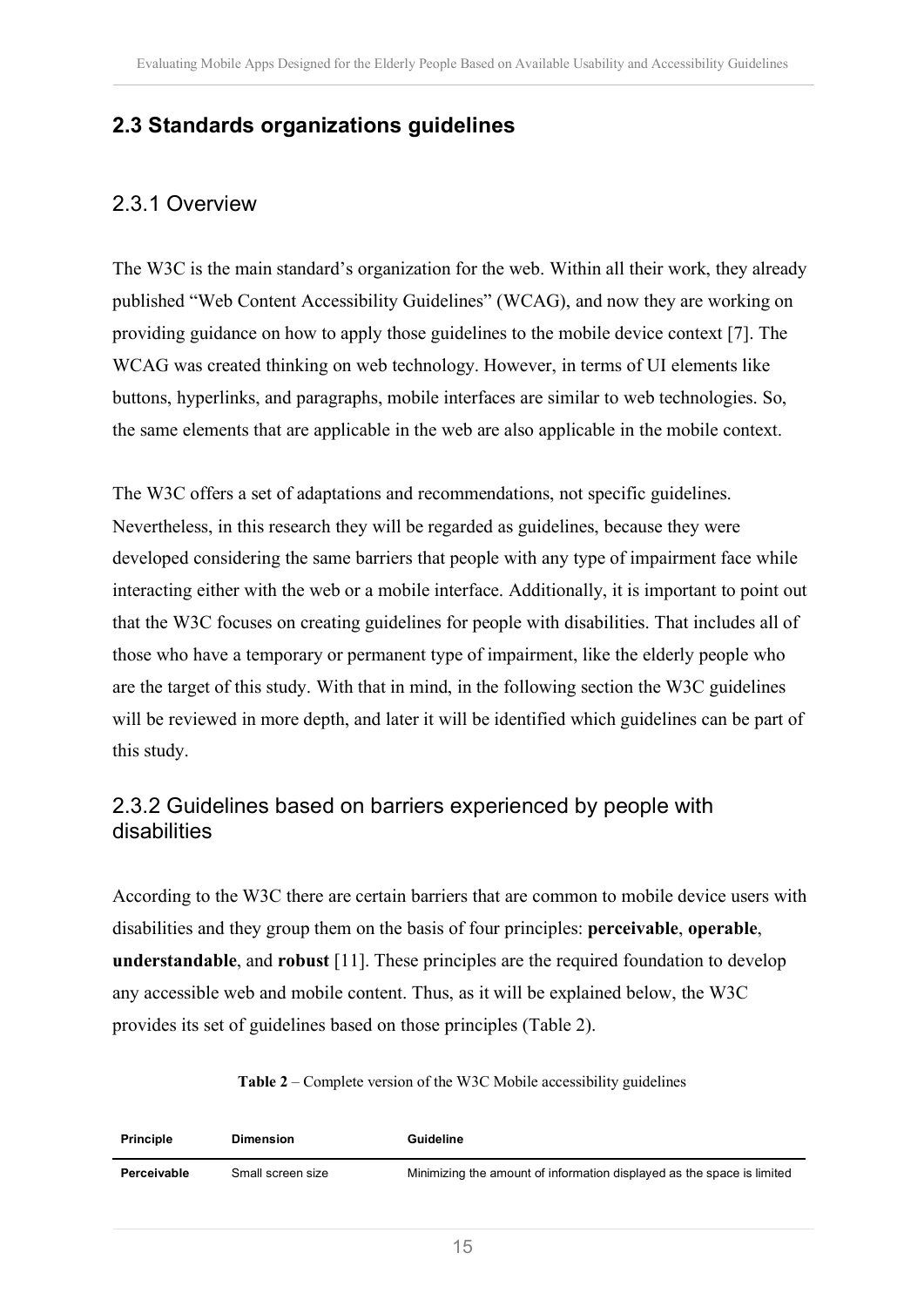|                |                                                                  | Providing a reasonable default size for text and touch controls                                                                                                                |
|----------------|------------------------------------------------------------------|--------------------------------------------------------------------------------------------------------------------------------------------------------------------------------|
|                |                                                                  | Adapting the length of link text to the viewport width                                                                                                                         |
|                |                                                                  | Positioning form fields below their labels                                                                                                                                     |
|                | Zoom/magnification                                               | Allow customization of default text size, preferably on page controls                                                                                                          |
|                |                                                                  | Allow for magnification of entire screen                                                                                                                                       |
|                |                                                                  | Allow for magnifying lens view under user's finger                                                                                                                             |
|                | Contrast                                                         | Provide high contrast text to assist people with low vision problems                                                                                                           |
| Operable       | Keyboard control for<br>touchscreen devices                      | Allow interfaces to be operated by external physical keyboards or<br>other on-screen keyboards                                                                                 |
|                | Touch target size and<br>spacing                                 | Touch targets should be at least 9 mm high by 9 mm wide. Touch<br>targets close to the min. Size should be surrounded by a small amount<br>of inactive space                   |
|                |                                                                  | Allow for reasonable spacing between buttons                                                                                                                                   |
|                | Touchscreen gestures                                             | Gestures in apps should be as easy as possible to carry out                                                                                                                    |
|                |                                                                  | Activating elements via the mouse up or touch end event                                                                                                                        |
|                | Device manipulation<br>gestures                                  | To manipulate a device always provide touch and keyboard operability                                                                                                           |
|                | Placing buttons where they<br>are easy to access                 | Provide button positioning alternatives based on different scenarios:<br>people with one hand, and left and right handed                                                       |
| Understandable | Changing screen orientation<br>(portrait/landscape)              | Support both orientations                                                                                                                                                      |
|                | Consistent layout                                                | Repeated interaction elements should be displayed consistently<br>across diff. pages, including screen size and screen orientations.<br>Consider navigation and identification |
|                | Positioning important page<br>elements before the page<br>scroll | Positioning important page elements so it is visible without scrolling                                                                                                         |
|                | Grouping operable elements<br>that perform the same action       | Group a link and an icon that go to the same destination                                                                                                                       |
|                | Provide clear indication that<br>elements are actionable         | Provide visual feedback to differentiate actionable elements from non-<br>actionable ones                                                                                      |
|                | Provide instructions for<br>custom touchscreen and               | Provide instructions explaining gestures that can be used, and if there<br>are alternatives                                                                                    |
|                | device manipulation<br>gestures                                  | Instructions should be easily discoverable and accessible                                                                                                                      |
|                |                                                                  | Instructions should be available anytime                                                                                                                                       |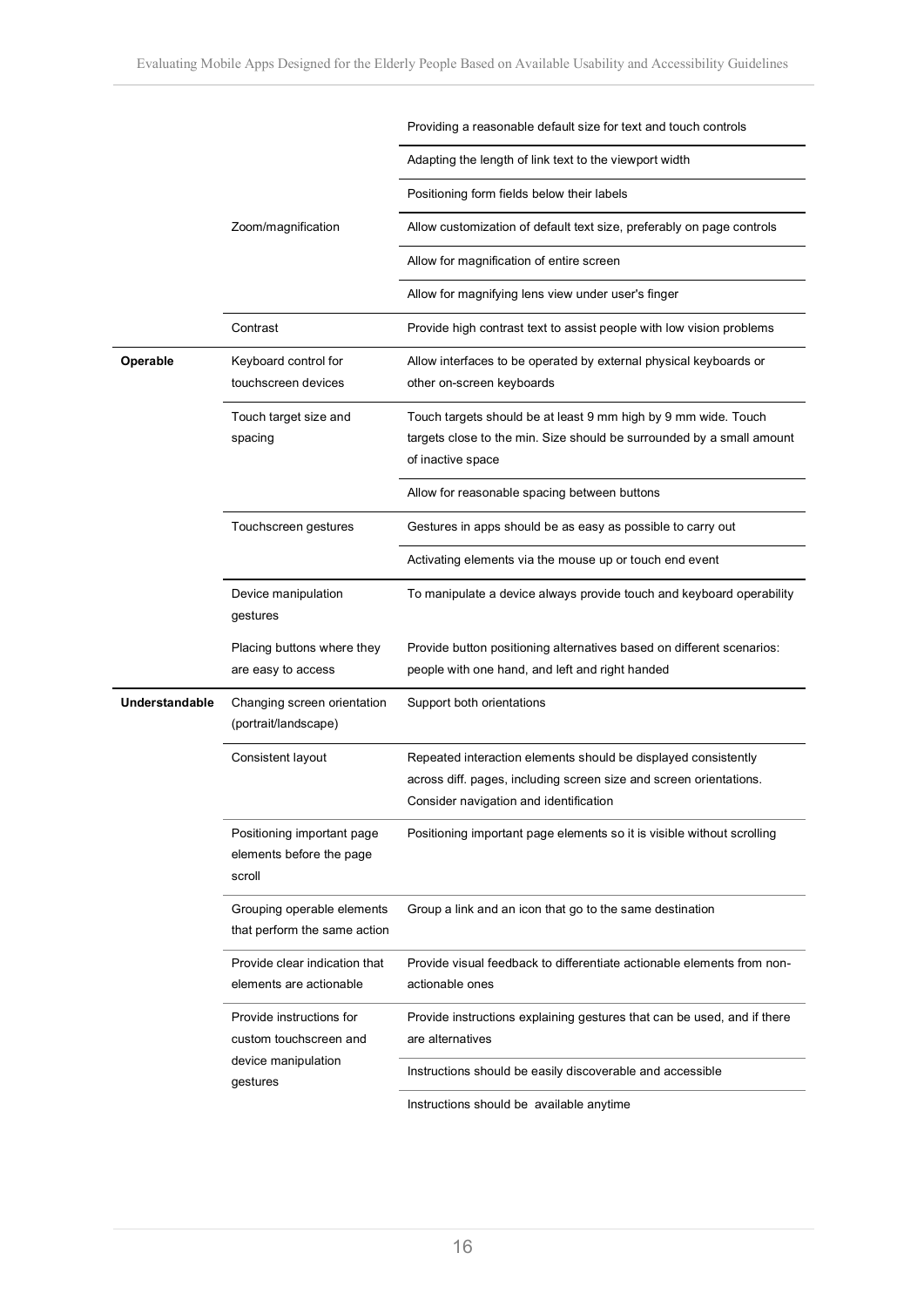| <b>Robust</b> | Set the virtual keyboard to<br>the type of data entry<br>required | For forms automatically trigger the type of keyboard that meets the<br>data entry required (email, numeric, character, etc.) |
|---------------|-------------------------------------------------------------------|------------------------------------------------------------------------------------------------------------------------------|
|               | Provide easy methods for<br>data entry                            | Reduce the amount of text entry. Include select menus, radio buttons,<br>check boxes, and auto-filling known information     |
|               | Support the characteristic<br>properties of the platform          | Support the platform's accessibility feature                                                                                 |

#### *2.3.2.1 Perceivable*

When information and user interface components are perceivable, it means that all the elements are presented in such a way that everyone can be aware of them. To make an interface perceivable three aspects should be considered:

1) Small screen size

Mobile devices are usually smaller than desktop, as a result the amount of information that can be displayed is more limited. The W3C recommends the following for mobile phones:

- o Reduce the amount of information displayed in the viewport. This could be achieved by hierarchizing the information and including what is truly necessary. In that way a person does not get lost and knows what to do next.
- o Provide a reasonable by default text size to minimize the use of zoom. An elderly people might find it hard when there is too much information, which gets worst if the font size is too small.
- o Extend the width of a text link to the same width of the viewport to increase visibility.
- o Position form fields below their labels to increase the size of input elements, and as result improve visibility.
- 2) Zoom/magnification

Magnification and zooming is a major concern as visual degrading is one of the changes that affect elderly people. Thus to help them it is recommended to allow the following:

o Customize the text size. Preferably through on page controls that are visible and recognizable.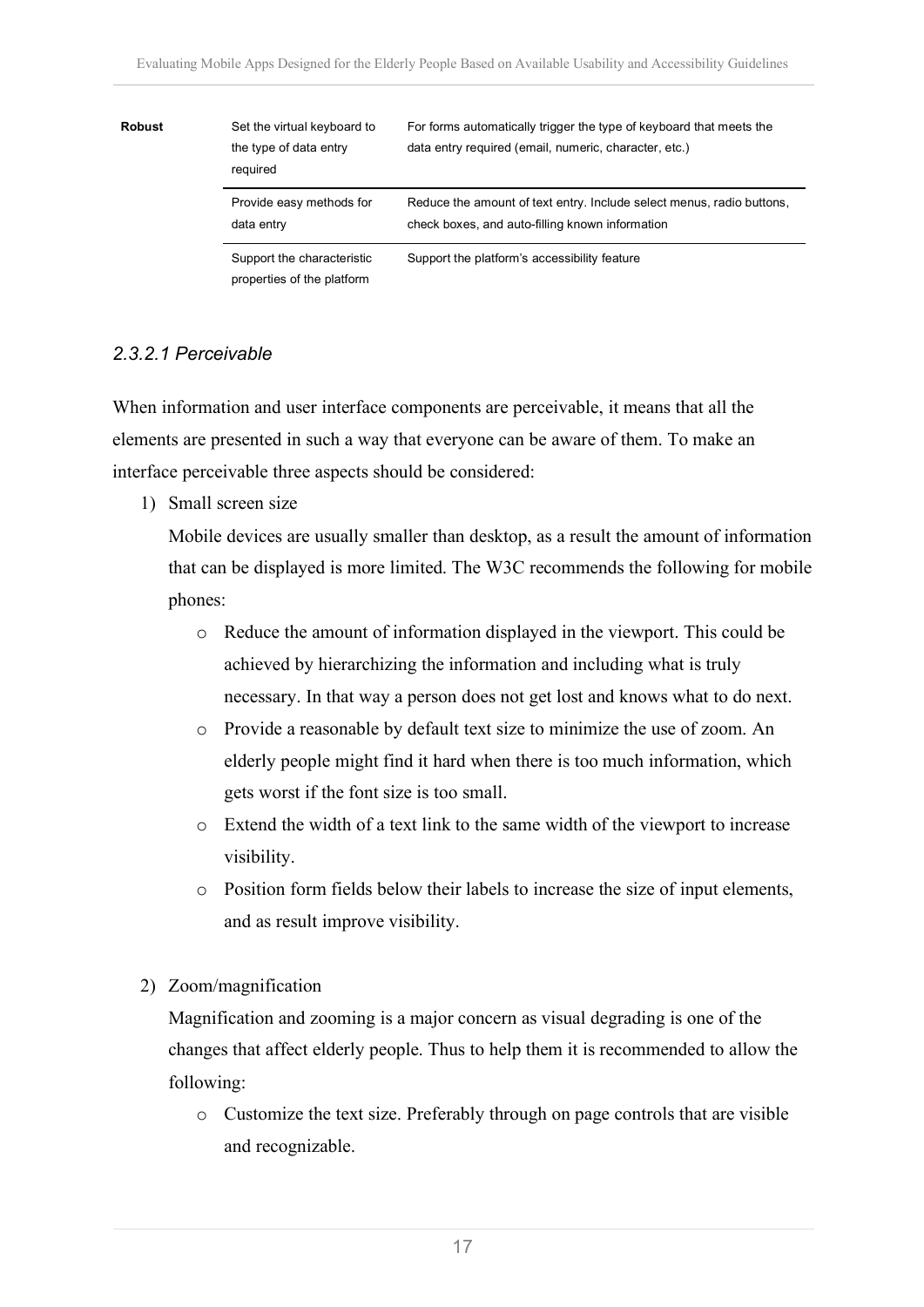- o Magnify the entire screen. This allows older people with visual impairment to be able to better read and understand the content.
- o Magnifying lens view under user's finger which is something normal in mobile platforms and can be triggered from the settings of the platform.
- 3) Contrast

This guideline refers to checking if the text size and color over the desired background color meets the criteria to be visible enough. This can improve the visibility on screens, especially under certain environments where there is glare.

### *2.3.2.2 Operable*

An operable content means that all the user interface and navigation can be easily controlled by the user without requesting to perform an interaction that is not possible. An operable interface encompasses five factors:

1) Keyboard control for touchscreen devices

This involves allowing users to access the interface with alternative external physical keyboards. Considering that mobile phones have a digital keyboard that is not available at all times, some people might prefer to connect an external keyboard.

2) Touch target size and spacing

For touch target size and spacing, the W3C recommends:

- o Setting the touch target to at least 9mm high by 9mm wide. If the elements are close to the minimum value then they should have an inactive space around them. This makes the touch target bigger and makes it easier to interact with the elements.
- o Allowing a prudent separation between the interaction elements. This helps to avoid common accidents among elderly people like pressing a button by mistake.

### 3) Touchscreen gestures

Intrinsically, a mobile phone touch-based interface can be confusing for an older adult. Thus, a way to make an interface operable for them is by: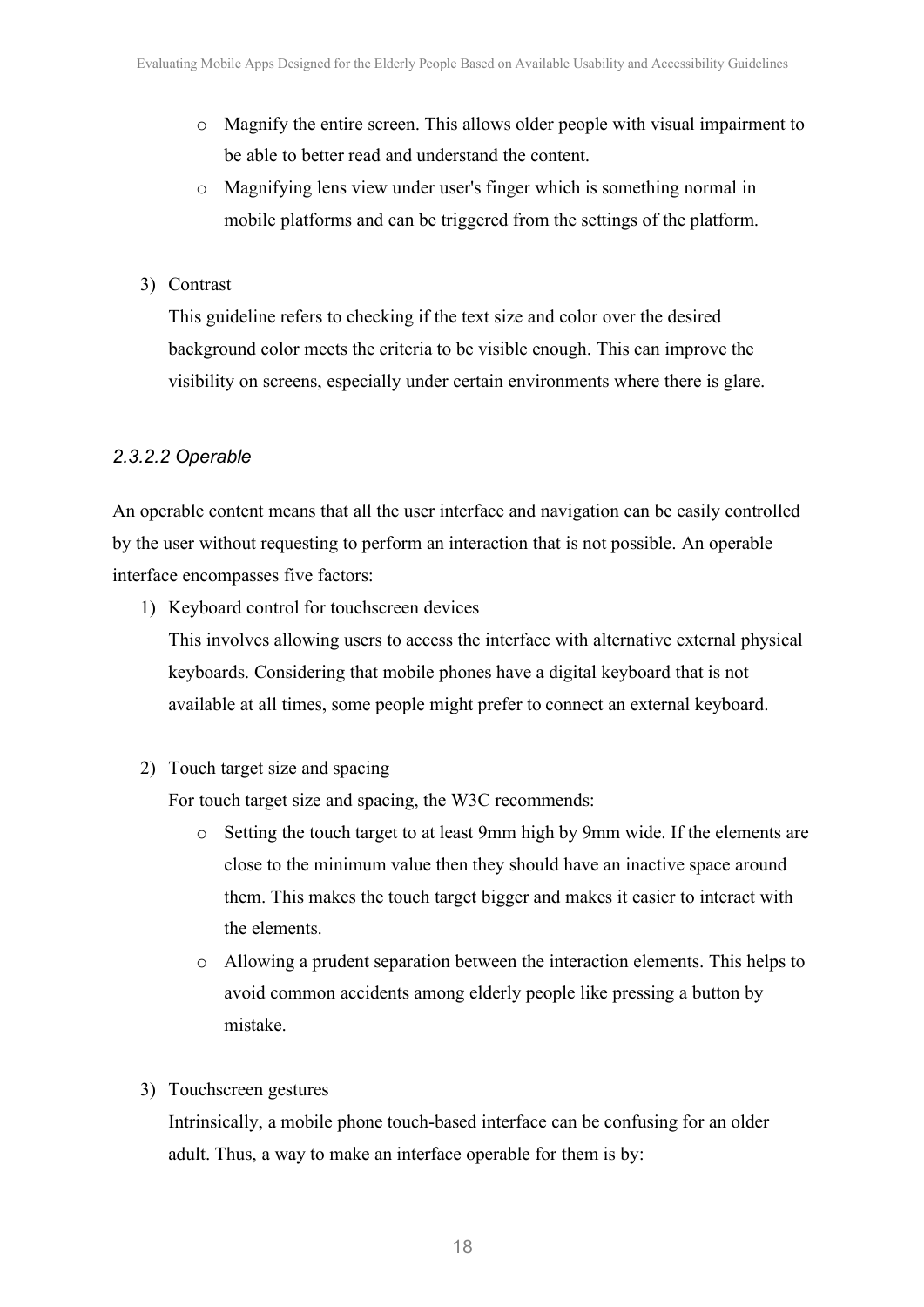- o Avoiding complex gestures like pinch and spread, which is a standard gesture for zooming in and out [19].
- o Allowing to trigger actionable elements via the mouse up or touch end event. This event takes place when a person taps on an actionable element, and keeps up pressing while moving the finger away, and then releases in a nonactionable area. What happens is that the tapped elements will not get triggered. This allows to reduce the chances of clicking something by mistake, which is normal among the elderly who have reduced motor and visual skills.
- 4) Device manipulation gestures

Besides touch and keyboard manipulation, there are other possible methods for manipulating a mobile phone like shaking or tilting. If these are going to be part of the interface, they should not be the only way to operate the interface. Always provide the traditional touch and keyboard manipulation.

5) Placing buttons where they are easy to access

This involves providing button placement alternatives for people with only one hand, and a left and right handed.

#### *2.3.2.3 Understandable*

This refers to an interface where everyone is able to comprehend all the information and operations in it. To design an understandable mobile interface, it is recommended to consider the following six points:

1) Changing screen orientation

Mobile phones can be viewed in portrait and landscape orientation. The W3C suggests supporting both of them, without forcing anyone to change their orientation if they don't want to. It might be disorientating for an elderly people if an app only supports landscape, when the common orientation is portrait.

2) Consistent layout

For a consistent layout it is recommended to display repetitive elements across the interface in the same way, even in different screen sizes and orientations. It is specially easier for an elderly people to interact with an interface that they know how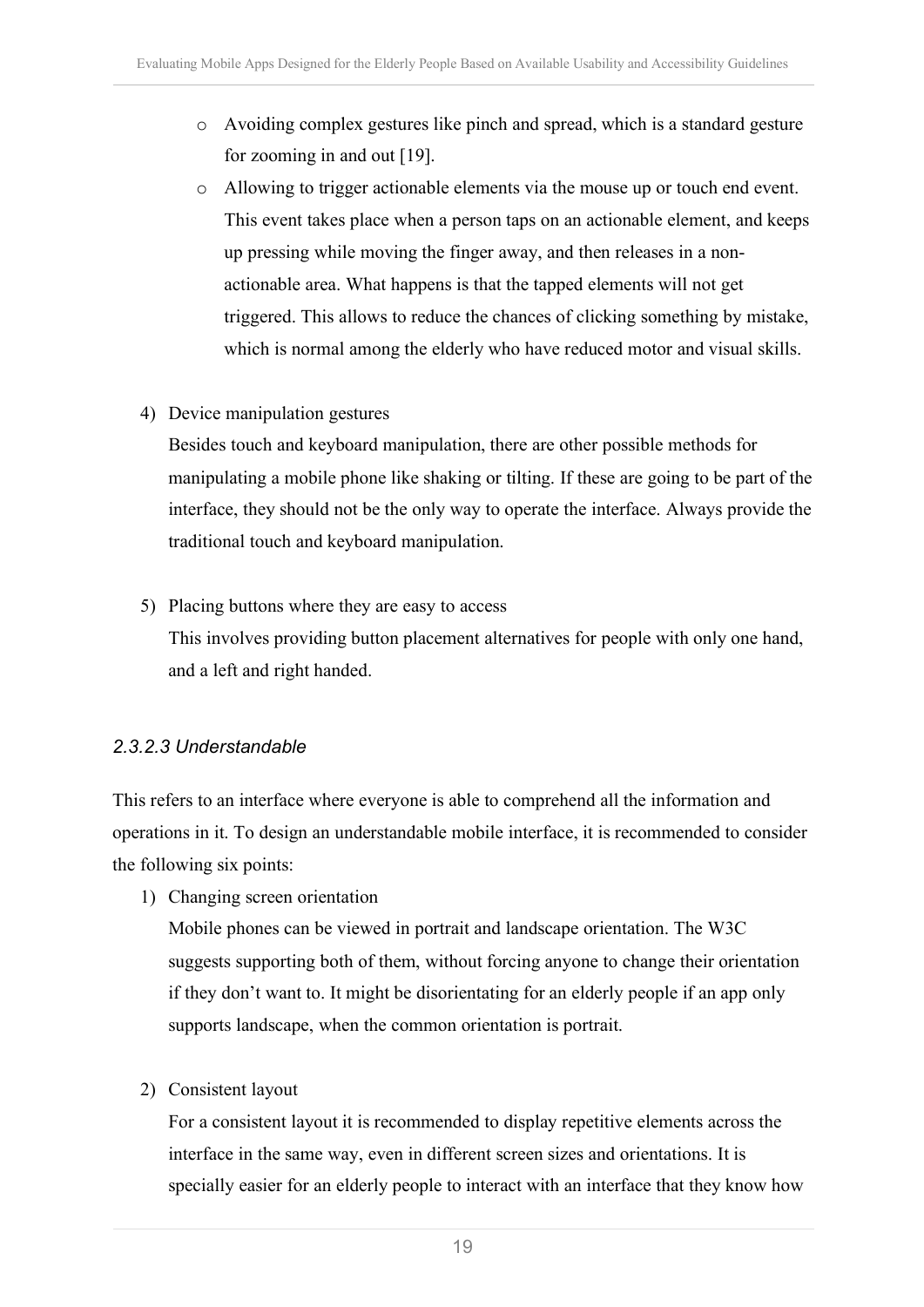to manipulate, they normally prefer to know what something does before clicking on it.

- 3) Position important page elements before the page scroll This allows the user to view the important content at once without the need to scroll.
- 4) Group operable elements that perform the same action Group operable elements, like a link and an icon, that share the same destination. Since both do the same, they should be grouped to increase the touch target size and benefit people with dexterity.
- 5) Provide clear indication that elements are actionable Provide visual hints that differentiate actionable from non-actionable elements. An elderly people benefits by this because they are generally used to physical interaction elements. Feature phones, for example, have buttons that allow to feel that there is a pressing, but the buttons in a flat digital screen don't have the same sensorial feedback. That is why a digital actionable element can give more feedback through the use of color, shape, iconography, positioning, and/or text label.
- 6) Provide instructions for custom touchscreen and device manipulation gestures As it is hard for elderly people to understand gestures, it is necessary to include instructions that are discoverable and available at any time. Instructions help elderly people to learn how gestures work and when to use it.

### *2.3.2.4 Robust*

Not everyone uses the same technology, due to different preferences and also because overtime technology evolves. However, despite the differences in operative system or the software version everyone expects a mobile app to work. When they use a mobile app that uses methods not supported by their technologies, then they will feel frustrated and probably not use the app. Thus, an interface should be robust enough to support the evolution of technology, as well as different user agents, including assistive technology like external magnifiers or screen reader. Some considerations for a robust interface are:

1) Set the virtual keyboard to the type of data entry required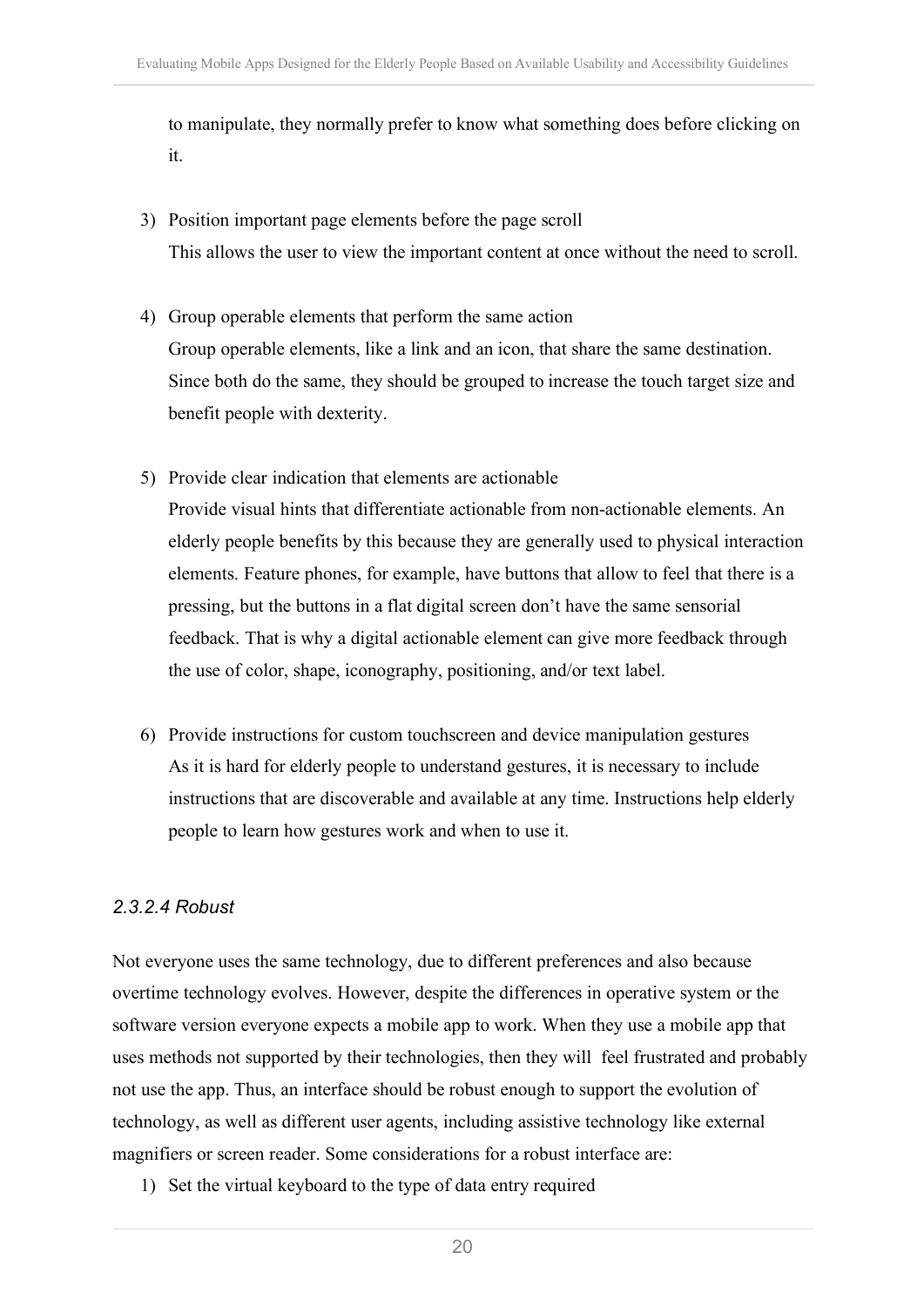This involves automatically triggering the type of keyboard that matches the data entry required in a form. So for example, if only numbers are required, then enable only the numeric keyboard. This, helps elderly people to focus and reduce the time of data input, as it saves them from having to find the numeric keyboard and then coming back to the alphabetical one.

2) Provide easy methods for data entry

Similarly, to facilitate the data entry in forms it is important to provide easy methods to do it. A convenient way to do so is including select menus, radio buttons, check boxes, and even auto-complete acquainted information.

3) Support the characteristic properties of the platform

To make an interface robust enough it is necessary that it supports the platform's accessibility features. In this way if an app does not include any of the mentioned guidelines, at least the platform can help the elderly users to interact with the app.

### **2.4 Comparison between research-based guidelines and standard's guidelines**

This section provides an analysis of the reviewed set of guidelines. More specifically, it outlines how the two different spheres of influence (academia and standards organizations) address the development of age friendly usability and accessibility guidelines for mobile interfaces. From the review of the research-based guidelines and the standard's guidelines, it has been observed that there are similarities and differences between both sources. On the one hand, some of the similarities lay within aspects that are important for perceivability. For instance, providing high contrast content, allowing a suitable font size for elderly people, allowing users to resize the text, and even allow them to magnify the entire screen. To make the interface operable for elderly people, both guidelines also make an emphasis on including gestures that are simple, as well as allowing for a suitable target size and spacing to avoid wrong pressing of buttons. Additionally, they also agree on providing feedback for actionable elements, along with including instructions that make the interface easily understandable for an elderly people. Finally, both guidelines coincide on the importance of facilitating text entry by reducing the amount of data to be input and the number of actions to input that data.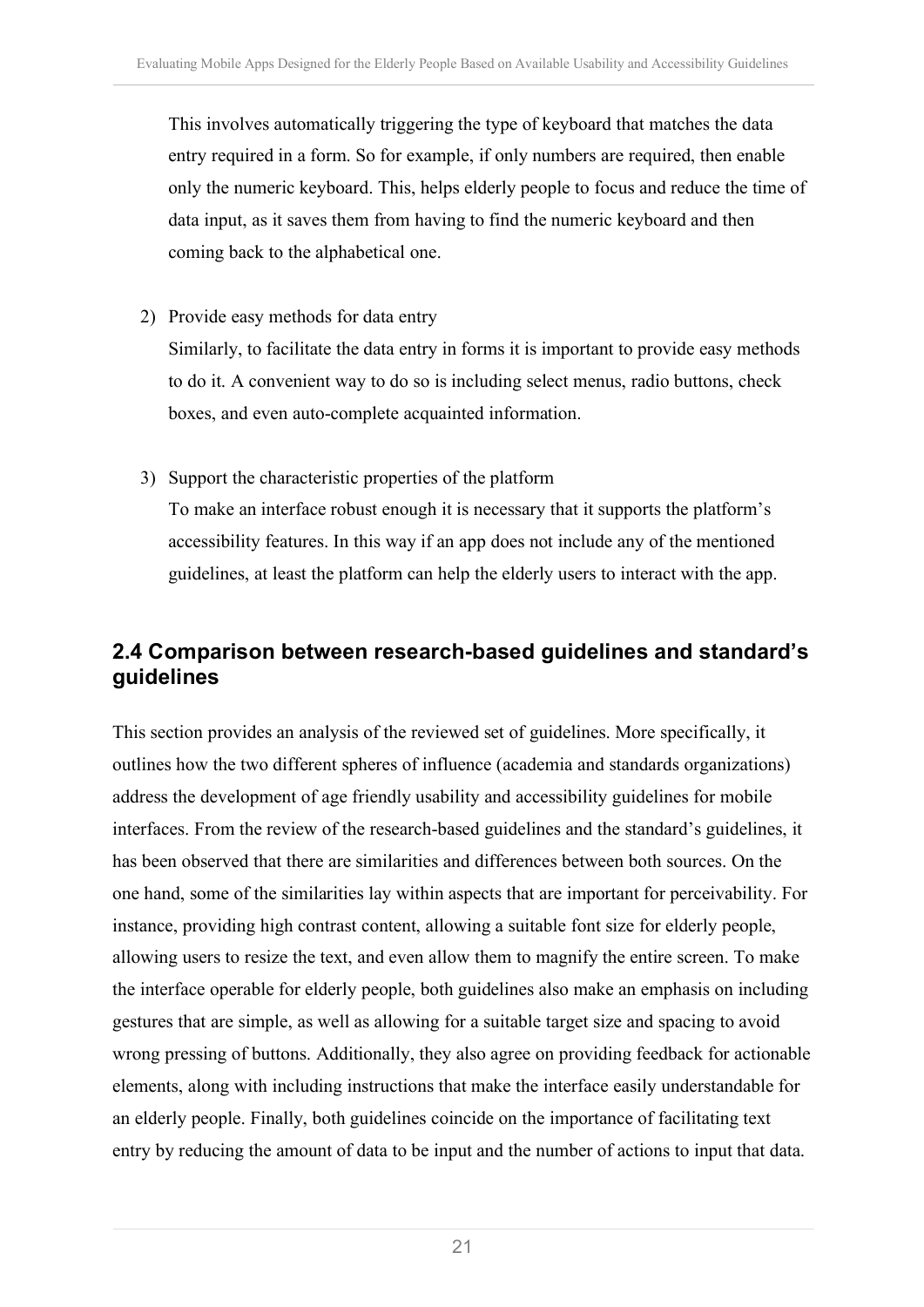In terms of structure, both guidelines are completely different, as the standard's guidelines are categorized according to the barriers that impaired people face while using a mobile device, and the research-based guidelines are categorized according to general usability aspects of mobile phones and smartphones for older people. This does not mean that one is better than the other, they just have different approaches to categorize each guideline. Additionally, it was observed in some cases that both guidelines give importance to the same element but in different ways. For example, both consider the small screen size of mobile devices as a usability aspect for age-friendly mobile interfaces. The research-based guidelines review the screen size from the perspective of how elderly people prefer bigger screens, but the standard's guidelines reviews it from the perspective of the limited amount of information that can be displayed on mobile-phone screen. Meaning that, the first one is more focused in physical features of the device itself, which is not the focus of this study, and the second one on the UI design. Also, in the standard's guidelines consistency is reviewed from a more general perspective, like consistency across different pages, while the research-based guidelines only addresses the consistency in menus. Button properties for elderly people, are also approached differently in both guidelines. In the standard's guidelines buttons are addressed from a more generic point of view, like actionable elements, while research-based guidelines are more detailed, as they have several guidelines only for buttons. As a result regarding buttons, the standard's guidelines are open for interpretation, because an actionable element might be a link, an icon, an image, or an input. Which could share some properties.

Another difference between both guidelines is how each cover their own unique interaction elements. For instance, in the research-based guidelines there is a complete set of guidelines specifically aimed at menus, which is not addressed in the standard's guidelines. Similarly, in the research-based guidelines there is a complete section that deals with written content, including the importance of simple and effective terminology, simple labels, and error messages. Research-based guidelines emphasize on the type of buttons, the responsiveness of buttons and the labelling of buttons, which is not part of the standard's guidelines. Additionally, for visual characteristics, it is suggested to use conservative colors, and plain icons. On the other hand, the standard's guidelines emphasize on the screen orientation, which is not considered in the research-based guidelines. Also, standard's guidelines covers more on forms than research-based guidelines, by advising to locate a field below its label, and automatically setting the virtual keyboard to the type of data entry required. The most interesting aspect in standard's guidelines, not included in the research-based guidelines, is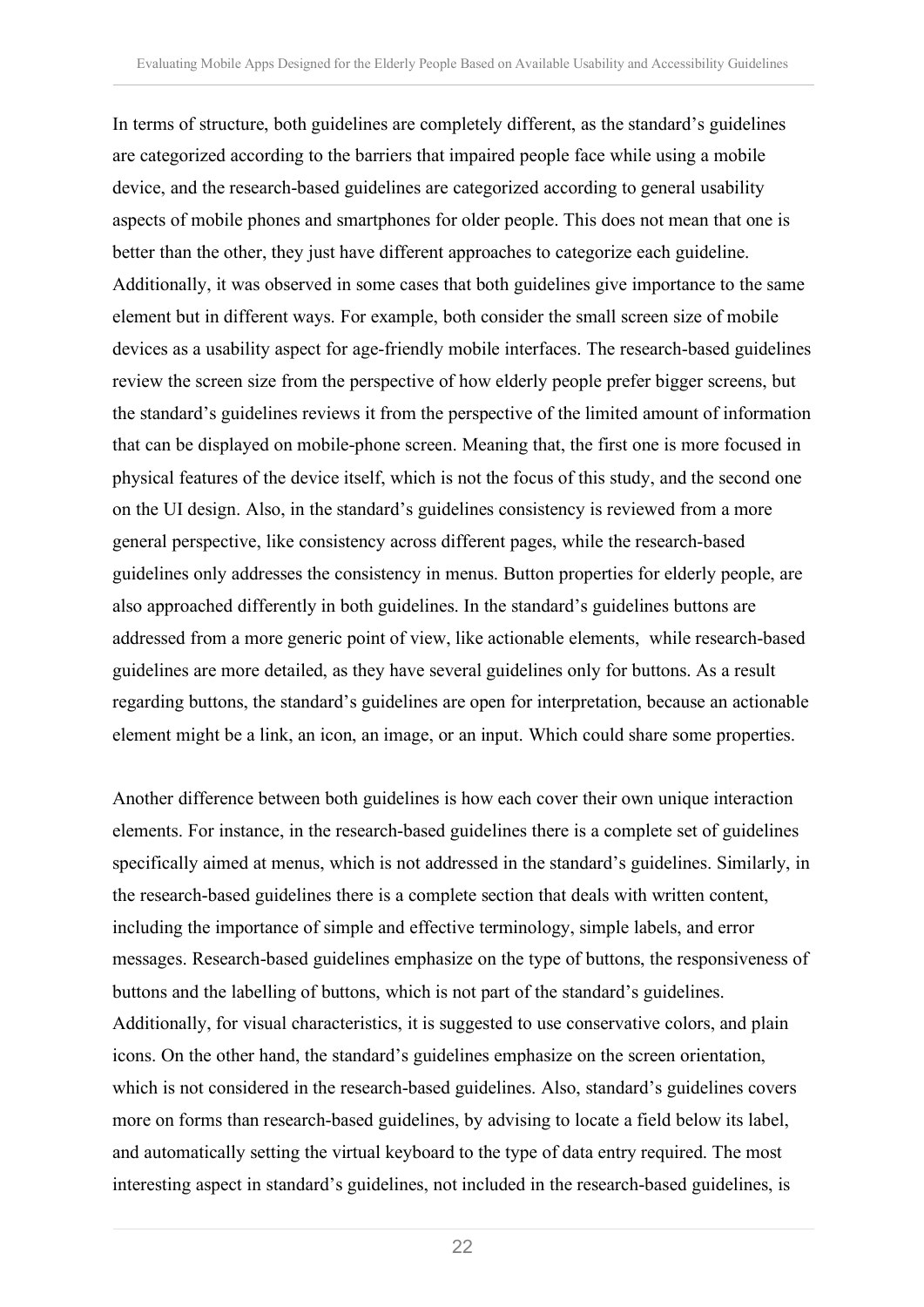the emphasis on supporting the platform's built-in accessibility settings. This turns a nonaccessible app into an accessible app, allowing any person with disabilities to use it. Other aspects addressed in the standard's guidelines and not in the research-based guidelines are the touch end event for avoiding tapping mistakes, the alternative positions of buttons for people with only one hand or left/right handed, positioning important elements before the page scroll, and grouping operable elements performing the same action.

Despite that research-based guidelines and standard's guidelines have a lot of differences, they both share the same goal: facilitating the interaction of an elderly people with a mobile interface. Thus, both could complement each other by filling the gap the other one has. That is why, later the apps will be evaluated based on both guidelines. The following chapter explains the evaluation method, the selected list of checkpoint from each guideline, and introduces the apps to be evaluated.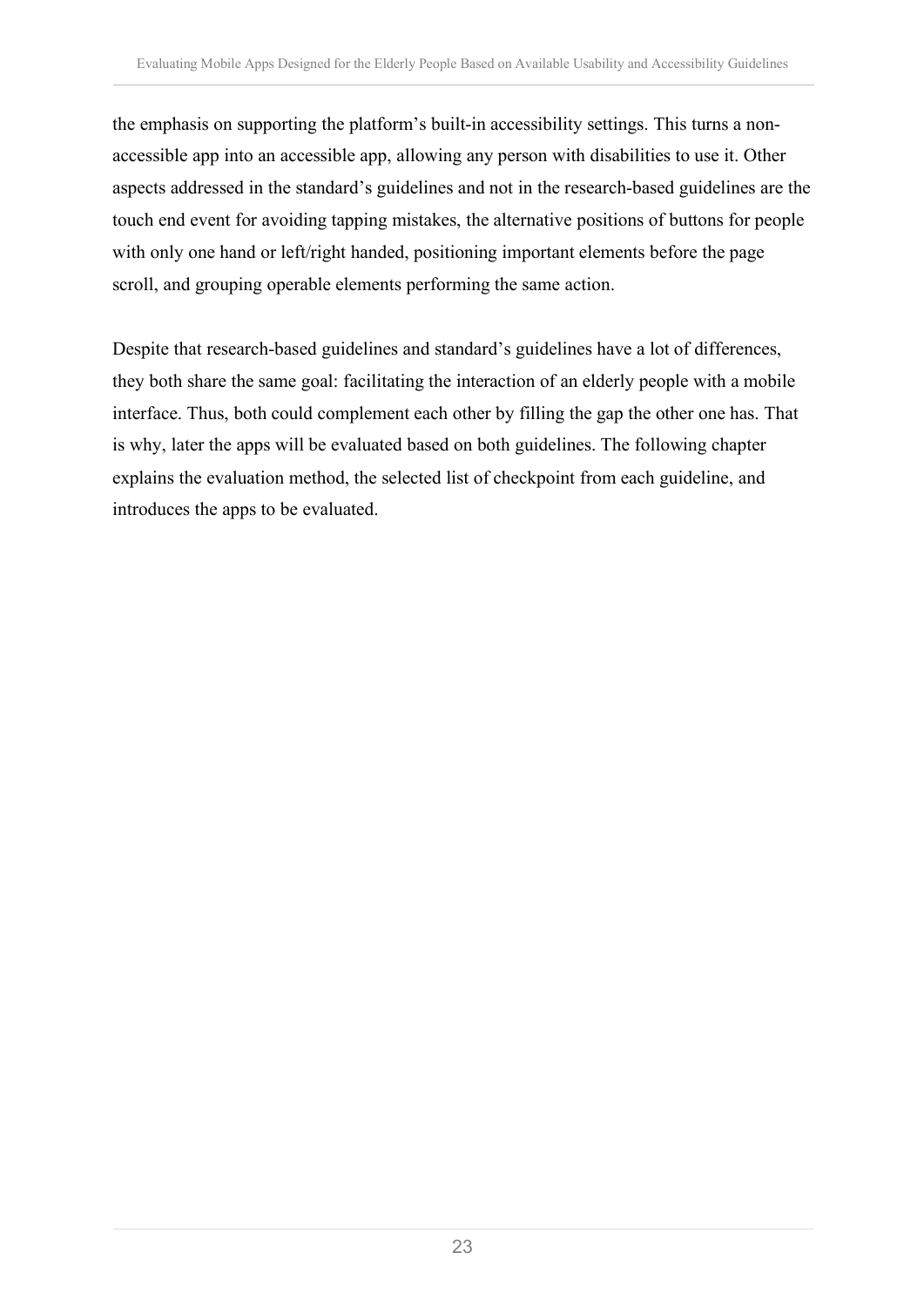## **Chapter 3 – Procedure and Method**

The aim of this research is to assess how and to what extent the industry is taking into account the usability and accessibility needs of the ageing population in the design process of mobile apps. Which is why 18 age-specific mobile apps are selected and evaluated on the basis of the standard's and research-based guidelines, reviewed in chapter 2. This chapter explains the procedure and method applied to evaluate the apps, including the selection criteria of the apps and the selection criteria of the parameters applied on the evaluation of the apps.

### **3.1 Apps Systematic review**

### 3.1.1 Apps Search Strategy

To find the appropriate mobile applications for the evaluation, a systematic review of the market was performed. The review was carried out using Google's browser, the Apple App Store for iOS apps, and the Google Play Store for Android apps. Moreover the following selection criteria was applied:

- The functionality of the apps must address age-related needs.
- The app should be up to date, meaning that it is still in use and developers still support it.
- The app should be for iOS and/or Android.
- The app should be free or at least should have a demo version.

The first step of the review was to define certain keywords to ensure that all the relevant apps for the ageing population was detected. Therefore, the following combination of keywords in English were used: best, elderly, app, senior, elder, older people. Every hit was reviewed in terms of its relevance and specific relation to the elderly people. The basis for the systematic market review was defined by categories and their respective specifications outlined in Table 3. To collect the information for all categories and specifications, all the available information given by both the stores and the app developer were considered.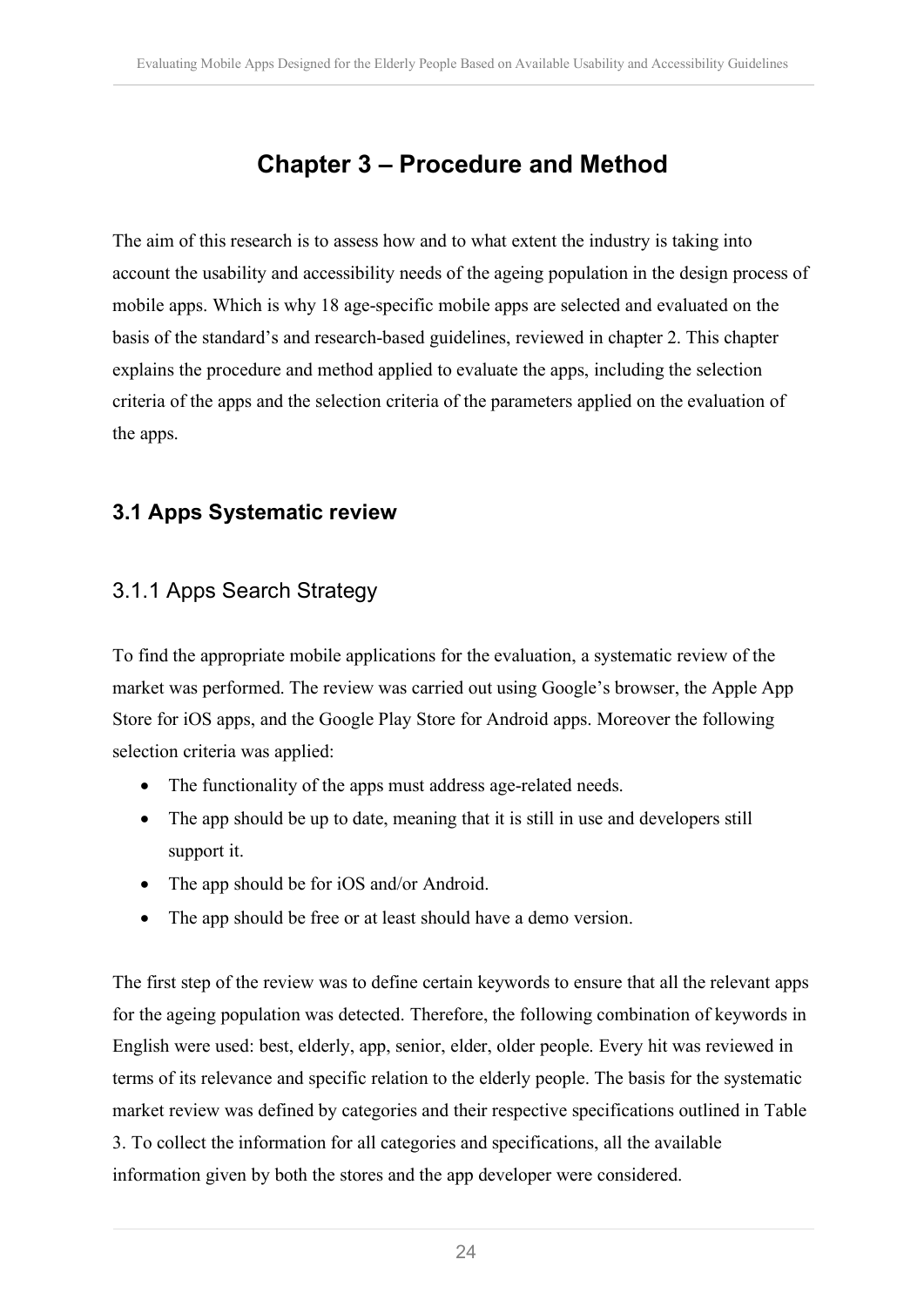| Category                                                      | <b>Specifications</b>                                                                                                                                    |
|---------------------------------------------------------------|----------------------------------------------------------------------------------------------------------------------------------------------------------|
| <b>General information</b>                                    | App name<br>App language<br>Date of latest update<br>Operating system availability                                                                       |
| <b>Operating system</b>                                       | App exclusively for the iOS operating system<br>App exclusively for the Android operating system<br>App for both operating systems available             |
| Developer information                                         | Name of the developer<br>Link to website (if available)<br>٠                                                                                             |
| <b>Acquisition costs</b>                                      | Free<br>Exact price<br>Availability as "demo" version (paid apps sometimes offer free or cheaper demo versions<br>with limited functionality)            |
| <b>Popularity/user ratings</b>                                | User rating<br>Number of user ratings                                                                                                                    |
| <b>Range of functions</b><br>(multiple selection<br>possible) | Apps addressing any age-related need such as: health monitoring, hearing aid, social<br>network, emergency, visual aid, reminders, games, location, etc. |

#### **Table 3** – Categories and subcategories/specifications retrieved from each app

### 3.1.2 Sample app's

The search resulted in a total of 48 applications. From this original sample, 13 apps were excluded as they did not meet the criteria. The remaining 35 apps were grouped by their functionality, such as health and fitness or hearing support, to facilitate their assessment. However, from theses apps 17 were also excluded from the study because of the following reasons:

- The app was a built-in application
- The functionality of the app was repeated more than twice and had lower ratings than its peer
- The app was too generic, meaning that it was also aimed at other type of users, like the case of Netflix
- The app was addressed at people with more severe disabilities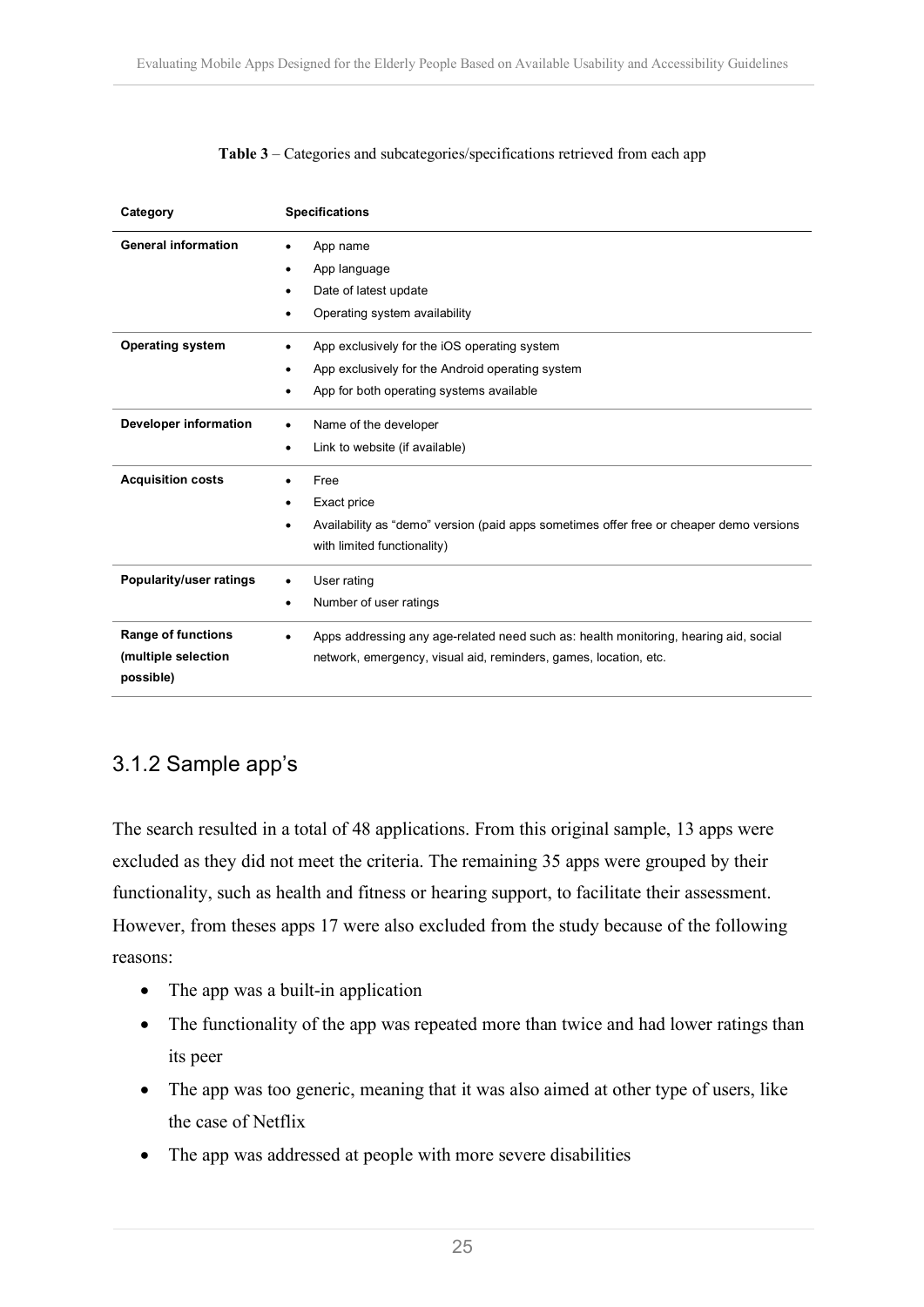- The app was not free and did not have a demo version
- The app was not found on the Irish App store

As a result, only the following 18 apps were selected for examination. They all address an important need for elderly people:

- Red Panic Button [35]
- Fade: fall detector [36]
- Magnifying Glass With Light [37]
- Magnifying Glass Flashlight [38]
- Usound (Hearing Assistant) [39]
- MyEarDroid Sound Recognition [40]
- Live Caption [41]
- Wiser Simple Senior Launcher [42]
- Nova Launcher [43]
- MindMate Healthy Aging [44]
- WebMD  $[45]$
- Pocket Physio [46]
- Blood Pressure Monitor [47]
- Pill Reminder by Medisafe [48]
- Lumosity Brain Training [49]
- Skype  $[50]$
- Stitch Companionship [51]
- Find My Family, Friends, Phone Safe365 [52]

### *Red Panic Button & Fade: fall detector*

These are useful apps in case of an emergency, like falling. Accidents of different nature often occur to elderly people who start experiencing a decline in their motor and visual skills, as well as their health.

### *Magnifying Glass With Light & Magnifying Glass Flashlight*

These applications address the visual decline common among the elderly people. They particularly magnify and light external text through the use of the phone's camera.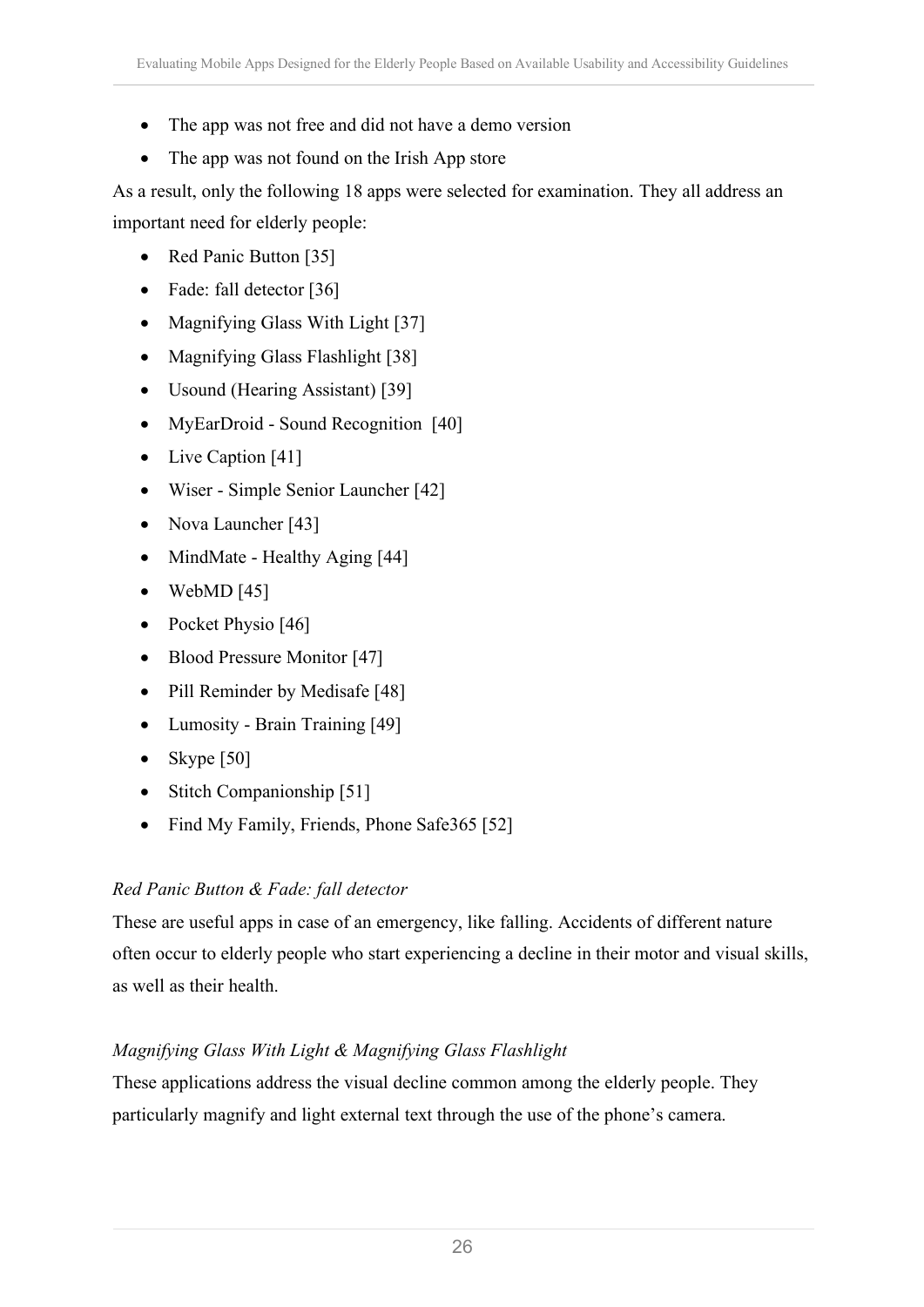#### *Usound (Hearing Assistant), MyEarDroid - Sound Recognition & Live Caption*

These apps consider the loss in hearing among the ageing population. In a high level, Usound and MyEarDroid amplify external environmental sounds. While Live Caption processes external conversations and displays captions on the screen in real time.

#### *Wiser - Simple Senior Launcher & Nova Launcher*

These applications turn the mobile interface accessible for the elderly people. Among their features it is possible to customize the size of the icons, the text and label. In general, this apps simplify the use of an interface for elderly people.

#### *MindMate, WebMD, Pocket Physio & Blood Pressure Monitor*

All of these apps focus on health and fitness. As it was already mentioned, ageing is associated with a gradual decrease in health, and as result a decline in motor and cognitive skills. In response to that, these four apps have tips for a healthy living, set of physical and mental exercises, monitoring of blood pressure, symptom checkers, among other functionalities.

### *Pill Reminder by Medisafe*

Elderly people generally have to take a wide variety of pills for different reasons and they sometimes forget. As a response, Pill Reminder by Medisafe assist older people keeping a record and reminding them to take their medication on time.

### *Lumosity - Brain Training*

This app provides a set of games designed for elderly people to enhance their memory, cognitive abilities, and dexterity issues.

### *Skype and Stitch Companionship*

One of the things that older people identify as important in their life is relationships. In fact, it is believed that one of the thigs that influence life span and functional abilities in older people, is social interaction [2]. Skype and Stitch Companionship are application that allow to maintain and built relationships. Particularly, Stitch Companionship is an app that allows elderly people to make friends, plan activities with people their own age, and even date.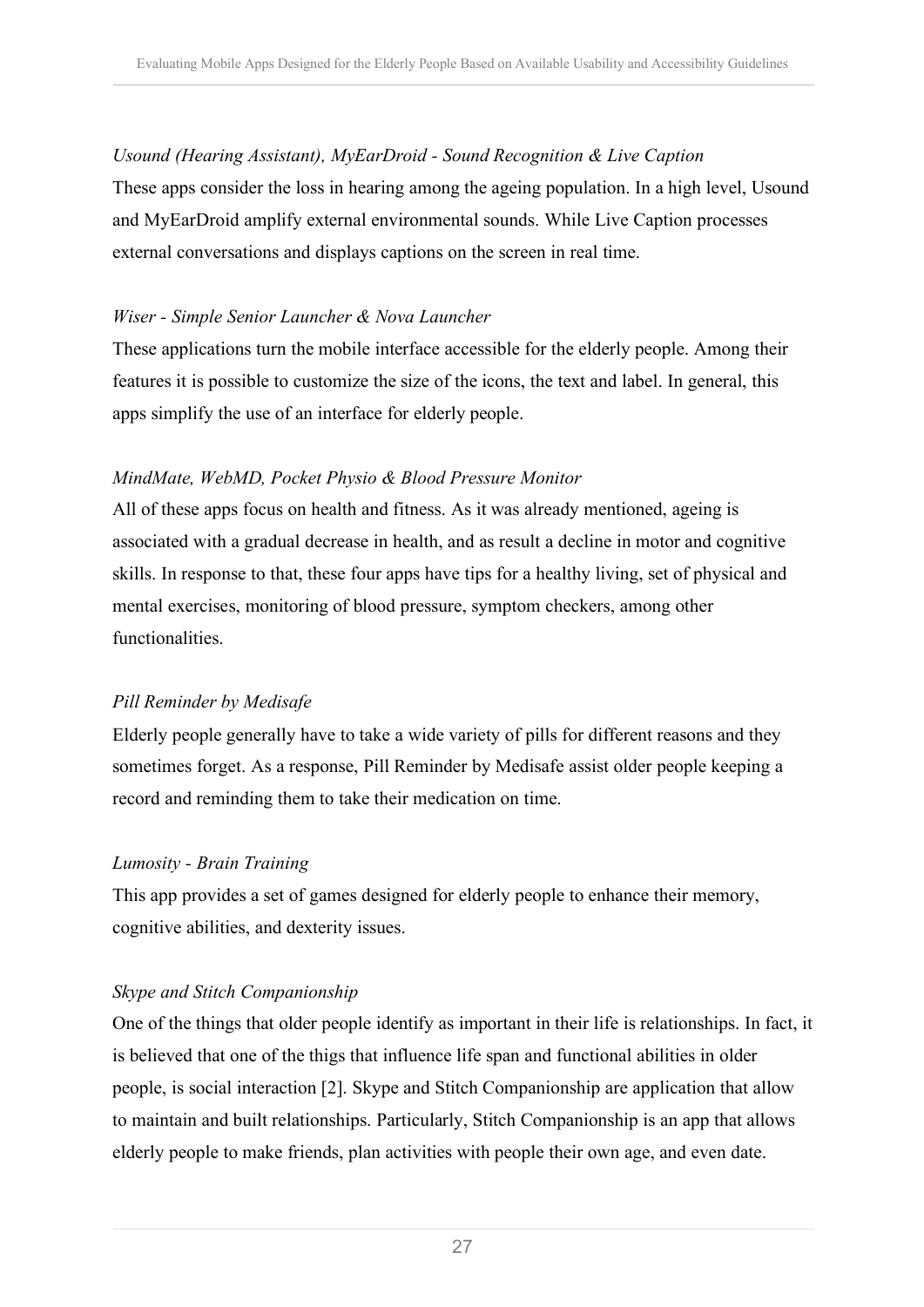While Skype is a telecommunication app that has been suggested to help older people to stay in touch with their loved ones, especially when there is any type of movement impediment.

#### *Find My Family, Friends, Phone Safe365*

This is an app that helps locate elderly people with the additional feature of sending emergency alerts. It is especially helpful for when older people experience dementia, Alzheimer or any other condition that increases the chance of older people getting lost.

### **3.2 Parameters: from guidelines to a list of checkpoints**

As the parameters to evaluate the selected apps, the research-based guidelines and the standard's guidelines were turned into two lists of checkpoints (Table 4 and 5). To turn the guidelines into checkpoints, some items have been renamed and others have been excluded from this study. Additionally, to facilitate the evaluation process, a codename is assigned to each checkpoint. RBG for research-based guidelines and SG for standard's guidelines, which is followed by a number which represents the positions of the guideline on the table.

### 3.2.1 List 1: Checkpoints retrieved from research-based guidelines

Some items from the research-based guidelines on Table 1 have been excluded from this study as they go beyond the scope of this study. For example, the exterior dimension and its guidelines have been excluded because it mostly addresses physical characteristics of a mobile device, and not UI elements. The excluded guidelines for the exterior dimension include: device size, shape, material, battery charging, external volume buttons, and hearing aid compatibility. Other guidelines were excluded from the study because it is not described in the respective literature. Thus, there was not a clear clue for what was supposed to be measured. These items are: additional languages, font type, number of buttons, animation, and content layout. From the prevailing items four –display size, high resolution, and slower dimming– were excluded as well because they do not address UI elements. While the last item –high contrast– was also omitted because there were not enough resources available to be able to evaluate it. So, from the original set of 38 guidelines, only 23 have been selected and turned into one of the lists of checkpoints to evaluate the apps (Table 4).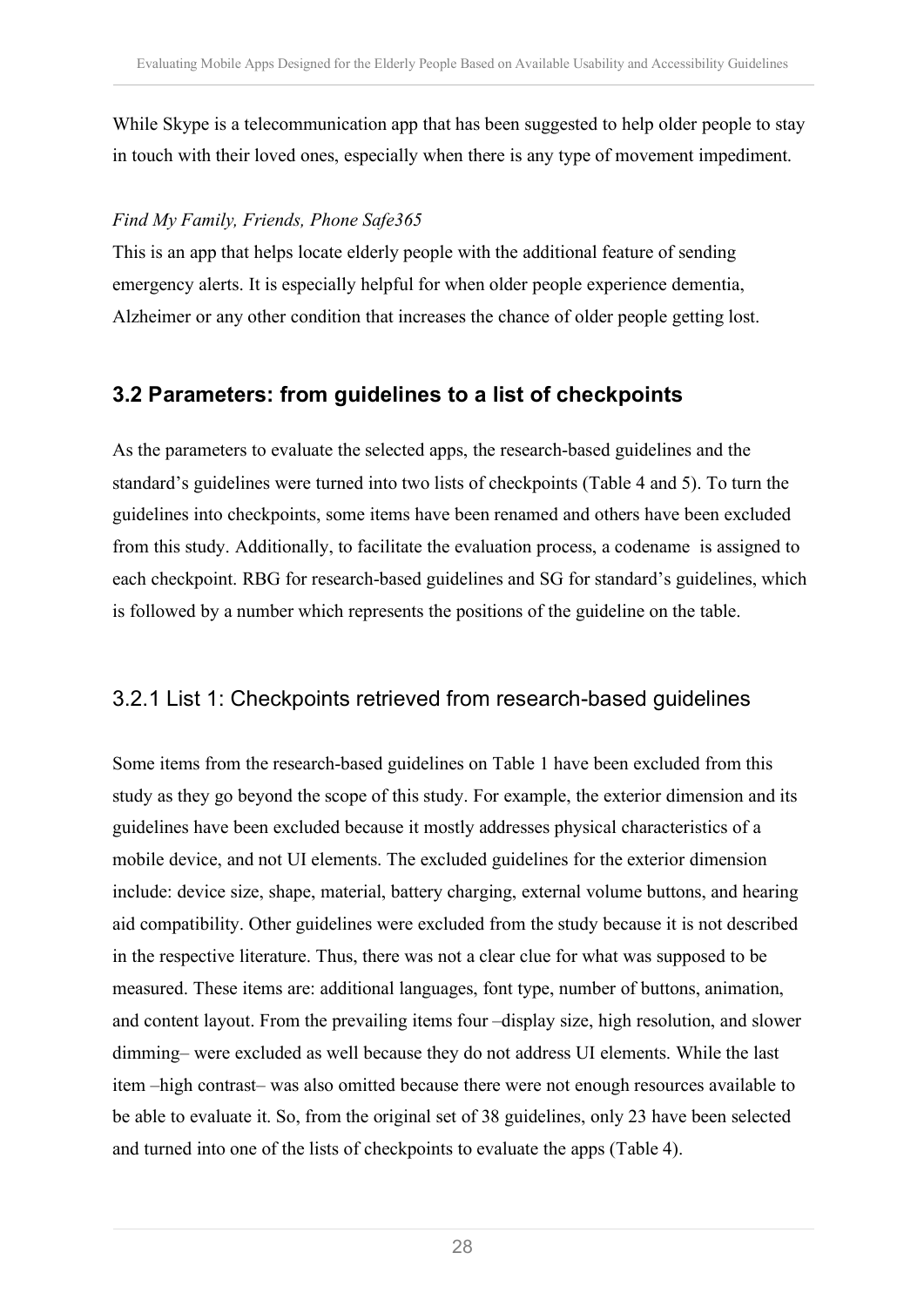| <b>Dimension</b>   | Checkpoint                   | Code          |
|--------------------|------------------------------|---------------|
| <b>Screen</b>      | Colors conservativeness      | <b>RBG-01</b> |
|                    | Zooming and magnification    | <b>RBG-02</b> |
| <b>Touchscreen</b> | Touchscreen gestures         | <b>RBG-03</b> |
|                    | Feedback                     | RBG-04        |
|                    | Target/Icon properties       | <b>RBG-05</b> |
| Keypad             | <b>Button type</b>           | <b>RBG-06</b> |
|                    | <b>Button shape</b>          | <b>RBG-07</b> |
|                    | <b>Button size</b>           | <b>RBG-08</b> |
|                    | <b>Button feedback</b>       | <b>RBG-09</b> |
|                    | <b>Button responsiveness</b> | <b>RBG-10</b> |
|                    | Labelled buttons             | <b>RBG-11</b> |
|                    | Button positioning           | <b>RBG-12</b> |
| <b>Text</b>        | Ease of text entry           | <b>RBG-13</b> |
|                    | Font size                    | <b>RBG-14</b> |
| Menu               | Simple menu                  | <b>RBG-15</b> |
|                    | Consistent menu              | <b>RBG-16</b> |
|                    | Minimized nesting            | <b>RBG-17</b> |
|                    | Ease of navigation           | <b>RBG-18</b> |
|                    | Current location in the menu | <b>RBG-19</b> |
| <b>Content</b>     | Terminology                  | <b>RBG-20</b> |
|                    | <b>Function labels</b>       | <b>RBG-21</b> |
|                    | User help and/or manual      | <b>RBG-22</b> |
|                    | Error messages               | <b>RBG-23</b> |

#### **Table 4** – Selected list of checkpoints from the research based guidelines

### 3.2.2 List 2: Checkpoints retrieved from the standard's guidelines

Similarly to the research-based guidelines, some of the W3C guidelines on Table 2 have been renamed or excluded. On the one hand two items from this table –contrast, and touch target size and spacing– have been excluded from this study due to resource limitations. Whereas, keyboard control for touchscreen devices, and device manipulation gestures have been also excluded, because they go beyond the scope of this study. Allowing for magnifying lens under user's finger, and adapting link text width to the viewport width was also excluded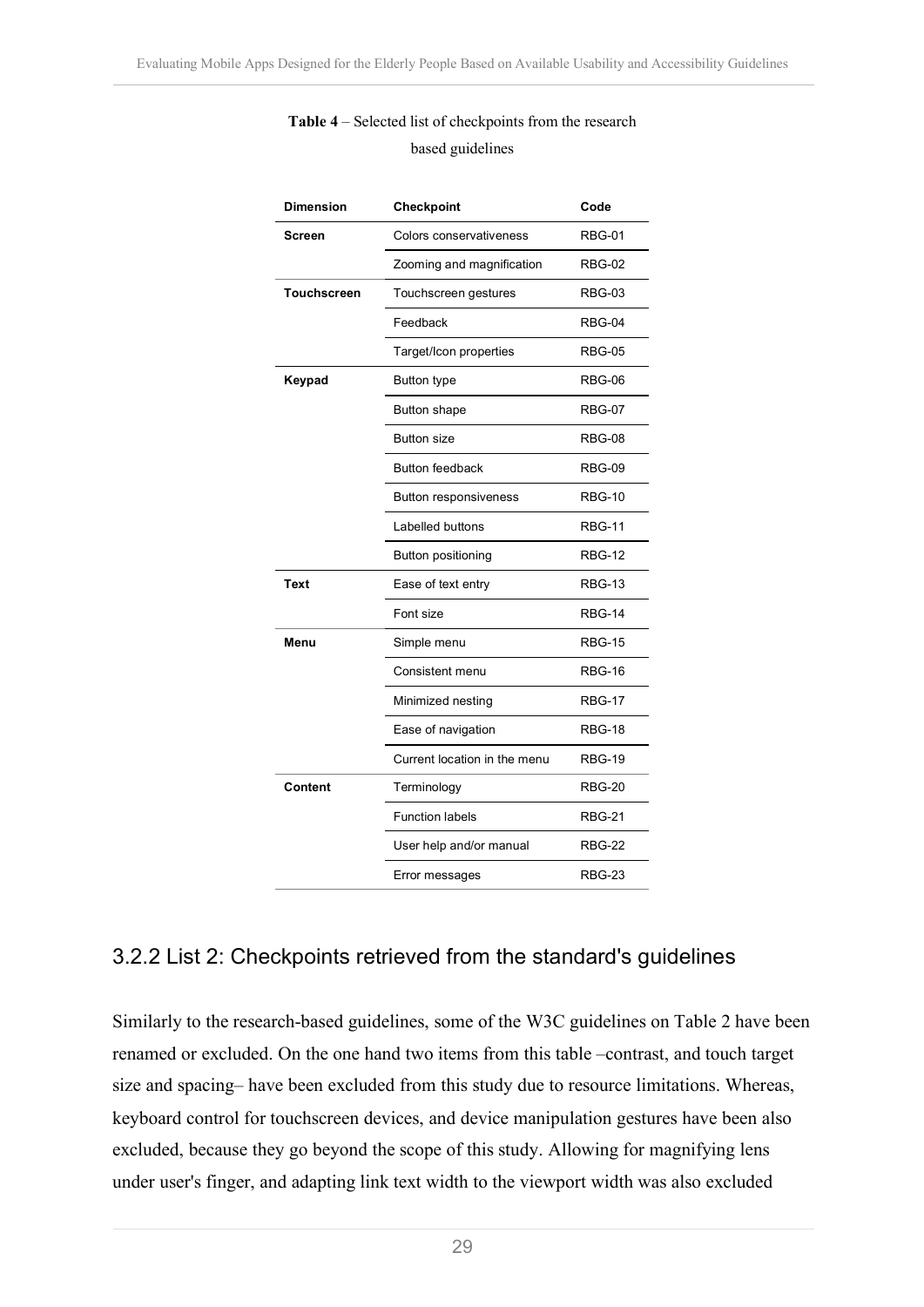because there was not enough context in the respective literature about their importance for older people. Hence, from the original 26 guidelines on Table 2, 20 will be considered for the final evaluation. The complete list of guidelines and their corresponding checkpoint is listed on Table 5. Some changes have been applied to some of the guidelines to facilitate the evaluation process. First, from the complete list of checkpoints two –supporting the platform's accessibility features, and consistent layout– have been divided into more modules. However, for the final result they will still count as one. Then, to facilitate the reading of each checkpoint their names have been shorten. So for example, instead of "provide reasonable default size for content and touch controls" (Table 2), the name of the checkpoint is "suitable font size" (Table 5).

| <b>Principle</b>      | <b>Dimension</b>                               | Checkpoint                               | Code         |
|-----------------------|------------------------------------------------|------------------------------------------|--------------|
| Perceivable           | Small screen size                              | Reduce information                       | SG-01        |
|                       |                                                | Font size                                | <b>SG-02</b> |
|                       |                                                | Form field below label                   | <b>SG-03</b> |
|                       | Zoom/magnification                             | Text resizing                            | <b>SG-04</b> |
|                       |                                                | On-screen control to change<br>text size | <b>SG-05</b> |
|                       |                                                | Zoom                                     | <b>SG-06</b> |
| Operable              | Touchscreen gestures                           | Easy                                     | <b>SG-07</b> |
|                       |                                                | Touch-end event                          | <b>SG-08</b> |
|                       | <b>Buttons</b>                                 | Accessible                               | <b>SG-09</b> |
| <b>Understandable</b> | Screen orientation                             | Support both                             | <b>SG-10</b> |
|                       | Consistent layout                              | Multiple pages                           |              |
|                       |                                                | Screen orientations                      | SG-11        |
|                       | Important page elements before page scroll     | SG-12                                    |              |
|                       | Group operable elements performing same action |                                          | SG-13        |
|                       | Visually differentiate actionable elements     |                                          | <b>SG-14</b> |

|  |  |  |  |  |  | <b>Table 5</b> – Selected list of checkpoints from the standard's guidelines |
|--|--|--|--|--|--|------------------------------------------------------------------------------|
|--|--|--|--|--|--|------------------------------------------------------------------------------|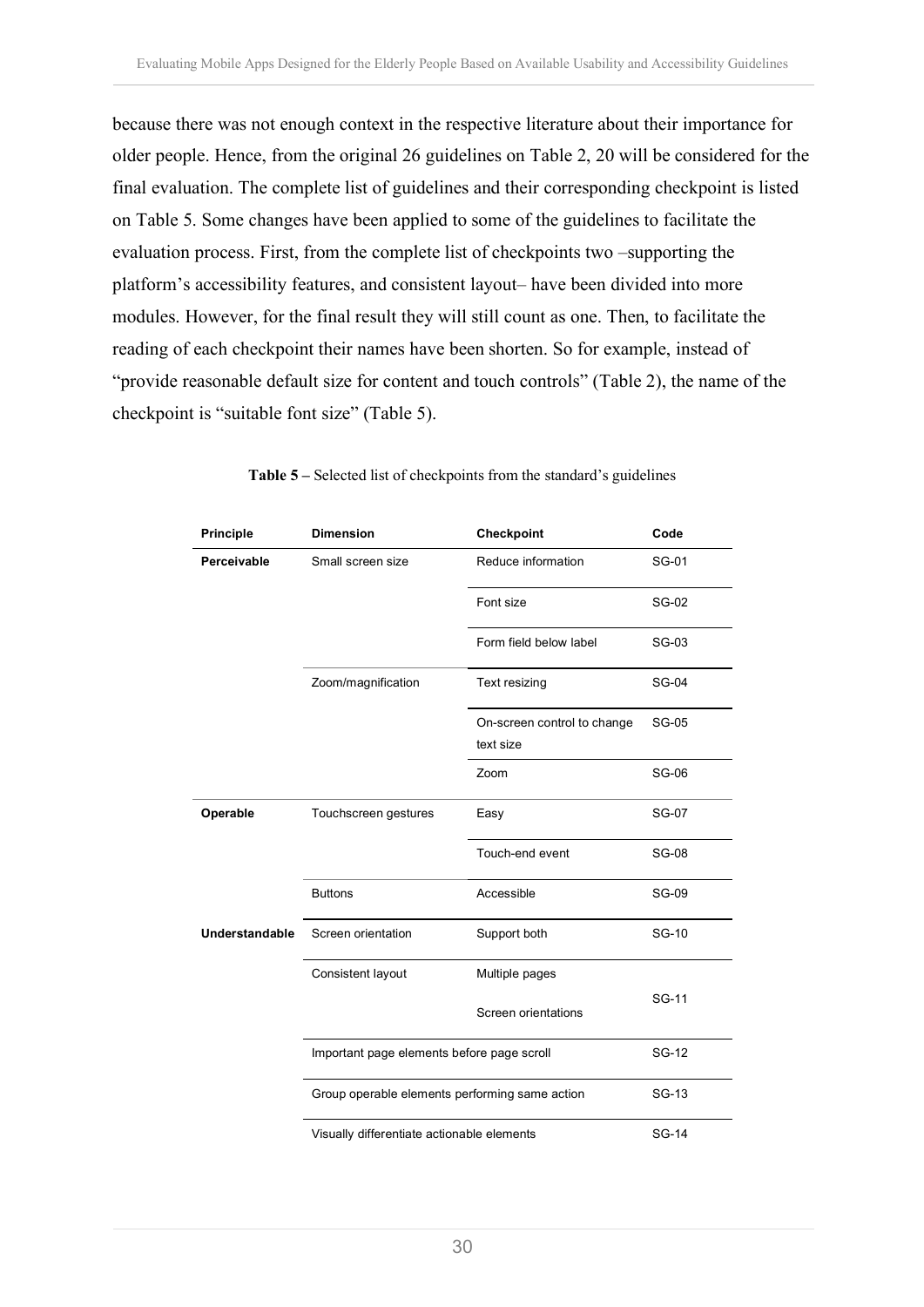|               | Instructions                                            | Available                             | SG-15        |
|---------------|---------------------------------------------------------|---------------------------------------|--------------|
|               |                                                         | Easily discoverable and<br>accessible | SG-16        |
|               |                                                         | Available anytime                     | SG-17        |
| <b>Robust</b> | Set virtual keyboard to the type of data entry required |                                       | SG-18        |
|               | Reduce amount of text entry required                    |                                       | SG-19        |
|               | Support characteristic<br>properties of platform        | Zoom                                  |              |
|               |                                                         | Font size                             | <b>SG-20</b> |
|               |                                                         | Captions                              |              |

### **3.3 Usability Evaluation**

To assess the usability and accessibility of the selected applications for elderly people, an expert-based usability evaluation has been performed. This method involved one expert, reviewing the apps in terms of usability and accessibility on the basis of the defined list of checkpoints retrieved from the provided guidelines. This guideline-based approach of usability evaluation is based by the one proposed by Nielsen with some variations [53]. Throughout the evaluation, each individual checkpoint was tested manually for every app. To grade each checkpoint, a scale system that goes from 0 to 2 has been employed. In this system, 0 points are given to null or no-included checkpoints, 1 point is given to checkpoints not entirely considered, and 2 points are given to checkpoints fully included. For each list of checkpoints there were individual preliminary results, and the final score of each app was the average between these preliminary scores. As observed in Table 6, the preliminary and final results were categorized based on a 5 point rating scale system raging from high to low. Where, high is given to scores equivalent to 81% and above, high-moderate is given to scores equivalent to 71-80%, moderate is given to scores equivalent to 61-70%, low-moderate is given to scores equivalent to 51-60%, and low is given to scores equivalent to 50% and below. From this grades, a ranking of the most and least accessible apps will be retrieved. The percentage of accessible versus non accessible apps is what will show how the industry is taking into account older people's needs in the design of mobile interfaces.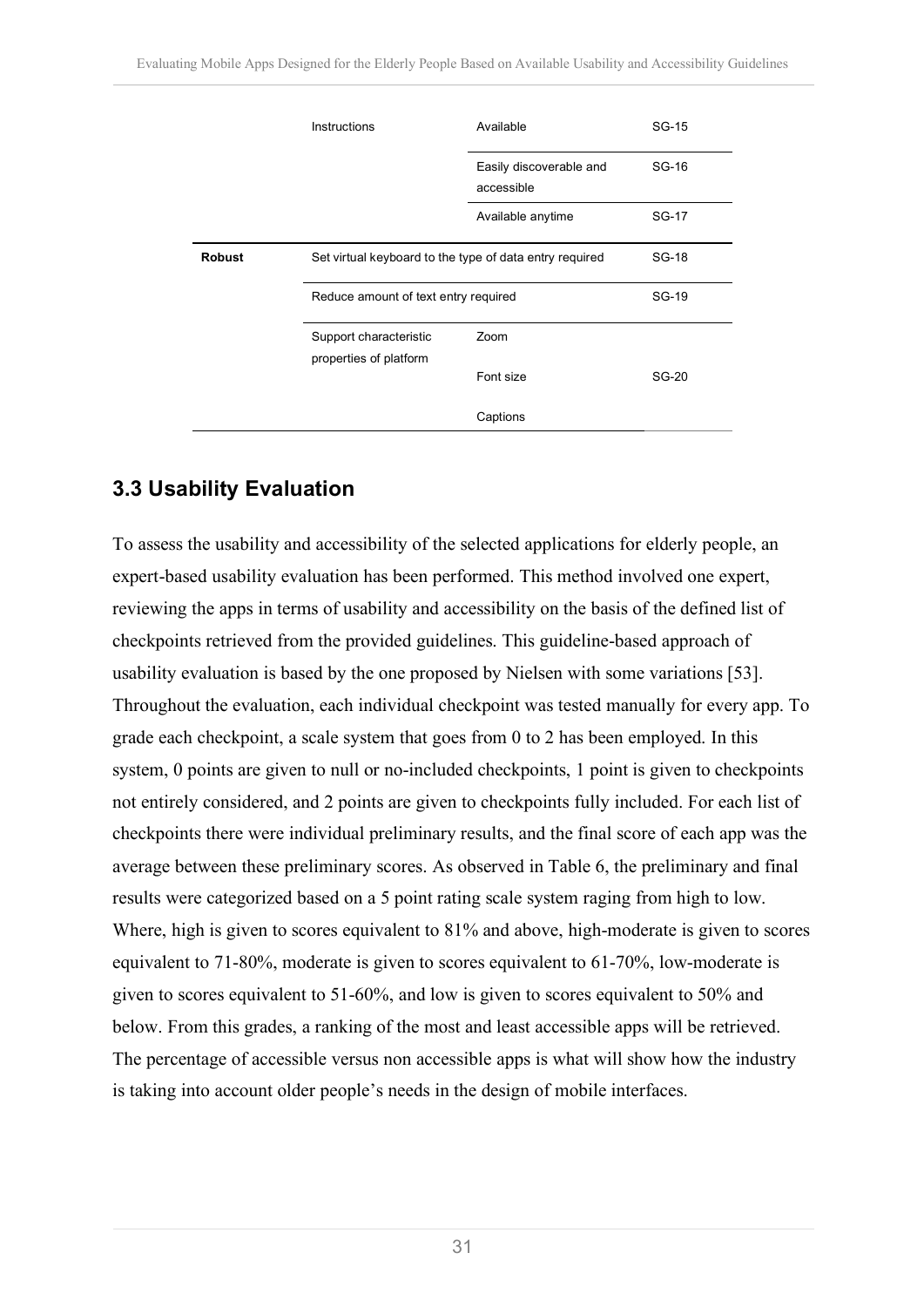| Qualification | (%)      | Research-based | Standard's | Average     |
|---------------|----------|----------------|------------|-------------|
| High          | 81-100   | 37-46          | $32 - 40$  | $34.9 - 43$ |
| High-moderate | 71-80    | $33 - 36$      | 28-31      | $306 - 348$ |
| Moderate      | 61-70    | 28-32          | 24-27      | 26.3-30.5   |
| Low-moderate  | $51-60$  | 23-27          | $20 - 23$  | 21.6-26.2   |
| Low           | $0 - 50$ | $0 - 22$       | $0 - 19$   | $0 - 21.5$  |

**Table 6 –** Rating scale system used to categorize the score of the apps

The analysis has been performed using two different devices: an iPhone 5s with iOS 11.3, and a Moto G 2014 with Android 7.1.1. In both cases, the platform's built-in accessibility settings were disabled.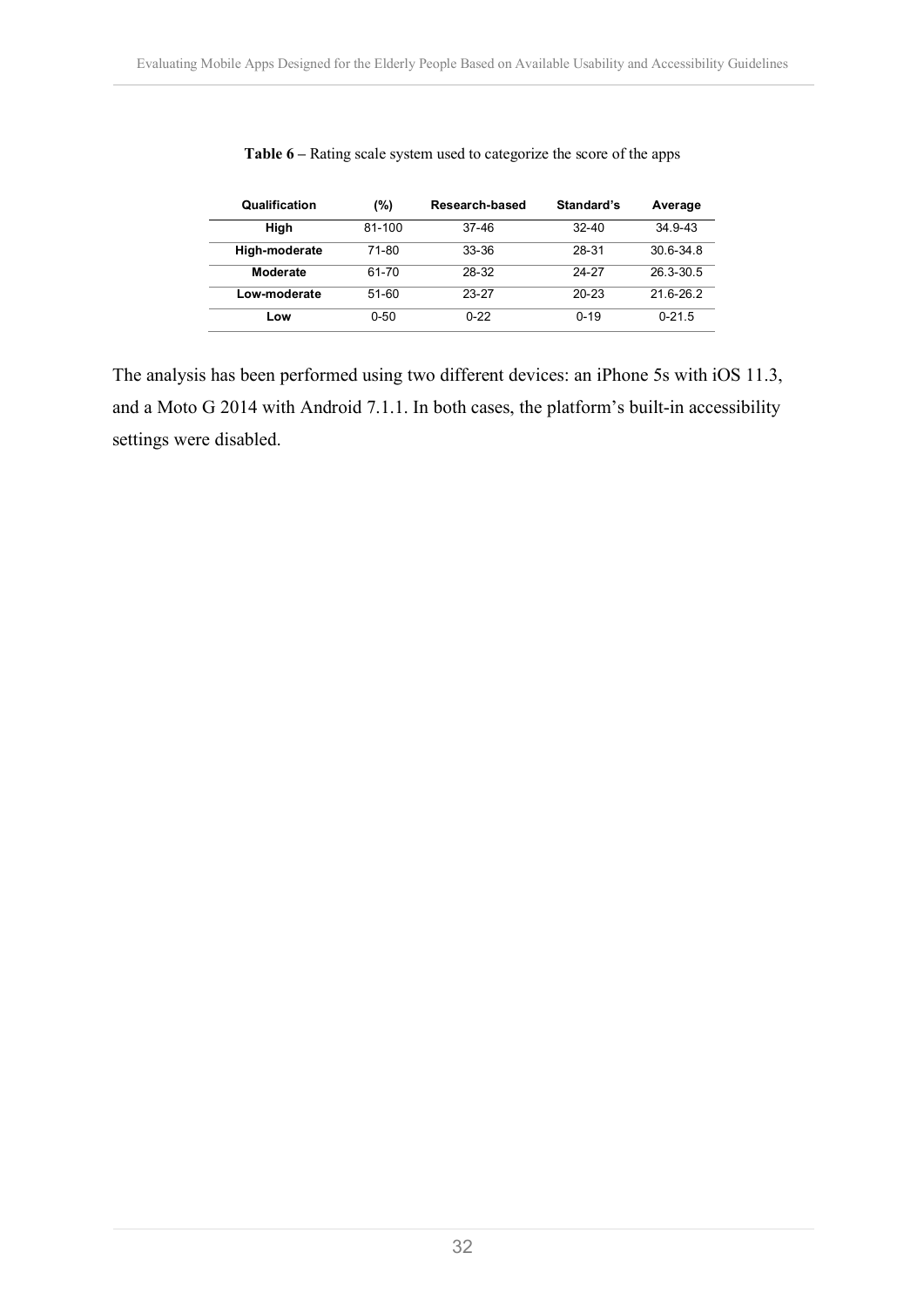## **Chapter 4 – Results**

The aim of this study is to assess how and to what extent is the industry considering the usability and accessibility needs of the elderly people. To do that, 18 age-specific industrybuilt mobile apps are selected and systematically reviewed. These apps are reviewed on the basis of two available usability and accessibility guidelines to design age-friendly mobile interfaces.

This chapter presents the results obtained during the evaluation of each app. Section 4.1 reviews the apps in terms of how many apps include a specific checkpoint. Section 4.2 shows the preliminary score of each app for each set of checkpoints. Section 4.3 present the final result of each app and shows on average which are the most and least accessible apps.

### **4.1 How many apps include each checkpoint?**

This section presents the results collected in Figure 1 and Figure 2, in terms of how many applications fully include a specific checkpoint. The structure of this section is as follows: subsection 4.1.1 provides a description of the results from Figure 1. Subsection 4.1.2 provides a descriptions of the results from Figure 2.

... continue on next page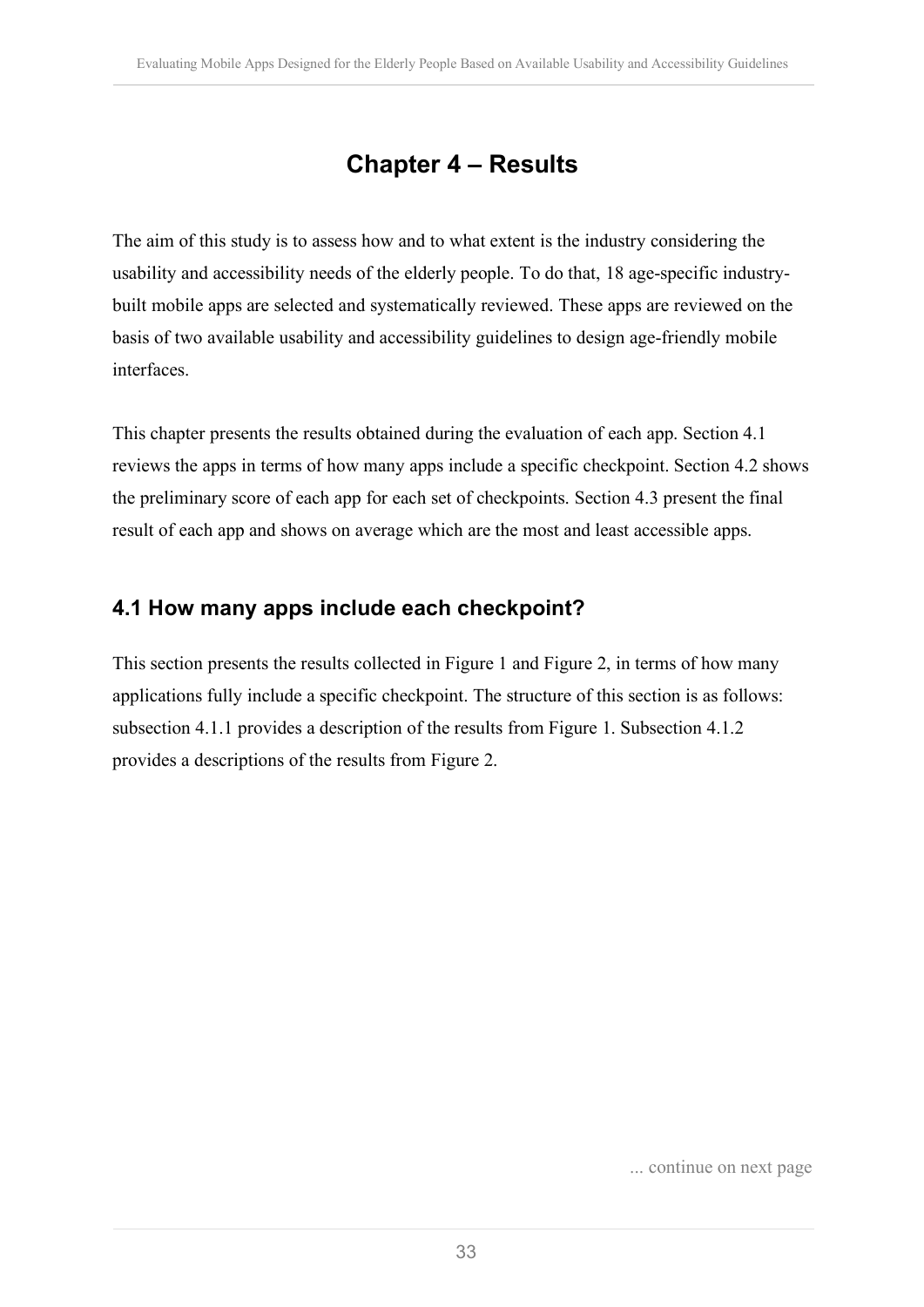

#### **Figure 1:** Checkpoints under evaluation scores (research-based guidelines)



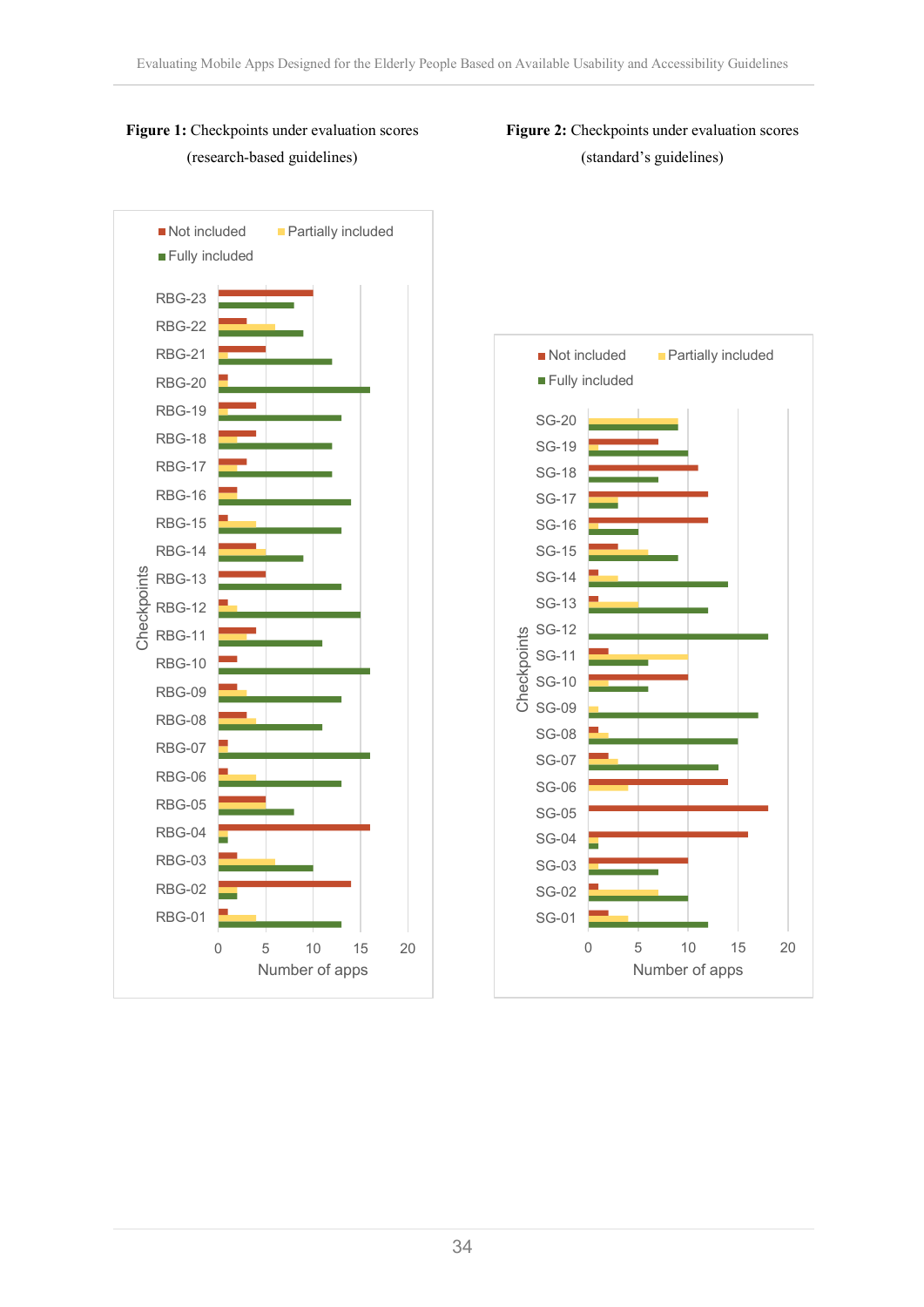### 4.1.1 List 1: checkpoints retrieved from the research-based guidelines

The results obtained in the evaluation of the apps on the basis of the research-based guidelines are summarised in Figure 1. On average, it was observed that all the applications include 70% of the checkpoints. However, there are 7 checkpoints with results below expectations. First, it was surprising to see that there are 2 checkpoints fully included in less than 11% of the apps. They, have a relevant impact on how the elderly people interact with a mobile interface, and have been recurrently mentioned in several guidelines since 2004 [9]. These checkpoints are zooming and magnification (RBG-02) and feedback (RGB-04). The remaining 5 checkpoints below expectations, included in between 44% and 55% of the apps, are: error message (RBG-23), target/icon property (RBG-05), help (RBG-22), font size (RBG-14), and touchscreen gesture (RBG-03). Help, error messages and an appropriate target property are important aspects in an age-friendly interface because they allow to avoid mistakes commonly made by the elderly people. While font size and simple touchscreen gestures are basic usability and accessibility aspects for the elderly people who experience visual, and motor impairments.

An interesting finding is that none of the checkpoints were included in a 100% of the apps. The maximum amount of apps, including three of the checkpoints, was 88.8%. These 3 checkpoints included in 88.8% of the apps are: button shape (RGB-07), terminology (RGB-20), and button responsiveness (RGB-10). They are immediately followed by button positioning (RGB-12) included in 83.3% of the apps. The next most included checkpoints are colors (RGB-01), button type (RBG-06), consistent menu (RBG-16), button feedback (RBG-09), current location in the menu (RBG-19), simple menu (RBG-15), and ease of text entry (RBG-13); which are fully included in 72.2% of the apps. The remaining checkpoints – minimized nesting (RBG-17), ease of navigation (RBG-18), button size (RBG-08), and labelled buttons (RBG-11)– are fully included in between 61.1% and 66.6% of the apps.

In Figure 1 it was observed, on average, that all the applications include 70% of the checkpoints, thus it is evident that there is a significant effort to consider the usability and accessibility aspects associated with the research-based guidelines. However, considering that 30.4% of the checkpoints are included by less than half of the apps, it means that there is still work to be done to. A special weakness was observed in guidelines that allow an effective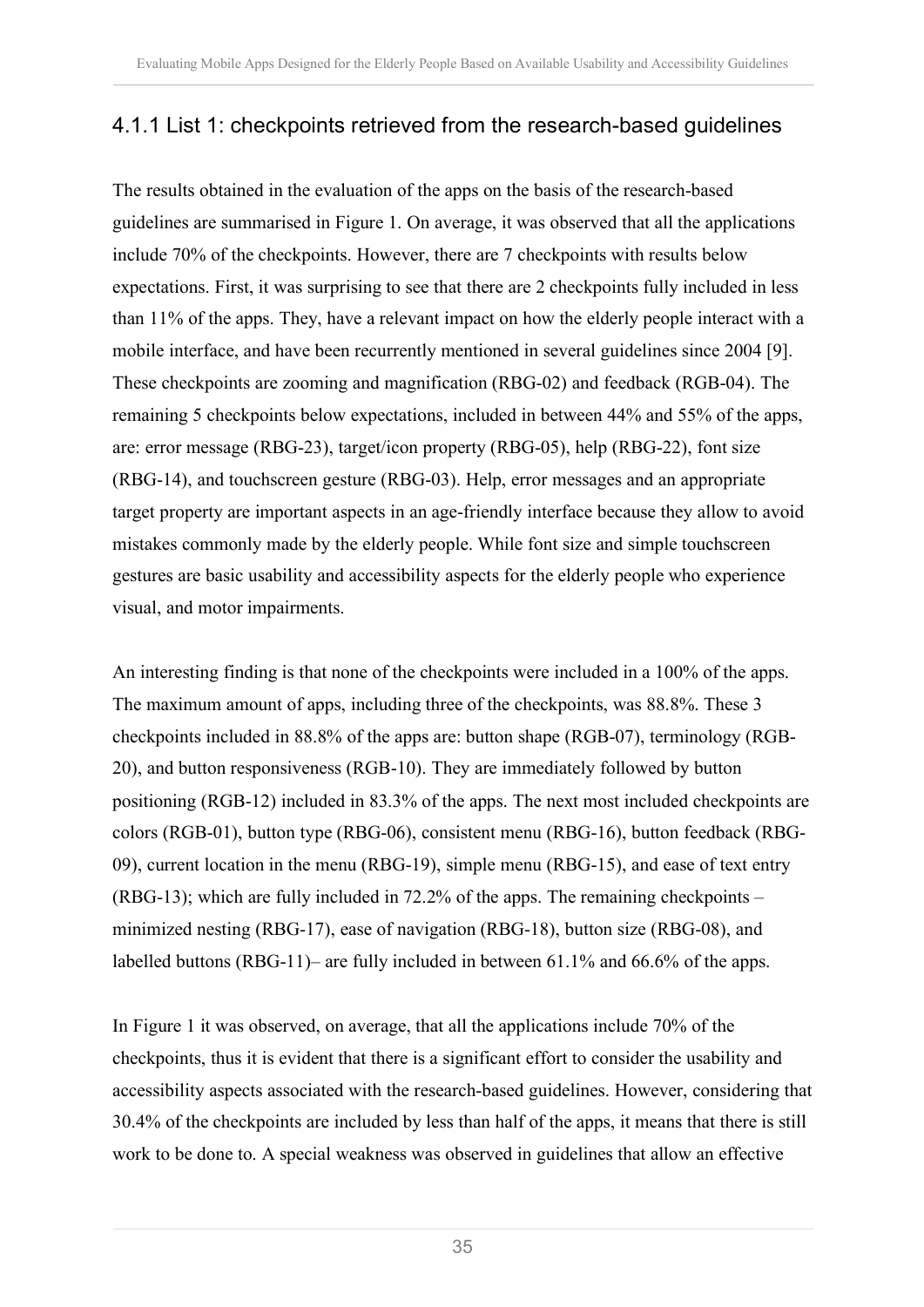interaction between the elderly people and their mobile phones, like zooming and magnification, font size, touchscreen gestures, and help.

### 4.1.2 List 2: checkpoints retrieved from the standard's guidelines

Figure 2 shows the results obtained from the evaluation of the applications based on the checkpoints retrieved from the standard's guidelines. From the data collected it was interesting to see that, unlike the overall results from Figure 1, the overall results from Figure 2 are below expectations. This is reflected on the average of all applications including only 49% of the checkpoints. Additionally, it was observed that more than half of the checkpoints had results below expectations, that is more than the results below expectation in Figure 1. As shown in Figure 2, one checkpoint –on screen controllers to change text size (SG-05)– was not included in any of the applications. While in Figure 1, all the checkpoints were included by at least one app. From the remaining 11 checkpoints, zoom (SG-06) is only partially included in 22.2% of the apps, text resizing (SG-04) is fully included in 5.5% of the apps, and instructions available anytime (SG-17) is included in 16.6% of the apps. From the remaining 8 checkpoints, there are five that are fully included in between 25% to 39% of the apps: form field below label (SG-03) and easily discoverable and accessible instructions (SG-16) fully included in 25%; consistent layout (SG-11) and support both screen orientations (SG-10) fully included in 33.3%; and setting virtual keyboard to the type of data entry required (SG-18) included in 38.8%. The remaining 3 apps with results below expectations are: instructions available (SG-15) and font size (SG-02) fully included in half of the applications, and easy methods for data entry (SG-19) fully included in only a bit more than half of the applications  $(55.5\%)$ .

Figure 2 reveals that from the 20 evaluated checkpoints, only 44.4% had high results. Additionally, a surprising finding from the results is that the checkpoint important page elements before page-scroll (SG-12) is the only one to be fully included in 100% of the apps. Even compared to the research-based guidelines this is the only checkpoint to be fully included by all the applications. An additional checkpoint that did well within the standard's checkpoints, was support characteristic properties of platform (SG-20), which was partially included in 50% of the apps and fully included in 50% of the apps. Meaning that, to some degree this checkpoint was considered by all the apps. The next group of checkpoints with satisfactory results are accessible buttons (SG-09) fully included in 88.8% of the apps, touch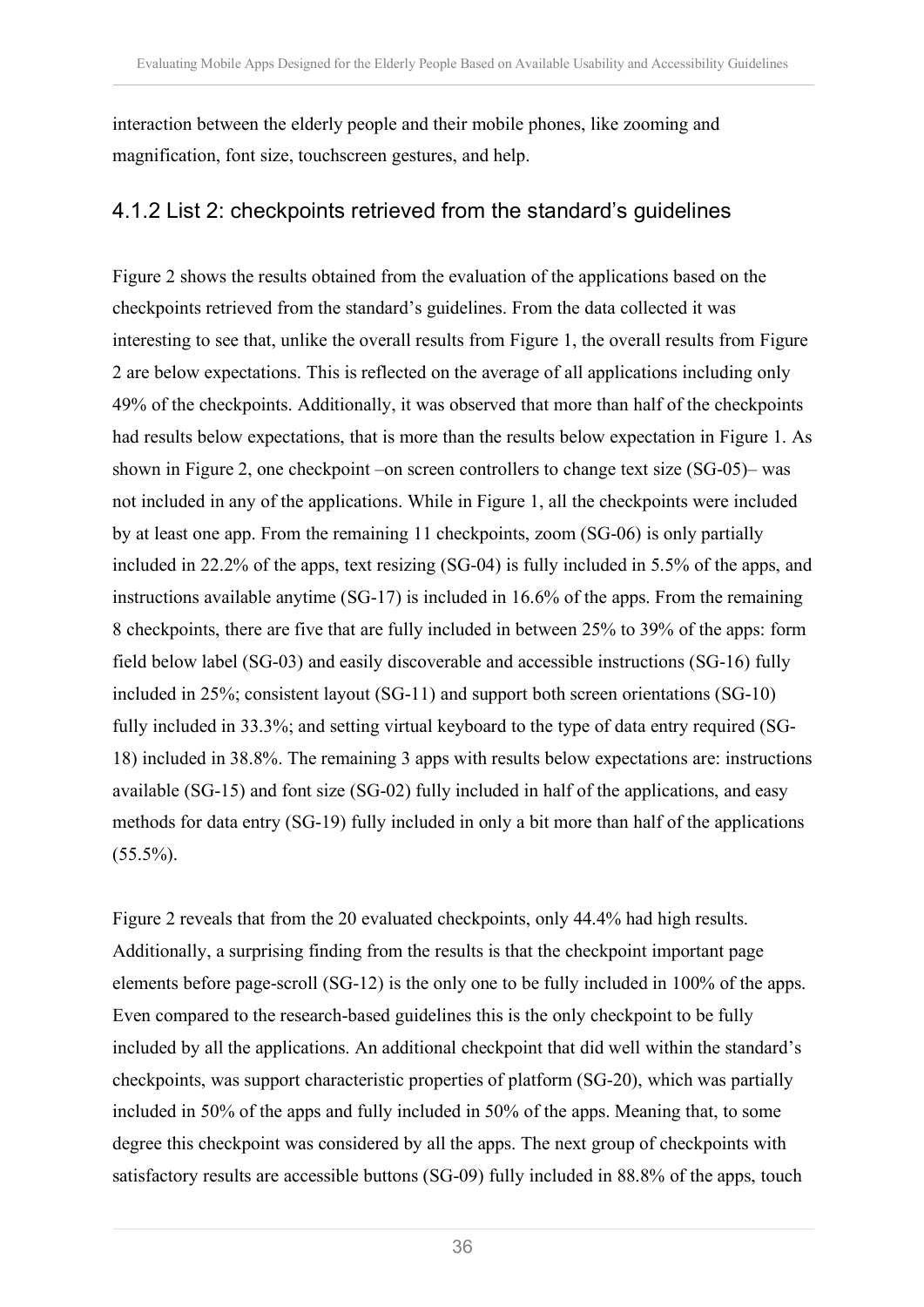end event (SG-08) fully included in 83.3% of the apps, and visually differentiating actionable elements (SG-14) fully included in 77.7% of the apps. Finally, from the remaining three checkpoints, two –group operable elements performing same action (SG-13), and reduced information (SG-01)– are included in 66.6% of the apps, and one –easy touchscreen gestures (SG-07)– is included in 72.2% of the apps.

From the results above, it is surprising to see that the checkpoints with results below expectations allow to make an interface perceivable, understandable and robust for older people. That is 3 of the 4 principles necessary for making a mobile interface accessible for older people. Among this checkpoints, the most concerning checkpoints are: on screen controllers to change the text size, allowing text resizing, and allowing zoom. These checkpoints, are relevant to make an interface perceivable to older people with visual impairment. It was also surprising to observe that, from the checkpoints with results below expectations, there are many related to making the data entry process easier, like including easy methods for data entry and setting the virtual keyboard to the type of data entry required. However, there is one positive result worth highlighting from this set of checkpoints. While, the checkpoints zoom and font size are fully included in less than half of the applications, it was observed that all the apps support the characteristic properties of the platform. This properties, allow to magnify the screen and adjust the size of the fonts.

The most concerning finding from this results is that more than half of the standard's checkpoints obtained a result below expectations (65% of the checkpoints). Revealing that the industry is not taking into account the usability and accessibility aspects for elderly people related to the standard's guidelines.

### **4.2 Preliminary app's score**

The previous section showed the results of the evaluation in terms of how many apps include a specific checkpoint. This section presents the preliminary scores of every app for each list of checkpoints provided in chapter 3. First, the scores of the reviewed apps based on the research-based checkpoints will be described, then the scores of the reviewed apps based on the standard's checkpoints.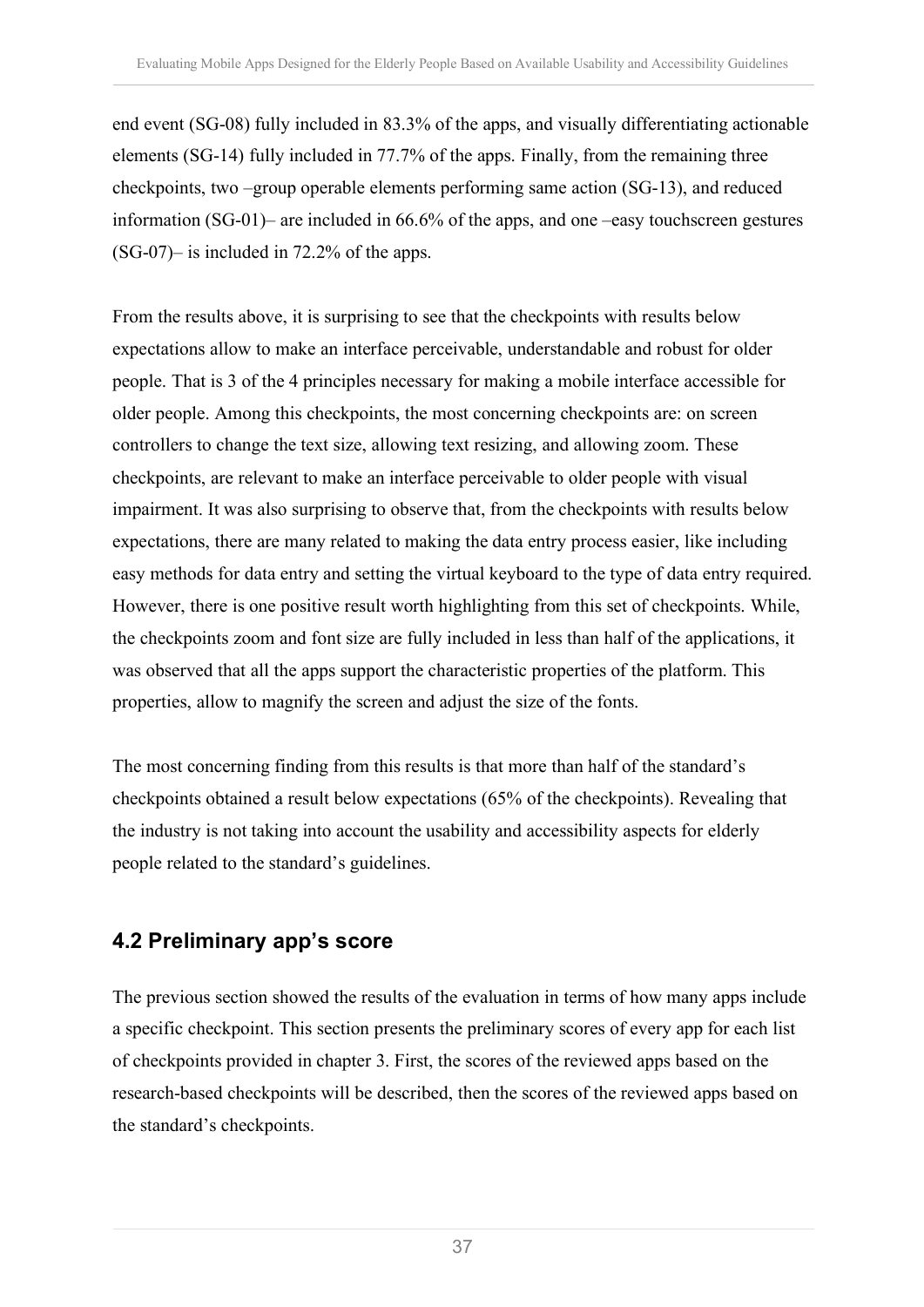### 4.2.1 Research-based checkpoints

Table 7 (a) and (b) present the partial score for each application based on the research-based guidelines. For the evaluation, it is important to point out that the highest score that an app could get is 46 points, as there were 23 research-based checkpoints and each could get a maximum of two points. As mentioned in Table 6, the scores were categorized as follows: scores 22 and below were qualified as low, scores between 23 and 29 were qualified as lowmoderate, scores ranging from 30 to 34 were qualified as moderate, scores from 35 to 39 were qualified as high-moderate, and scores 40 to 46 were qualified as high.

As it can be observed in Tables 7 (a) and (b) the application with the highest score (above 86.6% of the full score) was Usound with 42 points, followed by Lumosity and Wiser with 40 points. Then, comes the apps with between 73% and 85% of the full score: Safe365 with 39 points, Pocket Physio with 37 points, Live caption and Pill Reminder with 35 points, and Stich with 34 points. Then, there are 5 apps with a moderate score, with between 60% and 69.5% of the full score: Magnifying Glass Flashlight and MindMate with 32 points, Red panic Button with 31, WebMD with 29, and Nova launcher with 28. Conversely, the application that obtained the lowest score of the research-based guidelines was MyEarDroid with 22 points. The remaining 3 apps had a low-moderate score, between 50% and 56.5% of the full score. The apps with the lowest score from this group was Blood Pressure Monitor with 23 points, followed by Magnifying Glass With Light and skype with 26 points.

The data from Table 7 (a) and (b) show that, according to the rating scale system (Table 6), 44.4% of the apps qualified as high and high-moderate, 33.3% of the apps qualified as moderate, and 22.2% qualified as low-moderate and low. Meaning that less than half of the app's sample (44.4%) acceptably address accessibility and usability issues for the elderly people. Although, there is a 33.3% of the apps that moderately address these issues, but not highly enough. The good thing about the results, is that the percentage of apps that barely or not at all address accessibility and usability issues for the elderly people is smaller (22.2%) than the percentage of apps that do address these issues.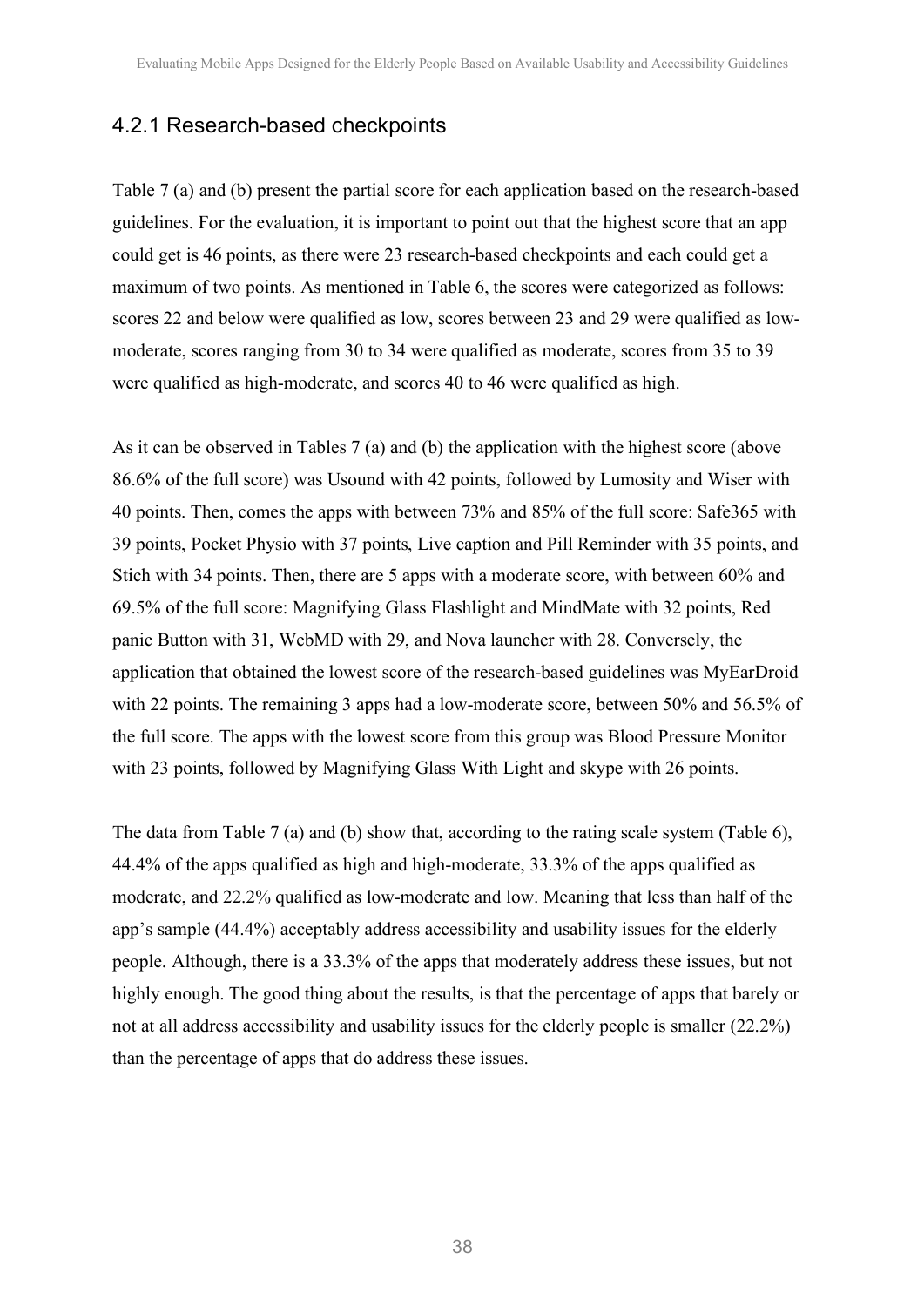### **Table 7(a)** – preliminary score of the apps evaluated on the basis of the research-based checkpoints (part a)

|               | Red<br>Panic<br><b>Button</b> | Fade             | <b>Magnifying</b><br><b>Glass With</b><br>Light | <b>Magnifying</b><br>Glass<br>Flashlight | <b>Usound</b>  | <b>MyEar</b><br><b>Droid</b> | Live<br>Caption     | Wiser          | Nova<br>Launcher |
|---------------|-------------------------------|------------------|-------------------------------------------------|------------------------------------------|----------------|------------------------------|---------------------|----------------|------------------|
| <b>RBG-01</b> | $\overline{2}$                | $\mathbf{1}$     | $\overline{2}$                                  | $\overline{2}$                           | $\overline{2}$ | $\overline{2}$               | $\overline{2}$      | $\overline{2}$ | $\pmb{0}$        |
| <b>RBG-02</b> | $\pmb{0}$                     | $\pmb{0}$        | $\mathbf{1}$                                    | $\mathbf{1}$                             | $\pmb{0}$      | $\pmb{0}$                    | $\overline{2}$      | $\pmb{0}$      | $\overline{2}$   |
| <b>RBG-03</b> | 1                             | $\mathbf{1}$     | $\mathsf 0$                                     | $\overline{2}$                           | $\overline{c}$ | $\overline{c}$               | $\overline{2}$      | $\overline{2}$ | $\mathbf{1}$     |
| <b>RBG-04</b> | $\pmb{0}$                     | $\pmb{0}$        | $\pmb{0}$                                       | $\overline{2}$                           | $\pmb{0}$      | $\pmb{0}$                    | $\mathsf{O}\xspace$ | $\mathbf{1}$   | $\pmb{0}$        |
| <b>RBG-05</b> | $\overline{a}$                | $\pmb{0}$        | 1                                               | $\overline{2}$                           | $\overline{c}$ | $\pmb{0}$                    | $\overline{2}$      | $\overline{2}$ | $\overline{2}$   |
| <b>RBG-06</b> | $\overline{2}$                | $\mathbf{1}$     | $\overline{c}$                                  | $\mathbf{1}$                             | $\overline{c}$ | $\mathbf{1}$                 | $\overline{2}$      | $\overline{2}$ | $\overline{2}$   |
| <b>RBG-07</b> | $\overline{c}$                | $\boldsymbol{2}$ | $\overline{2}$                                  | $\overline{c}$                           | $\overline{c}$ | $\pmb{0}$                    | $\mathbf{1}$        | $\overline{2}$ | $\overline{2}$   |
| <b>RBG-08</b> | $\overline{c}$                | $\overline{c}$   | $\mathbf{1}$                                    | $\overline{c}$                           | $\overline{c}$ | $\mathbf{1}$                 | $\mathbf{1}$        | $\overline{c}$ | $\overline{2}$   |
| <b>RBG-09</b> | $\overline{a}$                | $\overline{c}$   | $\sqrt{2}$                                      | $\mathbf 0$                              | $\overline{2}$ | $\mathbf{1}$                 | $\overline{2}$      | $\overline{2}$ | $\sqrt{2}$       |
| <b>RBG-10</b> | $\pmb{0}$                     | $\overline{c}$   | $\overline{c}$                                  | $\overline{2}$                           | $\overline{2}$ | $\sqrt{2}$                   | $\overline{2}$      | $\overline{2}$ | $\overline{2}$   |
| <b>RBG-11</b> | $\mathbf{1}$                  | $\pmb{0}$        | $\pmb{0}$                                       | $\mathbf 0$                              | $\overline{2}$ | $\mathbf 0$                  | $\mathbf{1}$        | $\overline{2}$ | $\overline{c}$   |
| <b>RBG-12</b> | $\overline{c}$                | $\overline{c}$   | $\mathbf{1}$                                    | $\overline{2}$                           | $\overline{c}$ | $\mathbf 2$                  | $\overline{2}$      | $\overline{2}$ | $\overline{2}$   |
| <b>RBG-13</b> | $\overline{a}$                | $\sqrt{2}$       | $\pmb{0}$                                       | $\mathbf 0$                              | $\overline{c}$ | $\pmb{0}$                    | $\mathbf 0$         | $\overline{2}$ | $\mathbf 0$      |
| <b>RBG-14</b> | $\pmb{0}$                     | $\sqrt{2}$       | $\mathbf{1}$                                    | $\overline{2}$                           | $\overline{2}$ | $\mathbf{1}$                 | $\pmb{0}$           | $\overline{2}$ | $\overline{2}$   |
| <b>RBG-15</b> | $\overline{c}$                | $\overline{c}$   | $\mathsf 0$                                     | $\overline{2}$                           | $\overline{2}$ | $\overline{c}$               | $\overline{a}$      | $\overline{2}$ | $\mathbf 0$      |
| <b>RBG-16</b> | $\overline{c}$                | $\overline{c}$   | $\overline{2}$                                  | $\overline{2}$                           | $\overline{2}$ | $\overline{c}$               | $\overline{2}$      | $\overline{2}$ | $\overline{2}$   |
| <b>RBG-17</b> | 1                             | $\overline{c}$   | $\overline{c}$                                  | $\overline{2}$                           | $\overline{c}$ | $\overline{c}$               | $\overline{c}$      | $\overline{2}$ | $\mathbf 0$      |
| <b>RBG-18</b> | $\overline{a}$                | $\mathbf{1}$     | $\overline{c}$                                  | $\overline{2}$                           | $\overline{c}$ | $\pmb{0}$                    | $\overline{2}$      | $\overline{2}$ | $\pmb{0}$        |
| <b>RBG-19</b> | $\overline{a}$                | $\pmb{0}$        | $\overline{2}$                                  | $\overline{2}$                           | $\overline{2}$ | $\mathbf{1}$                 | $\overline{2}$      | $\overline{a}$ | $\overline{2}$   |
| <b>RBG-20</b> | $\overline{2}$                | $\overline{2}$   | $\overline{2}$                                  | $\overline{2}$                           | $\overline{2}$ | $\overline{2}$               | $\overline{2}$      | $\overline{2}$ | $\pmb{0}$        |
| <b>RBG-21</b> | 0                             | $\pmb{0}$        | $\pmb{0}$                                       | $\mathsf 0$                              | $\overline{c}$ | $\pmb{0}$                    | $\overline{c}$      | $\overline{c}$ | $\overline{2}$   |
| <b>RBG-22</b> | $\overline{a}$                | $\mathbf{1}$     | $\mathbf{1}$                                    | $\mathsf 0$                              | $\overline{2}$ | $\mathbf{1}$                 | $\overline{2}$      | $\mathbf{1}$   | $\mathbf{1}$     |
| <b>RBG-23</b> | $\pmb{0}$                     | $\overline{c}$   | $\pmb{0}$                                       | $\mathsf 0$                              | $\overline{2}$ | $\pmb{0}$                    | $\pmb{0}$           | $\mathsf 0$    | $\pmb{0}$        |
| <b>TOTAL</b>  | 31                            | 29               | 26                                              | 32                                       | 42             | 22                           | 35                  | 40             | 28               |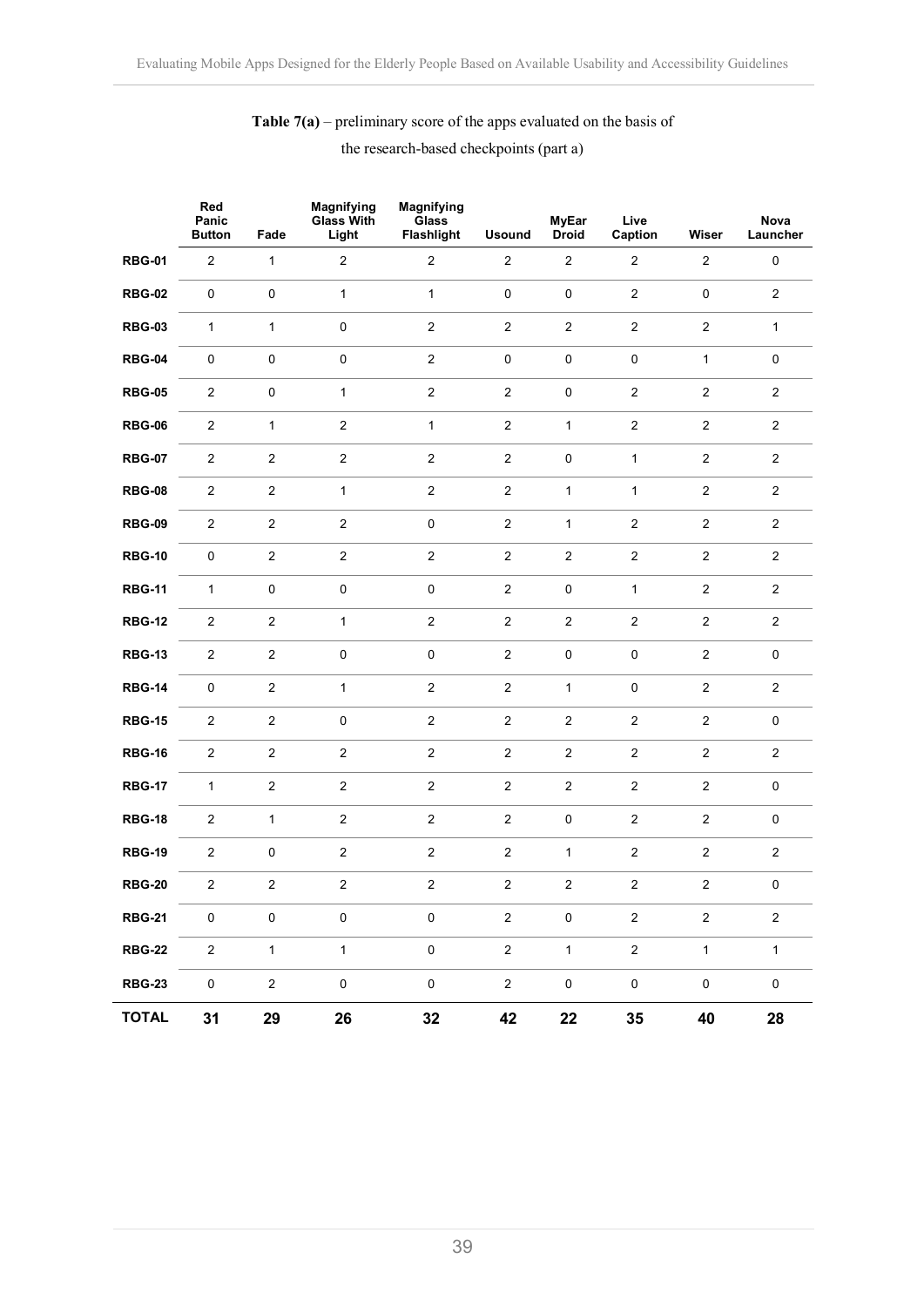**Table 7(b)** – preliminary score of the apps evaluated on the basis of the research-based checkpoints (part b)

|               | <b>MindMate</b>  | WebMD            | Pocket<br>Physio | <b>Blood</b><br><b>Pressure</b><br><b>Monitor</b> | Pill<br>Reminder | Lumosity         | <b>Skype</b> | <b>Stitch</b>    | Safe365                 |
|---------------|------------------|------------------|------------------|---------------------------------------------------|------------------|------------------|--------------|------------------|-------------------------|
| <b>RBG-01</b> | 1                | $\mathbf{2}$     | $\mathbf 2$      | $\mathbf 2$                                       | $\mathbf 2$      | $\mathbf{1}$     | $\mathbf{1}$ | $\mathbf{2}$     | $\mathbf 2$             |
| <b>RBG-02</b> | $\pmb{0}$        | $\pmb{0}$        | $\pmb{0}$        | $\pmb{0}$                                         | $\pmb{0}$        | $\pmb{0}$        | $\pmb{0}$    | $\pmb{0}$        | 0                       |
| <b>RBG-03</b> | $\boldsymbol{2}$ | $\pmb{0}$        | $\mathbf 2$      | $\mathbf 2$                                       | $\mathbf{1}$     | $\mathbf{2}$     | 1            | $\mathbf{2}$     | 1                       |
| <b>RBG-04</b> | $\pmb{0}$        | $\pmb{0}$        | $\pmb{0}$        | $\pmb{0}$                                         | $\pmb{0}$        | $\pmb{0}$        | $\pmb{0}$    | $\pmb{0}$        | 0                       |
| <b>RBG-05</b> | 1                | $\pmb{0}$        | $\pmb{0}$        | $\mathbf{2}$                                      | 1                | $\mathbf{1}$     | $\mathbf{1}$ | $\bf{0}$         | $\mathbf{2}$            |
| <b>RBG-06</b> | $\bf{2}$         | $\boldsymbol{2}$ | $\mathbf{2}$     | $\pmb{0}$                                         | $\bf 2$          | $\mathbf 2$      | 1            | $\mathbf{2}$     | $\overline{\mathbf{2}}$ |
| <b>RBG-07</b> | $\boldsymbol{2}$ | $\bf{2}$         | $\mathbf{2}$     | $\mathbf{2}$                                      | $\bf{2}$         | $\mathbf{2}$     | $\mathbf 2$  | $\mathbf{2}$     | $\mathbf 2$             |
| <b>RBG-08</b> | $\boldsymbol{2}$ | $\pmb{0}$        | $\mathbf{2}$     | $\pmb{0}$                                         | $\pmb{0}$        | $\mathbf 2$      | $\mathbf{1}$ | $\mathbf{2}$     | $\mathbf{2}$            |
| <b>RBG-09</b> | $\mathbf{1}$     | $\mathbf{1}$     | $\boldsymbol{2}$ | $\mathbf{2}$                                      | $\bf{2}$         | $\bf 2$          | $\mathbf{2}$ | $\bf 2$          | 0                       |
| <b>RBG-10</b> | $\bf{2}$         | $\bf 2$          | $\bf 2$          | $\mathbf 2$                                       | $\bf 2$          | $\bf 2$          | $\bf 2$      | $\pmb{0}$        | $\mathbf 2$             |
| <b>RBG-11</b> | $\bf 2$          | $\boldsymbol{2}$ | $\mathbf{2}$     | $\bf 2$                                           | $\bf 2$          | $\bf 2$          | 1            | $\mathbf{2}$     | $\mathbf{2}$            |
| <b>RBG-12</b> | $\mathbf{2}$     | $\bf{2}$         | $\mathbf{2}$     | 0                                                 | $\bf{2}$         | $\bf{2}$         | 1            | $\mathbf{2}$     | $\mathbf 2$             |
| <b>RBG-13</b> | $\boldsymbol{2}$ | $\mathbf{2}$     | $\bf 2$          | $\mathbf{2}$                                      | $\bf 2$          | $\mathbf{2}$     | $\mathbf 2$  | $\mathbf{2}$     | $\mathbf{2}$            |
| <b>RBG-14</b> | $\boldsymbol{2}$ | $\pmb{0}$        | $\mathbf{1}$     | $\pmb{0}$                                         | $\mathbf{1}$     | $\mathbf 2$      | $\mathbf{1}$ | $\mathbf{2}$     | $\mathbf{2}$            |
| <b>RBG-15</b> | $\boldsymbol{2}$ | $\mathbf{1}$     | $\bf 2$          | $\pmb{0}$                                         | $\bf 2$          | $\bf 2$          | $\pmb{0}$    | $\mathbf{2}$     | $\mathbf 2$             |
| <b>RBG-16</b> | $\boldsymbol{2}$ | 1                | $\mathbf{2}$     | $\pmb{0}$                                         | 1                | $\bf{2}$         | $\mathbf 2$  | 0                | $\mathbf 2$             |
| <b>RBG-17</b> | $\mathbf{2}$     | 1                | $\mathbf{2}$     | $\pmb{0}$                                         | 1                | $\boldsymbol{2}$ | 0            | $\mathbf{2}$     | $\mathbf 2$             |
| <b>RBG-18</b> | $\boldsymbol{2}$ | 1                | $\mathbf{2}$     | 0                                                 | $\bf{2}$         | $\mathbf{2}$     | 0            | $\mathbf{2}$     | $\mathbf 2$             |
| <b>RBG-19</b> | $\pmb{0}$        | $\boldsymbol{2}$ | $\boldsymbol{2}$ | $\pmb{0}$                                         | $\bf 2$          | $\bf 2$          | $\pmb{0}$    | $\bf 2$          | $\mathbf 2$             |
| <b>RBG-20</b> | $\bf{2}$         | $\mathbf 2$      | $\mathbf 2$      | 1                                                 | $\mathbf 2$      | $\bf{2}$         | $\mathbf 2$  | $\bf{2}$         | $\mathbf 2$             |
| <b>RBG-21</b> | $\mathbf{1}$     | $\mathbf{2}$     | $\mathbf{2}$     | $\mathbf{2}$                                      | $\mathbf 2$      | $\mathbf{2}$     | $\mathbf{2}$ | $\mathbf{2}$     | $\mathbf{2}$            |
| <b>RBG-22</b> | $\pmb{0}$        | $\boldsymbol{2}$ | $\mathbf 2$      | $\mathbf 2$                                       | $\boldsymbol{2}$ | $\mathbf{2}$     | $\mathbf{2}$ | $\boldsymbol{2}$ | $\mathbf 2$             |
| <b>RBG-23</b> | $\pmb{0}$        | $\mathbf 2$      | $\pmb{0}$        | $\mathbf{2}$                                      | $\mathbf{2}$     | $\mathbf{2}$     | $\mathbf{2}$ | $\pmb{0}$        | $\mathbf{2}$            |
| <b>TOTAL</b>  | 32               | 29               | 37               | 23                                                | 35               | 40               | 26           | 34               | 39                      |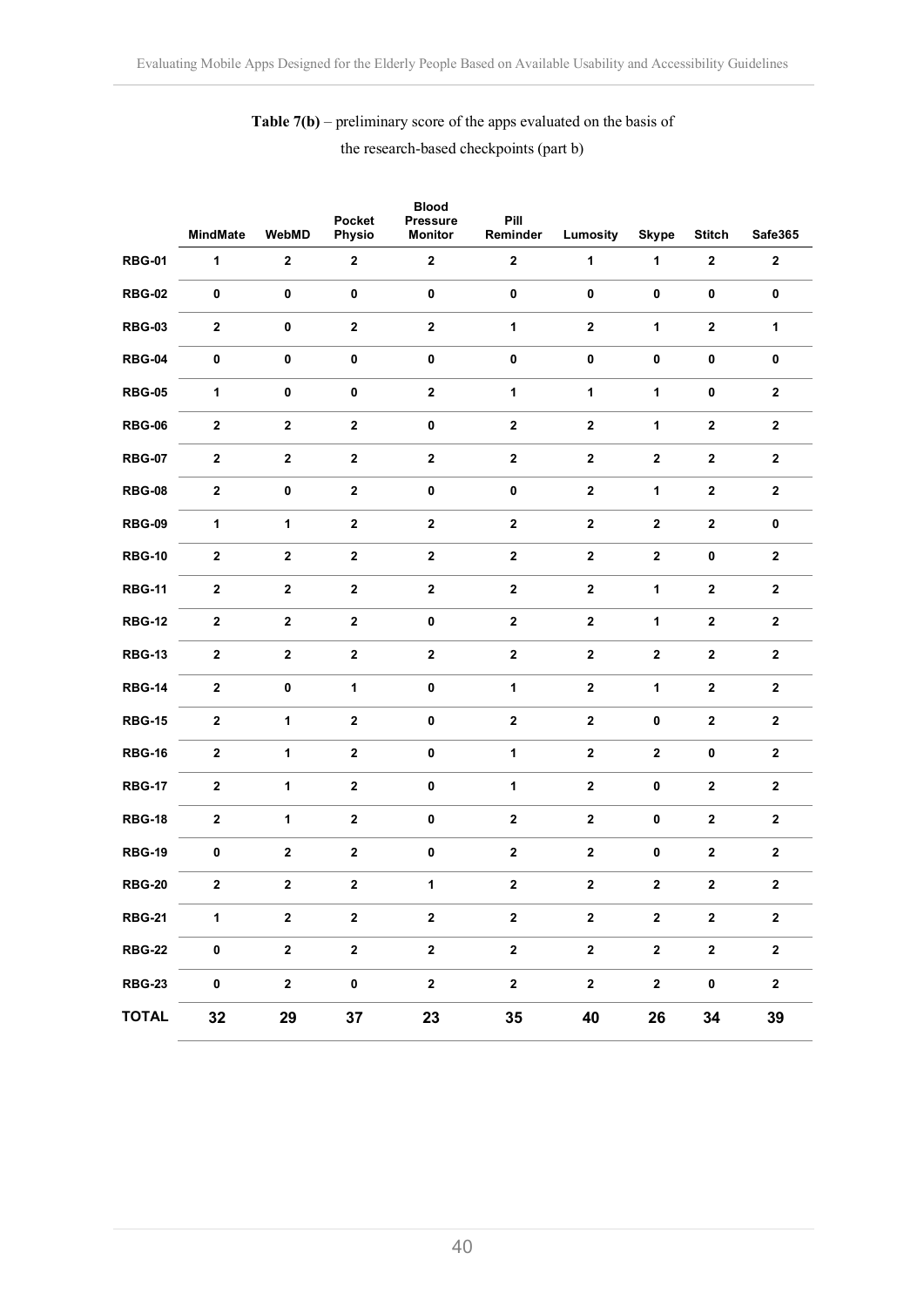### 4.2.2 Standard's checkpoints

The data collected in Table 8 (a) and (b) correspond to the scores of each selected app based on the list of checkpoints retrieved from the standard's guidelines. In this case, since there were twenty checkpoints and each could get a maximum of 2 points, the highest score was 40. Again, to evaluate the apps the scores were grouped according to the qualifications in Table 6. Where, 19 below means low, 20 to 23 means low-moderate, 24 to 27 means moderate, 28 to 31 means high-moderate, and 32 above means high.

As it can be observed in Tables 8 (a) and (b), overall the apps have a higher number of low moderate and low results (66.6% of the apps) than high-moderate results (11.1% of the apps). Furthermore, none of the apps got a high score, the highest qualification is high-moderate. The apps with this qualification are: Live Caption with 30 points and Lumosity with 29. Then, four apps with a moderate result are: Skype with 27 points, Usound with 26, and Stitch and Safe365 with 24. An interesting phenomenon from these results, is that in the evaluation of the research-based checkpoints, Usound and Safe365 have the highest score, while for the evaluation of the standard's checkpoints, their score is lower, with a moderate qualification. In the case of Skype in the evaluation of the standard's checkpoints its score was higher, with a moderate qualification, instead of a low-moderate. More than half of the apps (55.5%) have low-moderate result. The apps that scored highest in this group were MindMate and Magnifying Glass with 23 points, followed by Magnifying Glass Flashlight, WebMD, Pocket Physio, and Pill Reminder with 22. Next, Red Panic Button with 21 points, and Wiser, Blood Pressure Monitor, and Nova Launcher with a total of 20 points. The remaining two apps – MyEarDroid and Fade– had the lowest score with 18 and 16 points respectively.

These results reveal that, from the standard's checkpoints, only 11.1% of the apps have a high-moderate score, 22.2% of the apps have a moderate score; 55.5% have a low-moderate score; and 11.1% have a low score. Meaning that, from the standard's checkpoints only 11.1% of the apps acceptably address usability and accessibility issue for the elderly people. Although, there is another small percentage of apps (22.2%) that moderately address this issues, but not enough to be fully accessible. The most concerning result from the standard's checkpoints is that more than half of the apps (66.6%) do not address usability and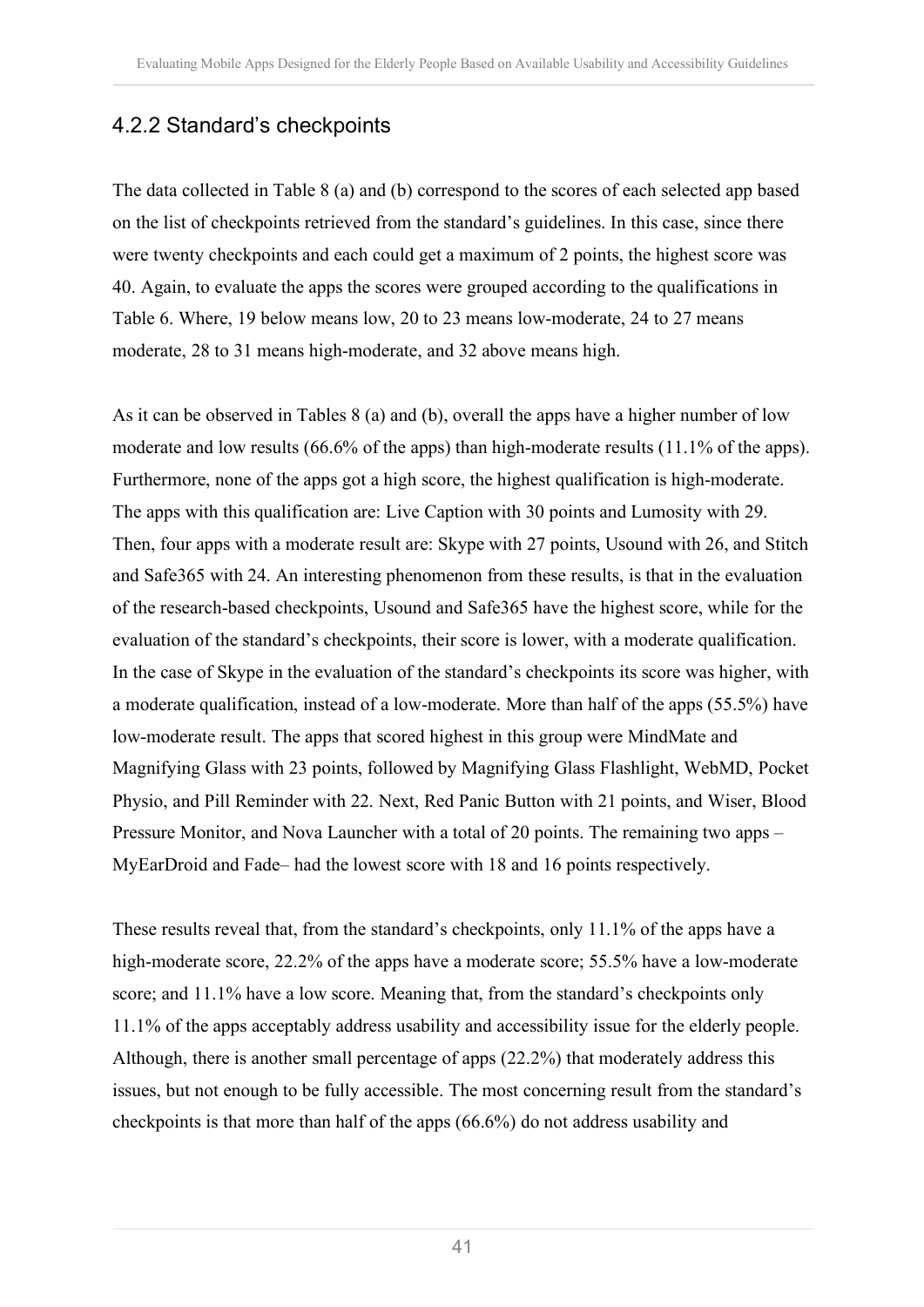### accessibility issues for the elderly people. Compared to the research-based guidelines, the apps become less accessible when evaluated against the standard's guidelines.

**Table 8(a)** – preliminary score of the apps evaluated on the basis of the standard's checkpoints (part a)

|              | Red<br>Panic<br><b>Button</b> | Fade                | <b>Magnifying</b><br><b>Glass With</b><br>Light | <b>Magnifying</b><br>Glass<br>Flashlight | <b>Usound</b>  | <b>MyEar</b><br><b>Droid</b> | Live<br>Caption  | Wiser          | Nova<br>Launcher |
|--------------|-------------------------------|---------------------|-------------------------------------------------|------------------------------------------|----------------|------------------------------|------------------|----------------|------------------|
| <b>SG-01</b> | $\overline{2}$                | $\overline{c}$      | $\mathbf 2$                                     | $\sqrt{2}$                               | $\mathbf 2$    | $\mathbf 2$                  | $\overline{c}$   | $\sqrt{2}$     | $\mathbf 0$      |
| <b>SG-02</b> | $\overline{2}$                | $\mathbf 2$         | $\overline{c}$                                  | $\mathbf 2$                              | $\overline{2}$ | $\mathbf{1}$                 | $\mathbf{1}$     | $\overline{2}$ | $\overline{2}$   |
| <b>SG-03</b> | 0                             | $\pmb{0}$           | $\mathbf 2$                                     | $\pmb{0}$                                | $\overline{2}$ | $\pmb{0}$                    | $\overline{2}$   | $\pmb{0}$      | $\sqrt{2}$       |
| <b>SG-04</b> | $\pmb{0}$                     | $\pmb{0}$           | $\pmb{0}$                                       | $\pmb{0}$                                | $\pmb{0}$      | $\mathbf 0$                  | $\mathbf{1}$     | $\pmb{0}$      | $\mathbf 2$      |
| <b>SG-05</b> | $\pmb{0}$                     | $\mathsf{O}\xspace$ | $\pmb{0}$                                       | $\pmb{0}$                                | $\pmb{0}$      | $\pmb{0}$                    | $\mathbf{1}$     | $\pmb{0}$      | $\pmb{0}$        |
| <b>SG-06</b> | $\pmb{0}$                     | $\mathbf 0$         | $\mathbf{1}$                                    | $\mathbf{1}$                             | $\pmb{0}$      | $\pmb{0}$                    | $\pmb{0}$        | $\pmb{0}$      | $\pmb{0}$        |
| <b>SG-07</b> | $\overline{2}$                | $\mathbf{1}$        | $\mathbf{1}$                                    | $\sqrt{2}$                               | $\mathbf 2$    | $\mathbf 2$                  | $\sqrt{2}$       | $\sqrt{2}$     | $\pmb{0}$        |
| $SG-08$      | $\overline{2}$                | $\sqrt{2}$          | $\mathbf{1}$                                    | $\sqrt{2}$                               | $\mathbf 2$    | $\mathbf{1}$                 | $\overline{c}$   | $\overline{2}$ | $\sqrt{2}$       |
| <b>SG-09</b> | $\overline{2}$                | $\mathbf 2$         | $\mathbf 2$                                     | $\sqrt{2}$                               | $\mathbf 2$    | $\mathbf{1}$                 | $\overline{c}$   | $\overline{c}$ | $\sqrt{2}$       |
| <b>SG-10</b> | $\pmb{0}$                     | $\pmb{0}$           | $\mathbf{1}$                                    | $\overline{2}$                           | $\pmb{0}$      | $\mathbf 0$                  | $\overline{2}$   | $\pmb{0}$      | $\pmb{0}$        |
| <b>SG-11</b> | $\mathbf 1$                   | $\mathbf{1}$        | $\mathbf 2$                                     | $\mathbf{1}$                             | $\mathbf{1}$   | $\pmb{0}$                    | $\overline{2}$   | $\mathbf{1}$   | $\mathbf{1}$     |
| <b>SG-12</b> | $\overline{2}$                | $\sqrt{2}$          | $\mathbf 2$                                     | $\sqrt{2}$                               | $\sqrt{2}$     | $\sqrt{2}$                   | $\boldsymbol{2}$ | $\sqrt{2}$     | $\sqrt{2}$       |
| <b>SG-13</b> | $\sqrt{2}$                    | $\sqrt{2}$          | $\sqrt{2}$                                      | $\sqrt{2}$                               | $\mathbf 2$    | $\mathbf{1}$                 | $\sqrt{2}$       | $\sqrt{2}$     | $\mathbf 2$      |
| <b>SG-14</b> | $\overline{2}$                | $\pmb{0}$           | $\sqrt{2}$                                      | $\overline{2}$                           | $\mathbf{1}$   | $\mathbf{1}$                 | $\overline{2}$   | $\sqrt{2}$     | $\sqrt{2}$       |
| <b>SG-15</b> | $\pmb{0}$                     | $\mathsf 0$         | $\mathbf 2$                                     | $\pmb{0}$                                | $\mathbf 2$    | $\mathbf{1}$                 | $\sqrt{2}$       | $\sqrt{2}$     | $\mathbf{1}$     |
| <b>SG-16</b> | $\pmb{0}$                     | $\pmb{0}$           | $\pmb{0}$                                       | $\pmb{0}$                                | $\mathbf{1}$   | $\sqrt{2}$                   | $\sqrt{2}$       | $\pmb{0}$      | $\pmb{0}$        |
| <b>SG-17</b> | 0                             | $\pmb{0}$           | $\pmb{0}$                                       | $\pmb{0}$                                | $\pmb{0}$      | $\mathbf 2$                  | $\overline{2}$   | $\pmb{0}$      | $\pmb{0}$        |
| <b>SG-18</b> | $\pmb{0}$                     | $\pmb{0}$           | $\pmb{0}$                                       | $\pmb{0}$                                | $\mathbf 2$    | $\pmb{0}$                    | $\pmb{0}$        | $\pmb{0}$      | $\pmb{0}$        |
| <b>SG-19</b> | $\sqrt{2}$                    | $\pmb{0}$           | $\mathsf 0$                                     | $\pmb{0}$                                | $\sqrt{2}$     | $\pmb{0}$                    | $\pmb{0}$        | $\pmb{0}$      | $\mathbf{1}$     |
| <b>SG-20</b> | $\overline{2}$                | $\sqrt{2}$          | $\mathbf{1}$                                    | $\sqrt{2}$                               | $\mathbf{1}$   | $\sqrt{2}$                   | $\mathbf{1}$     | $\mathbf{1}$   | $\mathbf{1}$     |
| <b>TOTAL</b> | 21                            | 16                  | 23                                              | 22                                       | 26             | 18                           | 30               | 20             | 20               |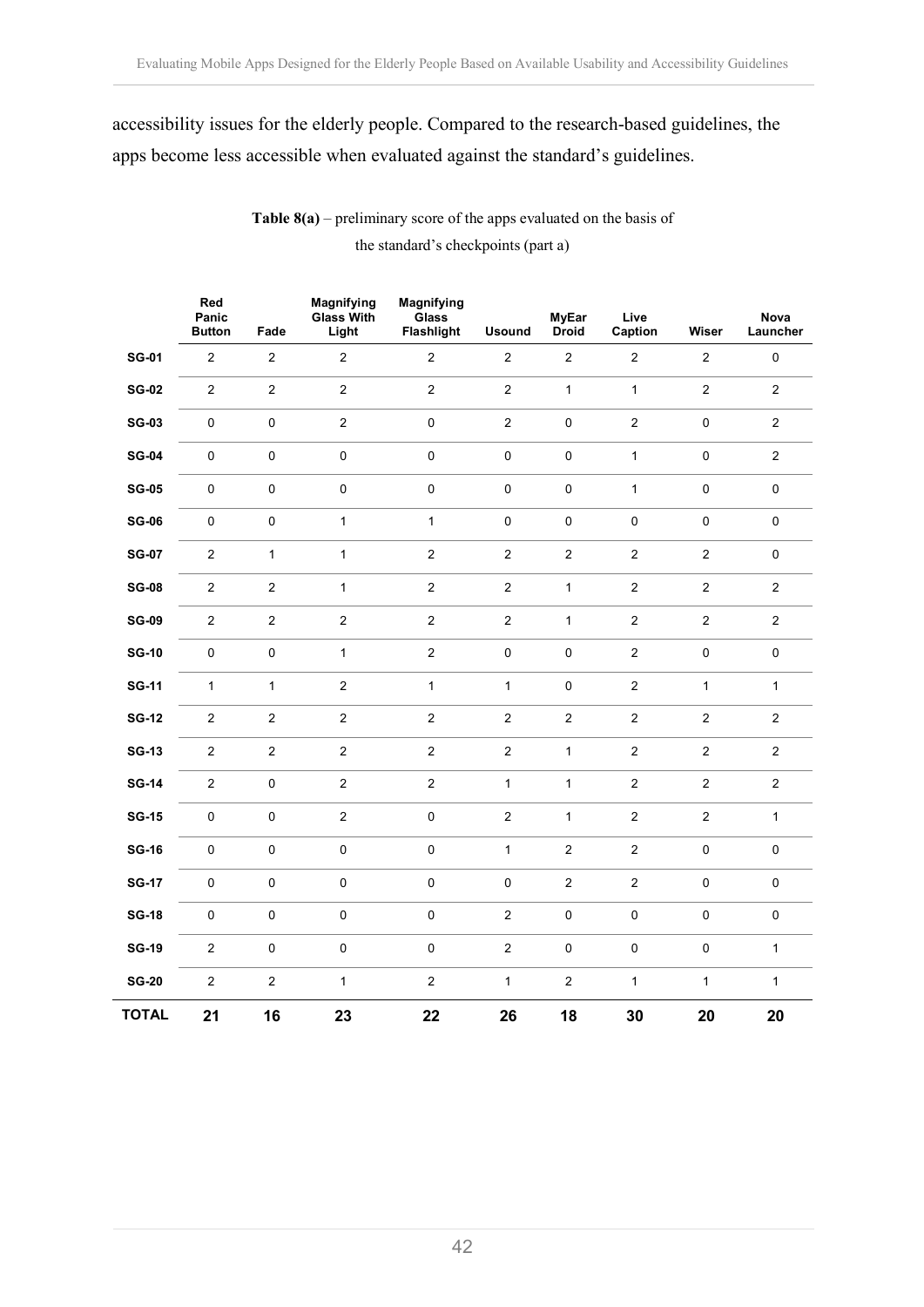| <b>Table 8(b)</b> – preliminary score of the apps evaluated on the basis of |  |
|-----------------------------------------------------------------------------|--|
| the standard's checkpoints (part b)                                         |  |

|              | <b>MindMate</b> | WebMD        | Pocket<br>Physio | <b>Blood</b><br><b>Pressure</b><br><b>Monitor</b> | Pill<br>Reminder | Lumosity     | <b>Skype</b> | <b>Stitch</b>    | Safe365      |
|--------------|-----------------|--------------|------------------|---------------------------------------------------|------------------|--------------|--------------|------------------|--------------|
| <b>SG-01</b> | $\mathbf{2}$    | $\mathbf{1}$ | 1                | $\pmb{0}$                                         | $\mathbf{1}$     | $\bf 2$      | 1            | $\boldsymbol{2}$ | $\mathbf{2}$ |
| <b>SG-02</b> | $\mathbf 2$     | $\pmb{0}$    | $\mathbf{1}$     | $\pmb{0}$                                         | $\mathbf{1}$     | $\bf 2$      | $\bf 2$      | $\boldsymbol{2}$ | $\bf 2$      |
| <b>SG-03</b> | $\bf 2$         | 0            | $\pmb{0}$        | $\pmb{0}$                                         | $\mathbf{1}$     | $\pmb{0}$    | $\bf 2$      | $\pmb{0}$        | $\pmb{0}$    |
| <b>SG-04</b> | $\pmb{0}$       | $\pmb{0}$    | $\pmb{0}$        | $\pmb{0}$                                         | $\pmb{0}$        | $\pmb{0}$    | $\pmb{0}$    | $\pmb{0}$        | $\pmb{0}$    |
| <b>SG-05</b> | $\pmb{0}$       | $\pmb{0}$    | $\pmb{0}$        | $\pmb{0}$                                         | $\pmb{0}$        | $\pmb{0}$    | $\pmb{0}$    | $\pmb{0}$        | $\pmb{0}$    |
| <b>SG-06</b> | $\mathbf{1}$    | 1            | $\pmb{0}$        | $\pmb{0}$                                         | $\pmb{0}$        | $\pmb{0}$    | $\pmb{0}$    | $\pmb{0}$        | $\pmb{0}$    |
| <b>SG-07</b> | $\bf 2$         | $\mathbf{1}$ | $\mathbf{2}$     | $\bf 2$                                           | $\pmb{0}$        | $\mathbf{2}$ | $\bf 2$      | $\boldsymbol{2}$ | $\mathbf{2}$ |
| <b>SG-08</b> | $\mathbf 2$     | $\mathbf 2$  | $\bf 2$          | $\bf 2$                                           | $\mathbf 2$      | $\bf 2$      | $\bf 2$      | $\pmb{0}$        | $\bf 2$      |
| <b>SG-09</b> | $\bf 2$         | $\mathbf 2$  | $\mathbf{2}$     | $\bf 2$                                           | $\bf 2$          | $\mathbf 2$  | $\bf 2$      | $\boldsymbol{2}$ | $\bf 2$      |
| <b>SG-10</b> | $\pmb{0}$       | $\pmb{0}$    | $\boldsymbol{2}$ | $\mathbf{1}$                                      | $\bf 2$          | $\bf 2$      | $\bf 2$      | $\mathbf{2}$     | $\pmb{0}$    |
| <b>SG-11</b> | $\mathbf{1}$    | $\mathbf{1}$ | $\bf 2$          | $\pmb{0}$                                         | $\bf 2$          | $\pmb{0}$    | $\mathbf 2$  | $\mathbf{2}$     | $\mathbf{1}$ |
| <b>SG-12</b> | $\bf 2$         | $\mathbf 2$  | $\mathbf{2}$     | $\bf 2$                                           | $\bf 2$          | $\mathbf{1}$ | $\mathbf 2$  | $\boldsymbol{2}$ | $\bf 2$      |
| <b>SG-13</b> | $\mathbf 2$     | $\mathbf 2$  | $\pmb{0}$        | $\bf 2$                                           | $\mathbf{1}$     | $\mathbf 2$  | 1            | 1                | $\mathbf{1}$ |
| <b>SG-14</b> | $\bf 2$         | $\mathbf 2$  | $\bf 2$          | $\bf 2$                                           | $\mathbf{1}$     | $\mathbf 2$  | $\bf 2$      | $\bf 2$          | $\bf 2$      |
| <b>SG-15</b> | $\pmb{0}$       | $\mathbf{1}$ | $\mathbf{1}$     | $\bf 2$                                           | $\mathbf{1}$     | $\bf 2$      | $\bf 2$      | $\boldsymbol{2}$ | $\mathbf{1}$ |
| <b>SG-16</b> | $\pmb{0}$       | $\mathbf 2$  | $\bf 2$          | $\pmb{0}$                                         | $\pmb{0}$        | $\bf 2$      | $\pmb{0}$    | $\pmb{0}$        | $\pmb{0}$    |
| <b>SG-17</b> | $\pmb{0}$       | $\mathbf{1}$ | $\mathbf{1}$     | $\pmb{0}$                                         | $\pmb{0}$        | $\bf 2$      | $\pmb{0}$    | $\pmb{0}$        | $\mathbf{1}$ |
| <b>SG-18</b> | $\pmb{0}$       | $\pmb{0}$    | $\pmb{0}$        | $\bf 2$                                           | $\bf 2$          | $\bf 2$      | $\bf 2$      | $\bf 2$          | $\bf 2$      |
| <b>SG-19</b> | $\bf 2$         | $\mathbf 2$  | $\pmb{0}$        | $\mathbf{2}$                                      | $\bf 2$          | $\mathbf{2}$ | $\bf 2$      | $\mathbf{2}$     | $\mathbf{2}$ |
| $SG-20$      | $\mathbf{1}$    | $\mathbf 2$  | $\bf 2$          | $\mathbf{1}$                                      | $\mathbf 2$      | $\mathbf 2$  | $\mathbf{1}$ | $\mathbf{1}$     | $\bf 2$      |
| <b>TOTAL</b> | 23              | 22           | 22               | 20                                                | 22               | 29           | 27           | 24               | 24           |

### **4.3 Final results of the applications**

This section presents the data in terms of the least and most accessible applications for elderly people on the basis of the two list of checkpoints provided in section 3. Tables 7 (a) and (b) and Tables 8 (a) and (b) show the preliminary score obtained by each app for each list of checkpoints, while Table 9 shows the final score obtained by each app. This final score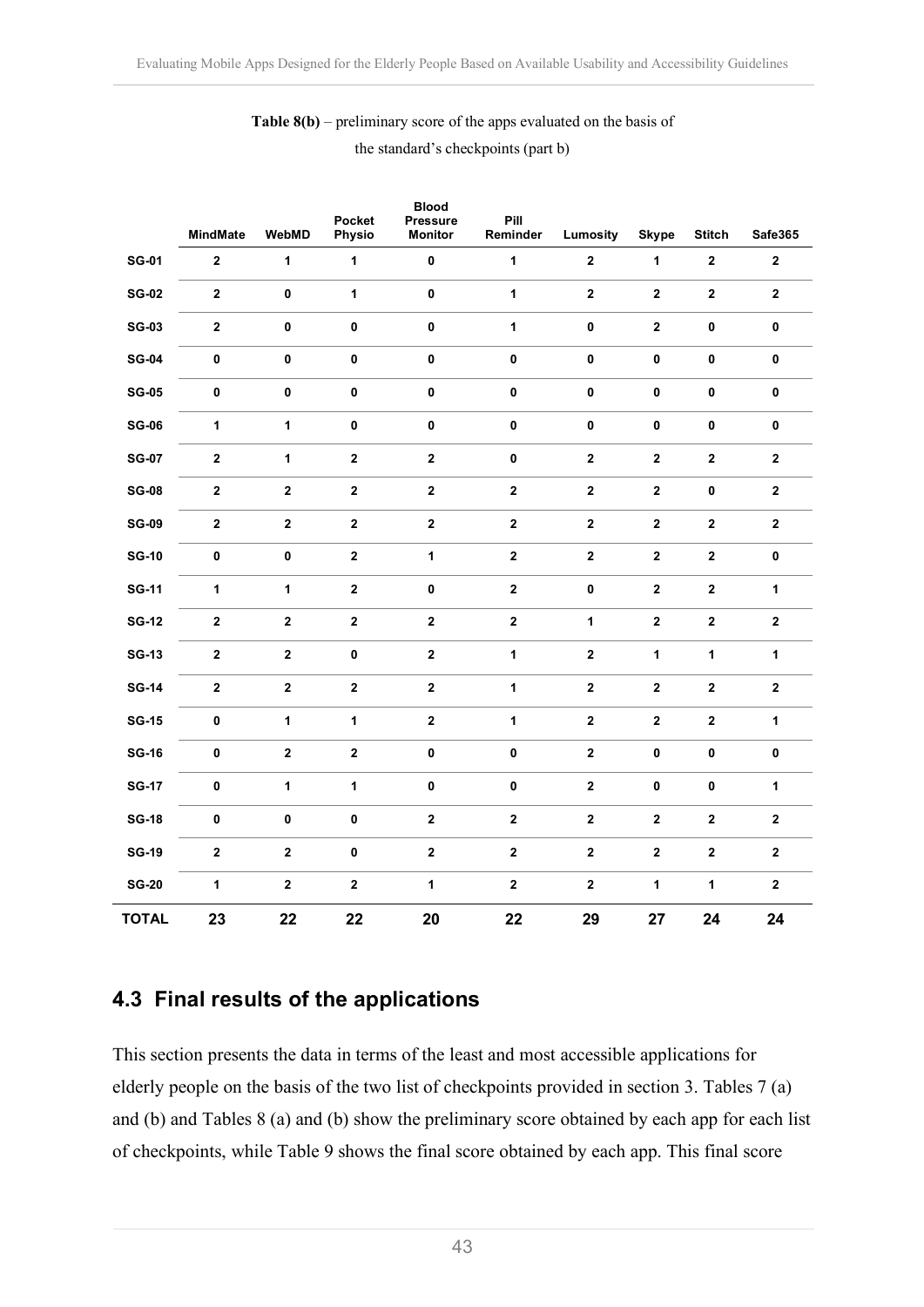was calculated making an average between the preliminary score of the research-based checkpoints and the preliminary score of the standard's checkpoints.

In table 9, the highest score an app could get was 43. According to the rating scale system in Table 5, the apps are categorized as follows: the apps with a score between 30.6 and 43 are the most accessible apps for elderly people, and the apps with a score between 26.3 and 30.5 are the least accessible for elderly people. The remaining apps with a score between 26.3 and 30.5 address usability and accessibility for older people only partially, but not enough to be considered accessible for older people.

Table 9 shows interesting results about the apps. First, on average only 22.2% of all the apps acceptably addressed usability and accessibility issues for the elderly people, and 38.8% of all the apps moderately address these issues. While, the remaining 38.8% of all the apps barely or did not address at all the necessary usability and accessibility issues of the elderly people. Thus, the most accessible apps are Lumosity with 34.5, Usound with 34, Live caption with 32.5, and Safe365 with 31.5. Conversely, the least accessible apps are MyEarDroid with 20, Blood Pressure Monitor with 21.5, Nova Launcher with 22, Fade with 22.5, Magnifying Glass With Light with 24.5, WebMD with 25.5, and Red Panic Button with 26. The remaining apps, 38.8% of all the apps, certainly make an effort to include accessibility issues for the elderly people but only moderately. These apps are: Skype with 26.5, Magnifying Glass Flashlight with 27, MindMate with 27.5, Pill Reminder with 28.5, Stich with 29, Pocket Physio with 29.5, and Wiser with 30.

From the collected data in table 9, It was expected that at least 81% of the sample successfully included most of the checkpoints, however as it was already mentioned, on average only 22.2% of the apps fully included most of the checkpoints. So, as it can be observed less than half of the industry is implementing age-friendly guidelines in the design of mobile apps for older people. Although, there is a 38,8% of the apps that moderately include the checkpoints, which can be joined to the 22.2% of the apps that fully include most of the checkpoints. These, two together show that there is a low effort from the industry-built apps to address usability and accessibility issues for the elderly people. Despite this low effort, there is still a lot of work to do in order to design usable and accessible mobile apps for older people. In fact, the percentage of non-accessible apps was even higher (38.8%) than the amount of accessible apps (22.2%).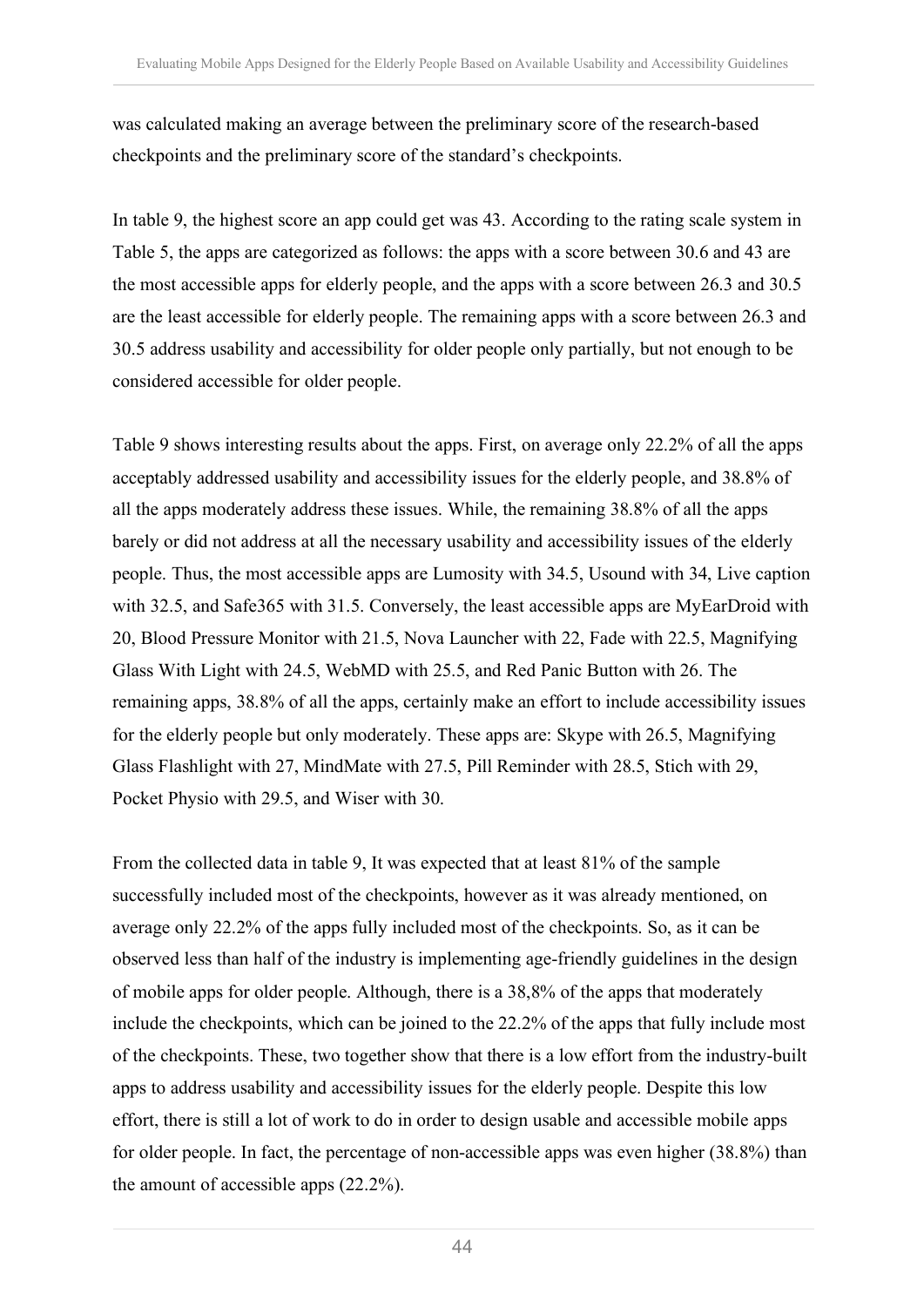|                         | Red<br>Panic<br><b>Button</b> | Fade | <b>Magnifying</b><br><b>Glass With</b><br>Light | <b>Magnifying</b><br>Glass<br>Flashlight | <b>Usound</b> | <b>MyEar</b><br><b>Droid</b> | Live<br>Caption | Wiser | <b>Nova</b><br>Launcher |
|-------------------------|-------------------------------|------|-------------------------------------------------|------------------------------------------|---------------|------------------------------|-----------------|-------|-------------------------|
| <b>RBG</b>              | 31                            | 29   | 26                                              | 32                                       | 42            | 22                           | 35              | 40    | 28                      |
| SG                      | 21                            | 16   | 23                                              | 22                                       | 26            | 18                           | 30              | 20    | 16                      |
| <b>SCORE</b><br>(media) | 26                            | 22.5 | 24.5                                            | 27                                       | 34            | 20                           | 32.5            | 30    | 22                      |

#### **Table 9** – Scores of the average between research-based and standard's checkpoints.

|                         | <b>MindMate</b> | WebMD | Pocket<br><b>Physio</b> | <b>Blood</b><br><b>Pressure</b><br><b>Monitor</b> | Pill<br>Reminder | Lumosity | <b>Skype</b> | <b>Stitch</b> | Safe365 |
|-------------------------|-----------------|-------|-------------------------|---------------------------------------------------|------------------|----------|--------------|---------------|---------|
| <b>RBG</b>              | 32              | 29    | 37                      | 23                                                | 35               | 40       | 26           | 34            | 39      |
| SG                      | 23              | 22    | 22                      | 20                                                | 22               | 29       | 27           | 24            | 24      |
| <b>SCORE</b><br>(media) | 27.5            | 25.5  | 29.5                    | 21.5                                              | 28.5             | 34.5     | 26.5         | 29            | 31.5    |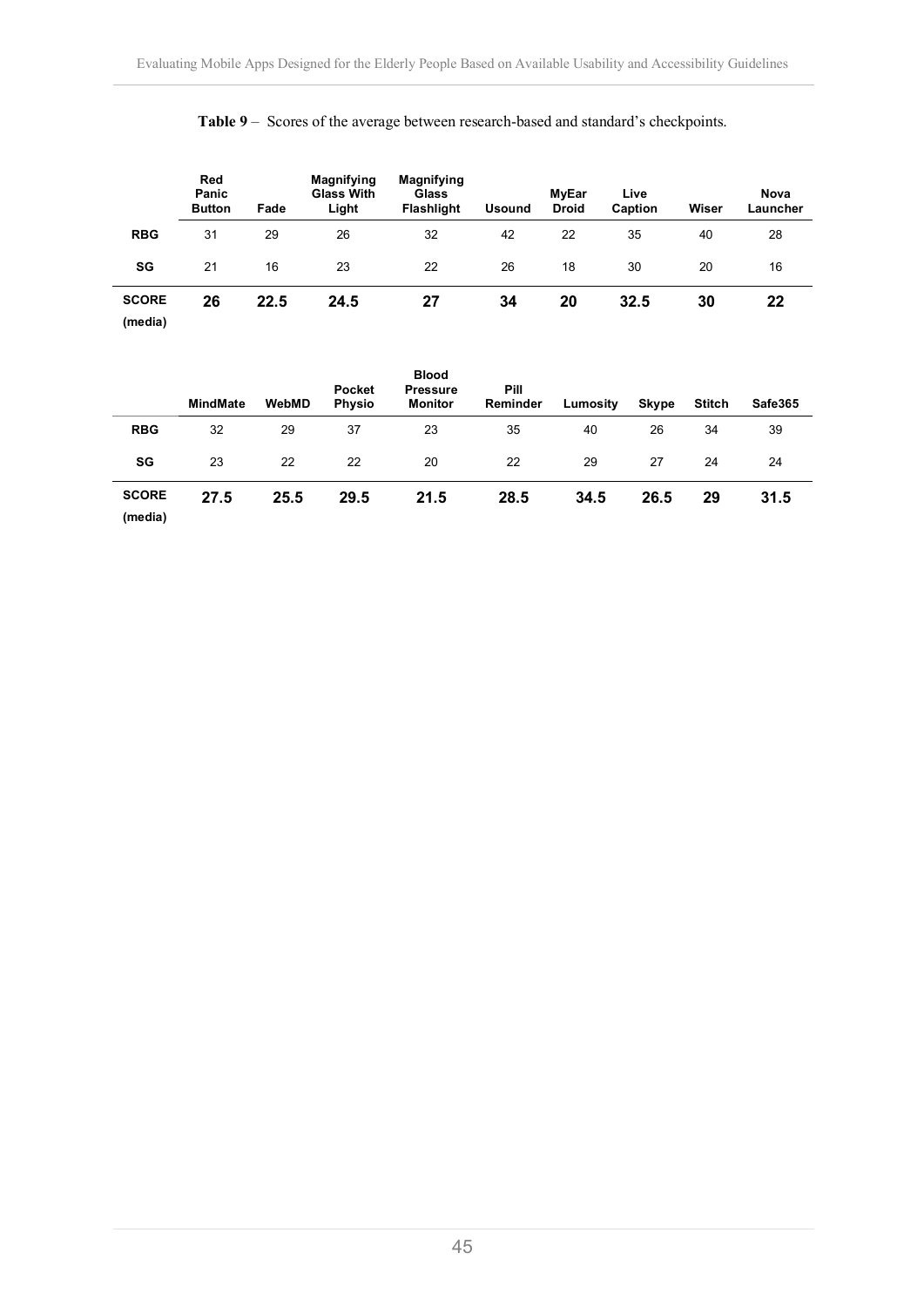## **Chapter 5 – Discussion**

This aim of this study is to assess how and to what extent is the industry is taking into consideration the existing age-specific usability and accessibility guidelines for designing mobile apps for older people. To assess the industry, 18 age-specific industry-built mobile applications are selected and evaluated on the basis of two set of checkpoints retrieved from two available usability and accessibility guidelines for designing mobile interfaces especially aimed at older people. On Chapter 2, this two usability and accessibility guidelines for designing mobile interfaces especially aimed at older people where reviewed: the standard's guidelines and the research-based guidelines. On Chapter 3, the methods for evaluating the mobile apps are presented, including the selection criteria for choosing the proper apps for evaluation, the selection criteria for retrieving the checkpoints from the research-based and standard's guidelines to evaluate the apps, and the description of the usability evaluation method used to assess the apps on the basis of the two set of checkpoints. On Chapter 4, the results of the evaluation of the apps are presented in a 3-steps process. First, the results are presented in terms of how many industry-built app include a specific checkpoint for both list of checkpoints. Second, each app is given a preliminary score for each set of checkpoints. Third, the average between these two sets of preliminary scores is calculated, to give the apps a final score. This Chapter presents the discussion of these results, which will give an idea of how and to what extent is the industry implementing the usability and accessibility guidelines in the design of mobile apps for older people. Along with the results, the limitation and possible future work will also be discussed in this chapter.

In terms of how many apps include a specific checkpoint, the data collected in Figures 1 and 2 show some important results. First, it was observed that overall the apps had a weakness in all the usability and accessibility principles, as referred to by the W3C [10], that make an interface perceivable, operable, understandable and robust for the elderly people. From these weaknesses, the most concerning checkpoints were the lack of text resizing, zoom, and an adequate font size in more than 50% of the apps. Although, something good discovered regarding these checkpoints during the apps evaluation on the basis of the standard's guidelines, is that most of the apps (75%) support the platform's settings, which allow to zoom and adjust the font size. An issue with this is that the applications are asking older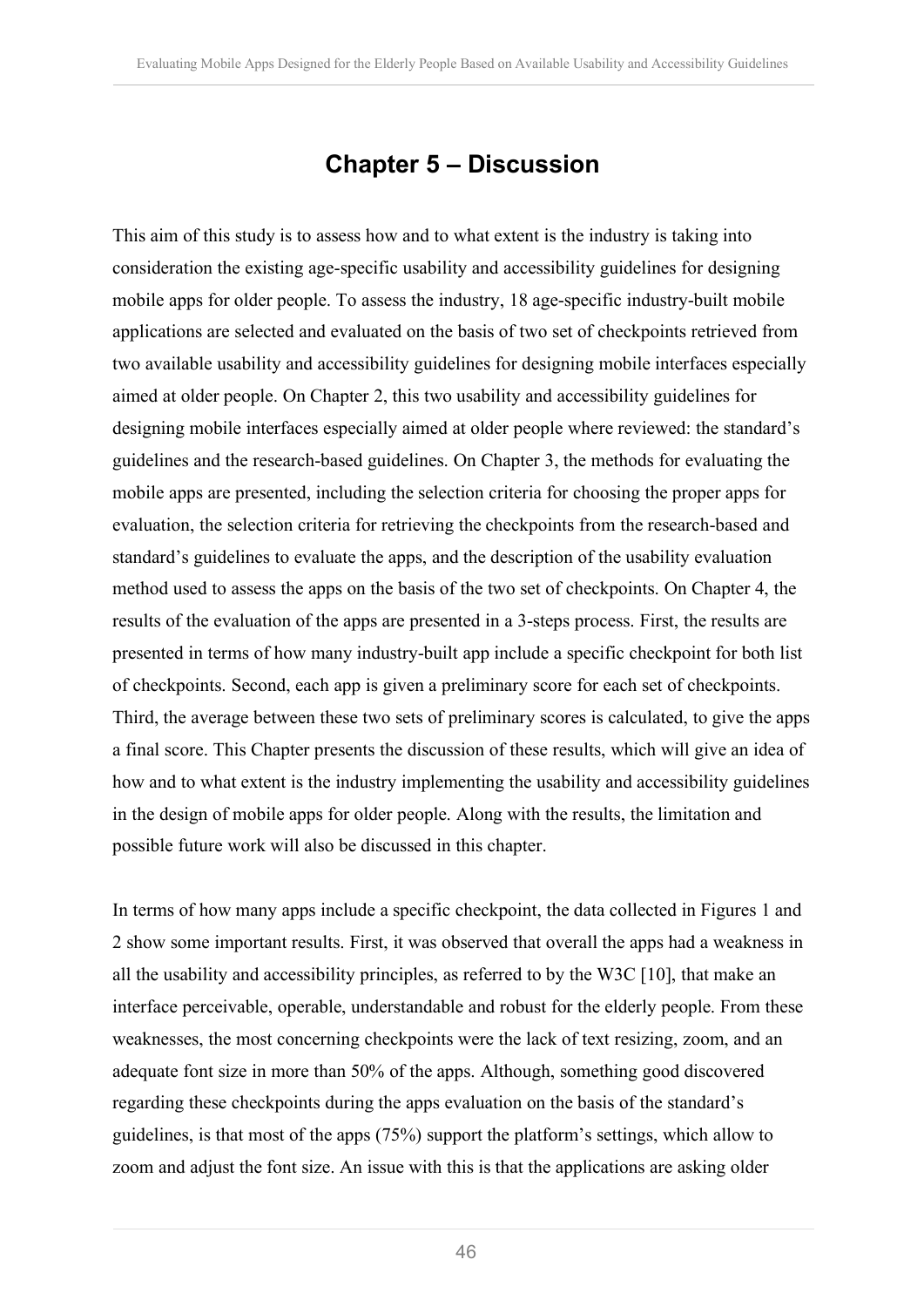people to find such settings in the platform's adjustment menu, which generally represents a complexity for older people. Which means, that elderly people will still keep on facing difficulties interacting with those applications, because their weakness in perceivability. In terms of operability the most surprising finding was that the touchscreen gestures are not easy enough for the older people in at least half of the apps. Simple touchscreen gestures are suggested as necessary, because often older people experience difficulty manipulating a touchscreen, specially due to motor and cognitive skill decline [26] [27] [28]. Furthermore, another relevant weakness observed in the apps is the inefficiency of the instructions, which if available are not easily understandable, nor discoverable or available at all times. Without the proper instructions the interface turns incomprehensible for older people.

Another interesting finding from the study was the relevant difference between the results from the research-based guidelines and the standard's guidelines. A tendency was observed between Figures 1 and 2, and Tables 7(a) and (b) and Tables 8(a) and (b), where the results corresponding to the standard's guidelines (Figure 1 and Tables 7(a) and (b)) was more below expectations than those corresponding to the research-based guidelines (Figure 2 and Tables 8(a) and (b)) which had better results. Regarding Figures 1 and 2 it was observed that in Figure 1 on average all applications include 70% of the checkpoints, while in Figure 2 on average all applications include only 49% of the checkpoints. As for the comparison of the results between Tables 7 (a) and (b) and Tables 8 (a) and (b), in Tables 8 (a) and (b) the score of the apps were lower than the results from Tables 7 (a) and (b). This difference in scores is directly correlated to the results in Figures 1 and 2, that measure how many apps fully include a specific checkpoint. The observed difference between the results from the research-based checkpoints and the standard's checkpoints, can be explained because at least half of the checkpoints, from each list, measured different usability and accessibility aspects. Clearly, this difference had an important impact on the average score of each app. However, from this difference, it was revealed that the industry is considering more usability aspects related to the research-based guidelines than the standard's guidelines. Although it is not justifiable, a reason for this might be that the research-based guidelines are easier and cheaper to implement, than the standard's guidelines. However, there is no sufficient evidence to proof this theory.

The final scores of the applications in Table 9, also show some important results. It was expected that at least 81% of the apps successfully included most of the checkpoints.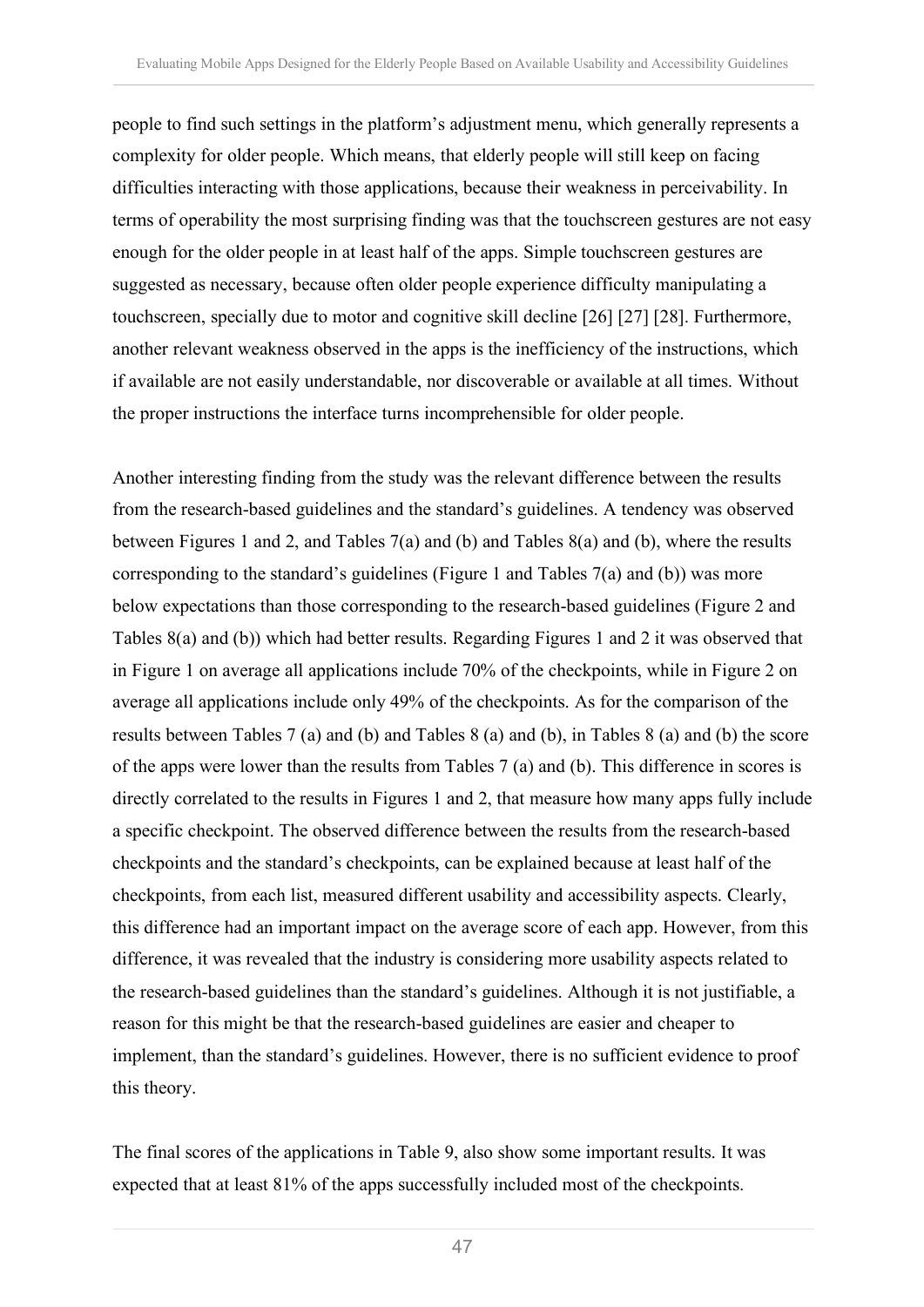However, it was revealed that only 22.2% of the apps fully included most of the checkpoints, meaning that only this percentage of apps are the most accessible for older people. So, according to the average scores less than half of the industry is implementing age-friendly guidelines in the design of mobile apps for older people. From the remaining percentage of apps, 38.8% moderately include the checkpoints, which is not enough to be regarded as accessible apps. However, if this percentage is added to the 22.2% of apps fully including most of the checkpoints, then it is possible to say that there is an effort from the industry to implement the age-friendly guidelines in the design of mobile apps for older people. But, this effort is still too low, in fact the percentage of least accessible apps is even higher (38.8%) than the accessible apps (22.2%). Thus, despite the effort, there is still a lot of work to do in the industry to design usable and accessible mobile apps for older people.

This study is subject to some limitations and could be improved in future work. One of the greatest limitations is that the evaluation of the apps was not performed by the end-user (the elderly people), which would have been more desirable and beneficial to obtain more accurate results. So for future work, it is recommended to include the elderly people. Another limitation is that the study was performed using free apps, which might have a lower usability and accessibility standard than paid apps. Thus, for future work it would be a good idea to evaluate paid apps and compare with the result of this study, that way there is a wider range of samples. Additionally, not all the guidelines could be evaluated due to resource limitations, and these could have an impact on the final results. So, to improve this study in the future, the evaluation should be performed including all the guidelines from the researchbased and standard's work. An additional limitation of this study is the grading system applied to review each apps, where 0 was applied to checkpoints not included and to checkpoints that were null. The issue with this is that sometimes null meant that a checkpoint was not applicable to the app, because the usability aspect being evaluated was not part of the app. For example, for the checkpoint set virtual keyboard to the type of data entry required, a form is necessary, however sometimes the apps did not include a form. So, in some specific cases giving 0 points to null checkpoints might have had an impact on accurately assessing which are the most and least accessible apps for elderly people. In this regards, for future work the method should be improved to avoid affecting the scores of apps where a certain checkpoint does not apply. Finally, for future work with more resources it is suggested to evaluate more apps in other languages, more apps with other functionalities, as well a testing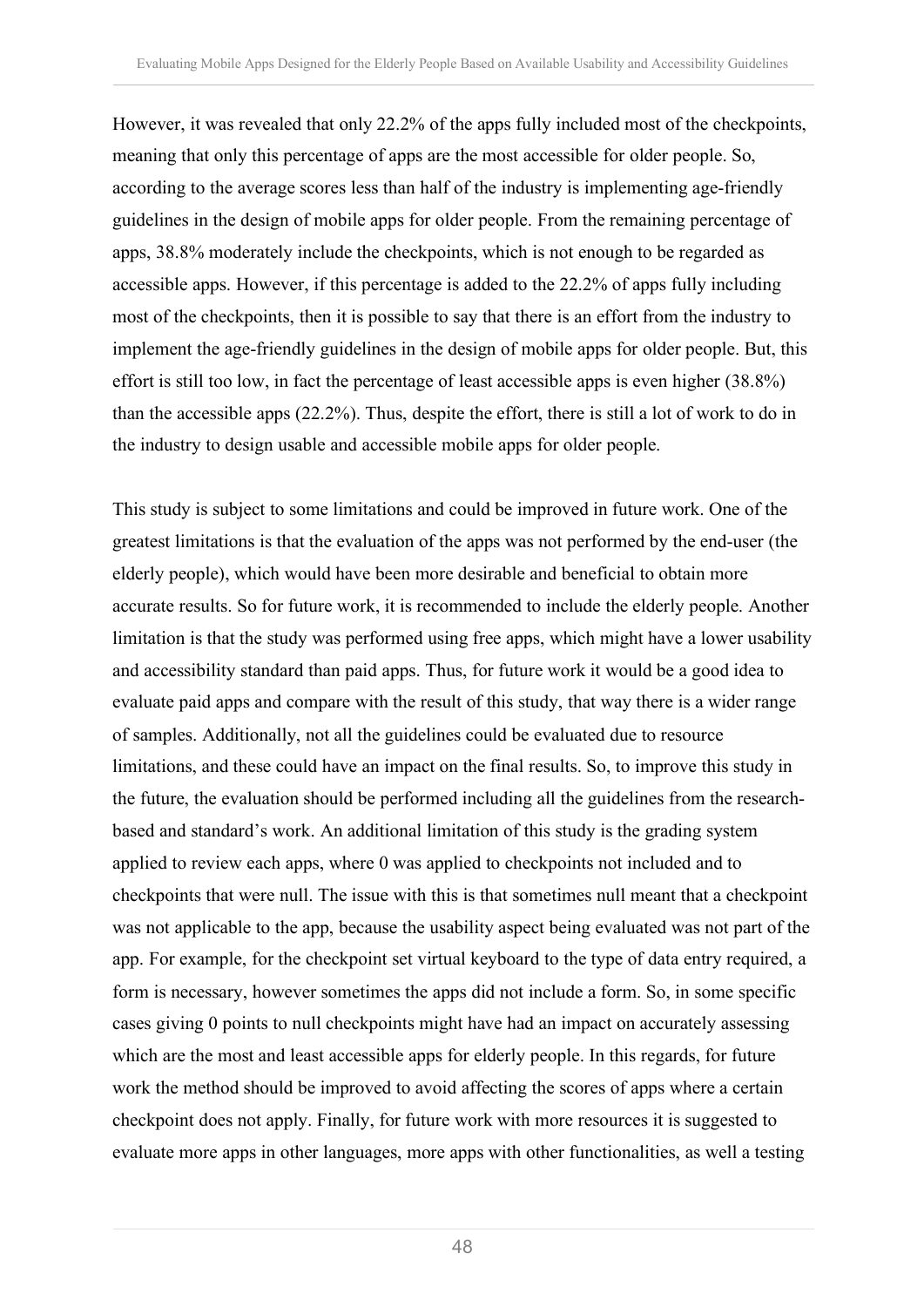a bigger amount of apps, since 18 might not be enough to represent the whole spectrum of available apps.

Despite of the limitations, the study provided useful information to use available usability and accessibility guidelines for the evaluation of age-specific mobile applications. Thus, it can be used as a framework for future development. More specifically, this study gave an insight into how and to what extent is the industry implementing age-specific guidelines in the design of mobile apps for older people.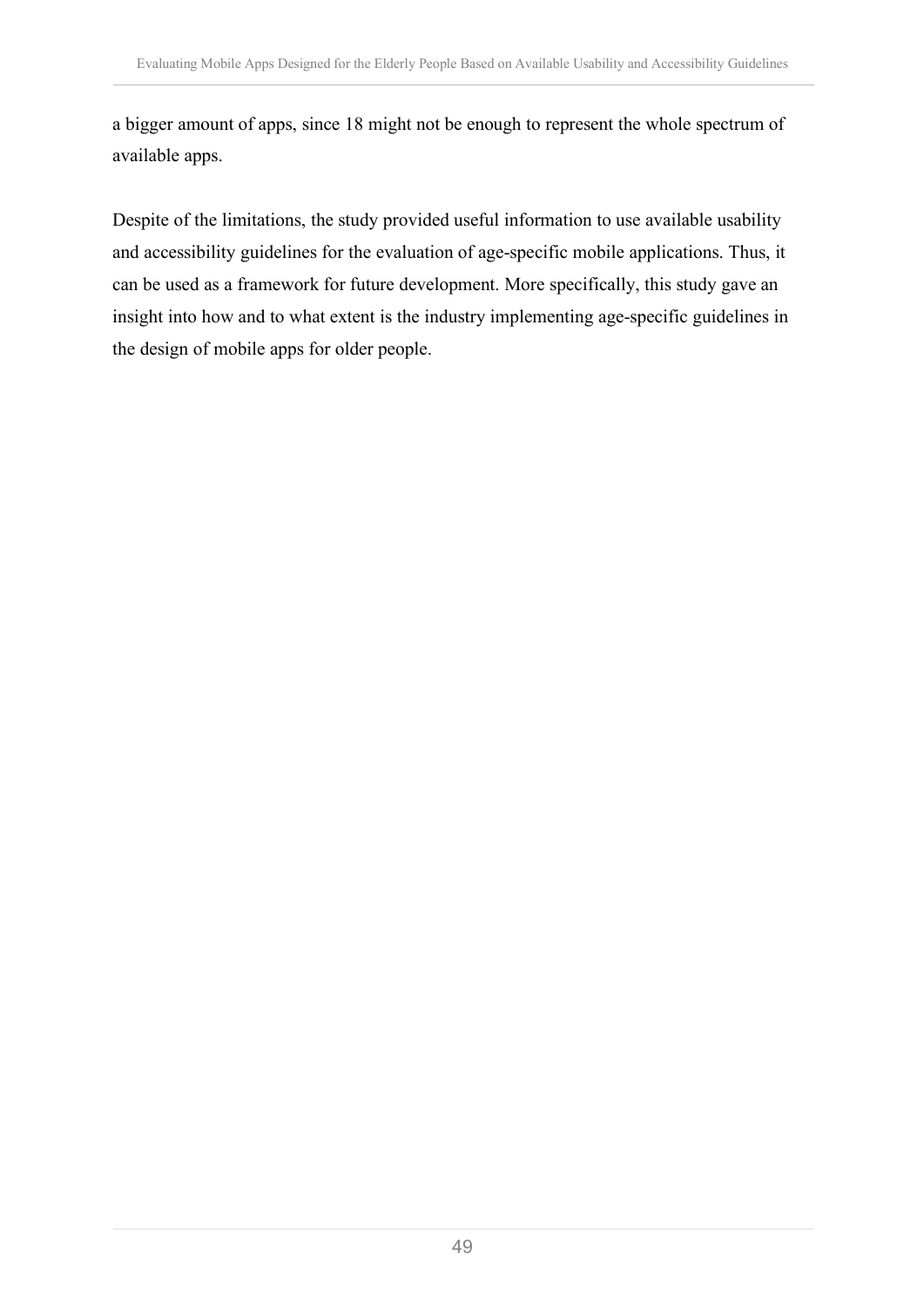### **Chapter 6 – Conclusion**

Today, smartphones have turned into a useful device in people's every-day life, which facilitate many activities, like socializing with more people, making bank transactions, and monitoring a person's health. In fact, thanks to technology advancements, smartphones now offer assistive technology for older people through their mobile apps. The issue is, that mobile apps are still relatively inaccessible for older people. As the global population is rapidly ageing, and is expected to more than double by 2030, now than ever is necessary to design mobile interfaces that focuses on elderly people's needs. Such needs are related to the changes a person experiences while ageing, such as motor, visual and cognitive skills. This is why, many times older people need assistance carrying out different tasks. In the mobile context, these age-related changes have an impact on how older people interact with their mobile devices. For example, to be able to see the screen of a mobile phone, older people require a bigger font size or higher contrast colors [9]. This is why, this age-related changes, should be considered when designing a mobile interface aimed at the elderly people. However, mobile interfaces are not always properly designed for older people, who want to have a satisfactory interaction with their mobile phones. It has been suggested that guidelines are a useful tool to design and evaluate mobile interfaces especially aimed at the elderly people [5]. Thus, enormous research have been carried out to develop design and usability guidelines specifically intended for older people [7] [8] [5] [9]. But there is not much research available that evaluates how and to what extent is the industry implementing these guidelines in the mobile app's design process.

The aim of this study is to assess the application of the available guidelines in industry-built apps. Which is why, 18 specific mobile apps have been selected because they address different age-related issues, like hearing aid or health monitoring. These apps are evaluated on the basis of two set of checkpoints, retrieved from two guidelines previously reviewed: the research-based guidelines [9] and the standard's guidelines [7]. These evaluation allows to assess how and to what extent is the industry taking into account the usability and accessibility requirements of older people in the design of age-specific mobile apps.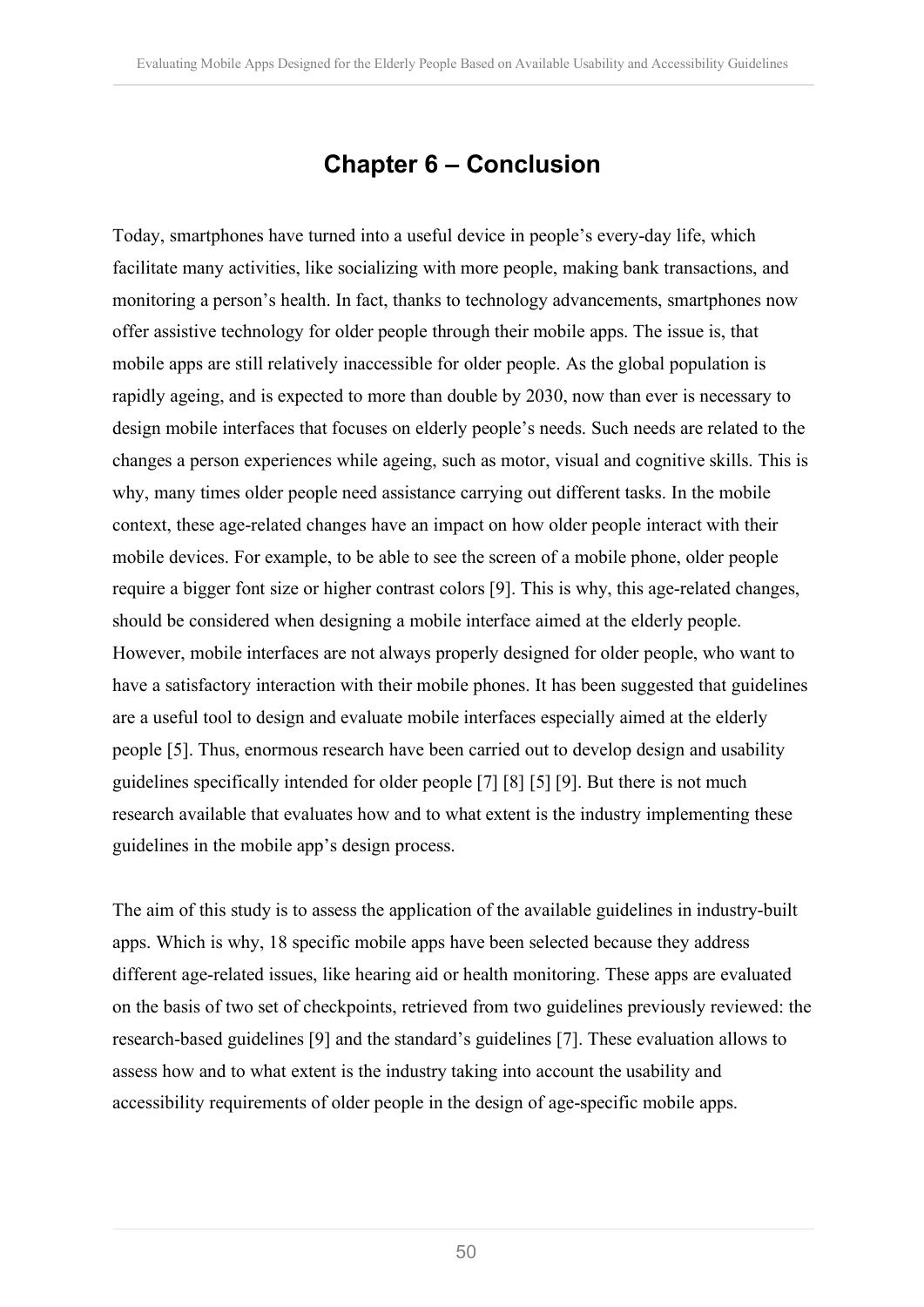The results of the evaluation show that, although there is an effort from the industry to address usability and accessibility issues for the elderly people, there is still a lot of work to be done to design appropriate mobile applications for the elderly people. On average, it was observed that only 22.2% of the apps properly address the requirements of elderly people for usable and accessible mobile interfaces. More specifically, it was observed that there is a weakness in the apps in the four principles, that according to the W3C, make a mobile interface accessible for older people (perceivability, operability, understandability and robustness). The most concerning of all the usability issues is in terms of perceivability, as it was observed that a prudent font size, allowing to zoom the screen, and allowing to modify the font size was only possible in less than half of the apps. These aspects, have been recurrently addressed as important for older people in different age-specific guidelines since 2004 [7] [9] [13] [22] [23] [24] [25] [31], however industry-built apps are not considering these aspects. In terms of operability, the weakest aspect was that in 50% of the apps touchscreen gestures are too difficult for older people, and this affects the way an older person manipulates an app. This is an aspect that has been mentioned as important for the elderly people in different guidelines since 2012 [7] [9] [26] [32] [27], but still is not being considered in the design of age-specific mobile apps. In terms of understandability, the major issue was with instructions, which if available in the apps, they were not clear enough, nor easily accessible, or available at all times. Finally, in terms of robustness, more than half of the apps had issues with aspects related to making the process of typing or inputting data easy.

In conclusion, industry-built apps are not implementing age friendly guidelines. So a major effort should be put into improving the design of mobile apps for older people by truly focusing in their needs. Which is why more apps should be constantly scrutinized and validated, to try to push the industry into implementing the necessary usability and accessibility guidelines for appropriate mobile app for the elderly population. For future work, more evaluations of age-specific apps should be performed performed in a wider variety of apps, including more app's functionalities, apps in other languages, a higher number of apps, and paid apps. More importantly, future evaluations should be performed including older people to have more accurate results. This was one of the major limitations of this study.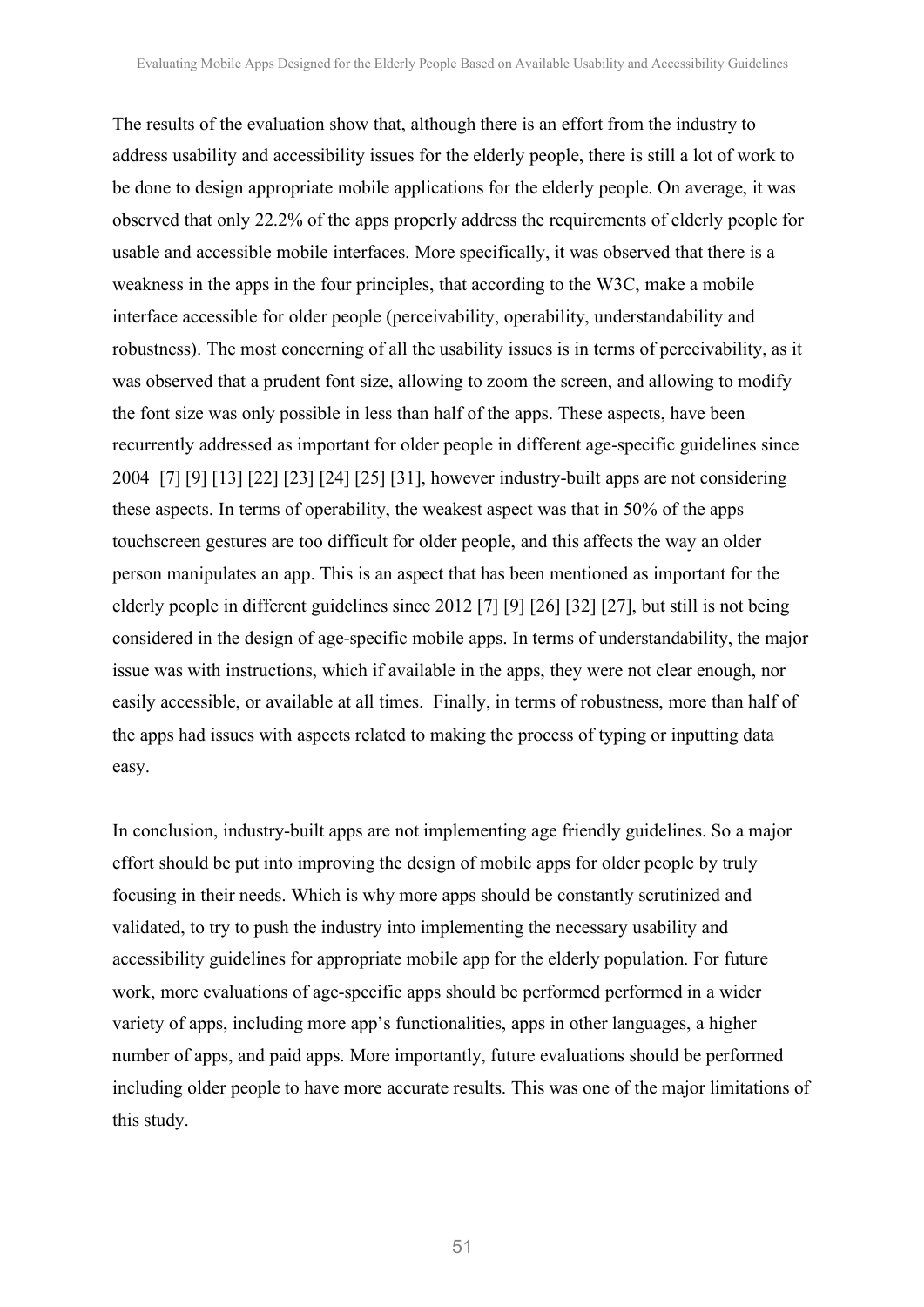## **References**

- [1] Statista, "Number of smartphone users worldwide from 2014 to 2020 (in billions)," June 2016. [Online]. Available: https://www.statista.com/statistics/330695/number-of-smartphone-users-worldwide/. [Accessed 15 December 2018].
- [2] World Health Organization, "World report on Ageing And Health," World Health Organization, Luxembourg, 2015.
- [3] Pew Research Center, "Tech Adoption Climbs Among Older Users," 2017.
- [4] A. Berenguer, J. Goncalves, D. Ferreira, T. Anagnostopoulos and V. Kostakos, "Are Smartphones Ubiquitous? An in-depth survey of smartphone adoption by seniors. By Anabela Berenguer, Jorge Goncalves, Simo Hosio, Denzil Ferreira, Theodoros Anagnostopoulos, and Vassilis Kostakos Digital Object Identifier 10.1109/MCE.2016.2614524 Date," *IEEE Consumer Electronics Magazine,* vol. 6, no. 1, pp. 104-110, 2017.
- [5] J.-M. Díaz-Bossini and L. Moreno, "Accessibility to mobile interfaces for older people," *Procedia Computer Science,* vol. 27, no. 2014, pp. 57-66, 2013.
- [6] J. Abascal and A. Civit, *Mobile communication for older people: new opportunities for autonomous life,*  2001.
- [7] W3C, "Mobile Accessibility: How WCAG 2.0 and Other W3C/WAI Guidelines Apply to Mobile," 26 February 2015. [Online]. Available: https://www.w3.org/TR/mobile-accessibility-mapping/. [Accessed 20 January 2017].
- [8] W. Husain, A. Ibrahim and A. Mohamed Shahiri, "User Interface Design for Elderly Mobile Assistive Systems," *ISICO,* vol. 2015, 2015.
- [9] A. Petrovčič, S. Taipale, R. Ajda and D. Vesna, "Design of mobile phones for older adults: An empirical analysis of design guidelines and checklists for feature phones and smartphones," *International Journal of Human–Computer Interaction,* vol. 34(3), pp. 251-264, 2018.
- [10] W3C, "Introduction to Understanding WCAG 2.0," 7 Octobe 2016. [Online]. Available: https://www.w3.org/TR/UNDERSTANDING-WCAG20/intro.html. [Accessed 20 March 2018].
- [11] C. W. H. &. B. L. Stößel, *Gestural interfaces for elderly users: help or hindrance?*, Berlin: Springer, 2009.
- [12] M. Pattison and A. W. Stedmon, "Inclusive Design and Human Factors: Designing Mobile Phones for Older Users," *PsychNology Journal ,* vol. 4, no. no. 3 , pp. 267-284, 2006.
- [13] M. Massimi, *Participatory design of mobile phone software for seniors,* Toronto, Ontario: University of Toronto, 2007.
- [14] M. S. Al-Razgan, H. S. Al-Khalifa, M. D. Al-Shahrani and H. H. AlAjmi, "Touch-based mobile phone interface guidelines and design recommendations for elderly people: A survey of the literature," in *In International Conference on Neural Information Processing*, Berlin, Heidelberg, 2012.
- [15] T. van Dyk, H. Gelderblom, J. Van Biljon and K. Renaud, "Mobile Phones for the Elderly: a design framework In Steyn. Public and private access to ICTs in developing regions," in *Proceedings of the 7th International Development Informatics Conference (IDIA2013)*, Bangkok, Thailand, 2013.
- [16] P. Calak, "Smartphone evaluation heuristics for older adults," 2013.
- [17] P. A. Silva, P. Jordan and K. Holden, "Something old, something new, something borrowed: Gathering experts' feedback while performing heuristic evaluation with a list of heuristics targeted at older adults. In Proceedings of the 2014 Workshops on," in *In Proceedings of the 2014 Workshops on Advances in Computer Entertainment Conference*, New York, NY, 2014.
- [18] N. Mi, L. A. Cavuoto, K. Benson, . T. Smith-Jackson and M. A. Nussbaum, "A heuristic checklist for an accessible smartphone interface design," *Universal Access in the Information Society,* vol. 13, no. 4, p. 351–365, 2014.
- [19] Q. Gao, D. Ebert, X. Chen and Y. Ding, "Design of a mobile social community platform for older Chinese people in Urban Areas," *Human Factors and Ergonomics in Manufacturing & Service Industries,* vol. 25, no. 1, p. 66–89, 2015.
- [20] Merriam-Webster, "Conservative," [Online]. Available: https://www.merriamwebster.com/dictionary/conservative. [Accessed 15 April 2018].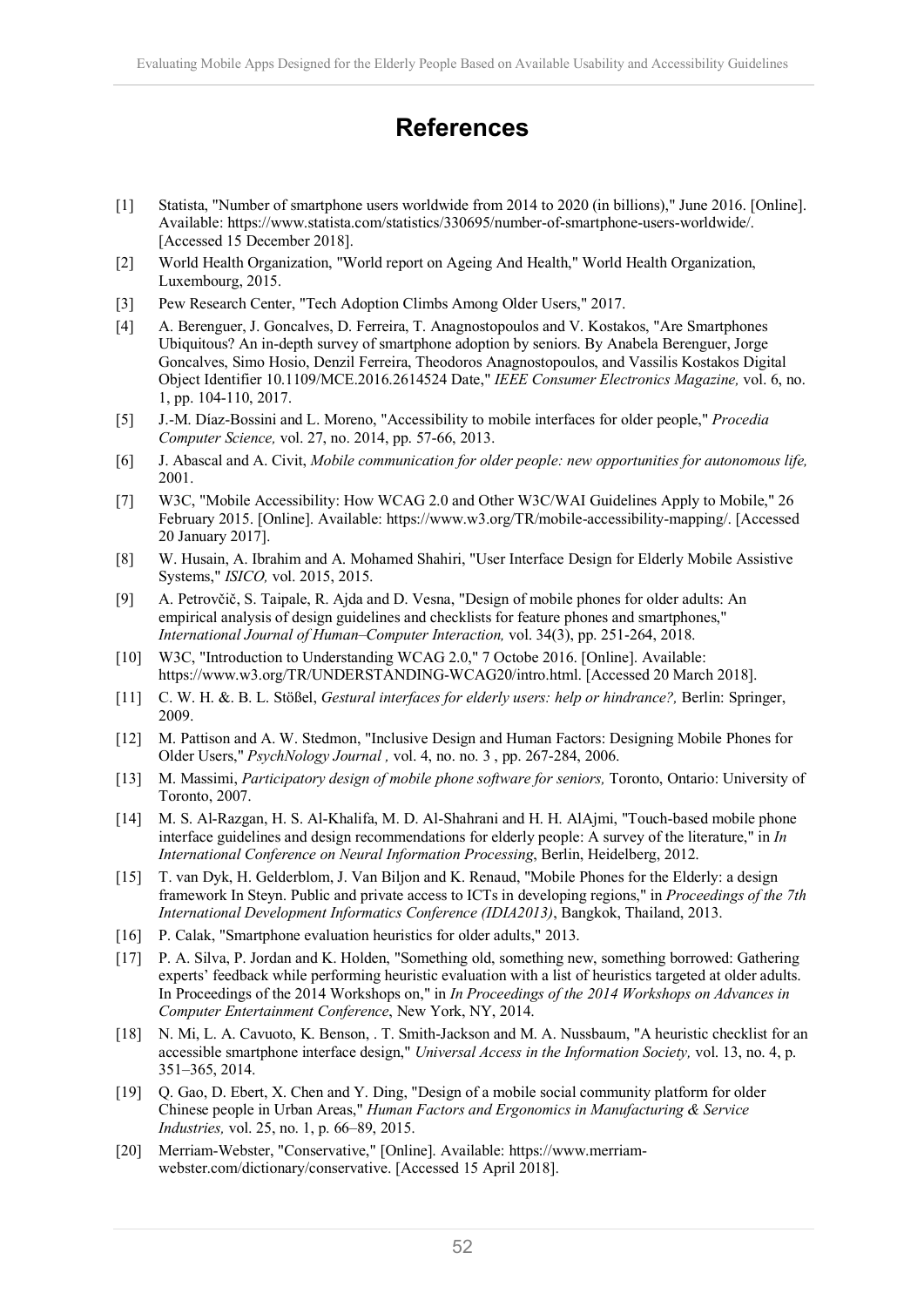- [21] Oxford, "English Oxford: Living Dictionaries," [Online]. Available: https://en.oxforddictionaries.com/definition/conservative. [Accessed 15 April 2018].
- [22] H. Hassan and M. H. N. Nasir, "The use of mobile phones by older adults: A Malaysian Study," *SIGACCESS Access Computation,* vol. 92, p. 11–16, 2008.
- [23] N. Caprani, N. E. O'Connor and C. Gurrin, *Touch screens for the older user,* Rijeka, Croatia: InTech, 2012.
- [24] Q. Wang, "The effects of interface design about mobile phones on older adults' usage," in *In 2008 International Conference on Wireless Communications, Networking and Mobile Computing, WiCOM*, 2008.
- [25] A. Olwal, D. Lachanas and E. Zacharouli, "OldGen: Mobile phone personalization for older adults," in *In Proceedings of the SIGCHI Conference on Human Factors in Computing Systems*, 2011.
- [26] K. Furuki and Y. Kikuchi, "Approach to commercialization of Raku–Raku smartphone," *FUJITSU Scientific & Technical Journal,* vol. 49, no. 2, p. 196–201, 2013.
- [27] L. G. Motti, N. Vigouroux and P. Gorce, "Interaction techniques for older adults using touchscreen devices: A literature review," in *In Proceedings of the 25th IEME Conference Francophone on L'Interaction Homme-Machine*, New York, NY, 2013.
- [28] J. Zhou, P.-L. P. Rau and G. Salvendy, "Use and design of handheld computers for older adults: A review and appraisal.," *International Journal of Human-Computer Interaction,* vol. 28, no. 12, p. 799– 826, 2012.
- [29] H. Hwangbo, S. H. Yoon, B. S. Jin, Y. S. Han and Y. G. Ji, "A study of pointing performance of elderly users on smartphones," *International Journal of Human-Computer Interaction,* vol. 29, no. 9, p. 604– 618, 2013.
- [30] S. Boustani, *Designing touch-based interfaces for the elderly,* Sydney, Australia: University of Sydney, 2010.
- [31] H. Kim, J. Heo, J. Shim, M. Kim, S. Park and S. Park, "Contextual research on elderly users' needs for developing universal design mobile phone," in *In Proceedings of the 4th International Conference on Universal Access in Human Computer Interaction: Coping with Diversity*, Berlin: Springer, 2007.
- [32] S. Harada, D. Sato, H. Takagi and . C. Asakawa, "Characteristics of elderly user behavior on mobile multi-touch devices," in *Human-computer interaction – INTERACT 2013*, Berlin, Germany, 2013.
- [33] F. H. Abdul Razak, N. A. Razak, W. A. Wan Adnan and N. A. Ahmad, "How simple is simple: Our experience with older adult users," in *In Proceedings of the 11th Asia Pacific Conference on Computer Human Interaction*, New York, NY, 2013.
- [34] R. Leitao and P. A. Silva, "Target and spacing sizes for smartphone user interfaces for older adults: Design patterns based on an evaluation with users," in *Presented at the Conference on Pattern Languages of Programs*, Tucson, Arizona, 2012.
- [35] "Red Panic Button," Ultimate Communication Software LTD, [Online]. Available: http://redpanicbutton.com/. [Accessed 14 November 2017].
- [36] "Fade: fall detector," ITER S.A., [Online]. Available: https://play.google.com/store/apps/details?id=com.iter.falldetector&hl=es. [Accessed 14 November 2017].
- [37] "Magnifying Glass With Light," Falcon In Motion LLC, [Online]. Available: https://itunes.apple.com/us/app/magnifying-glass-light-digital/id406048120?mt=8. [Accessed 14 November 2017].
- [38] "Magnifying Glass Flashlight," Bzing, [Online]. Available: https://play.google.com/store/apps/details?id=com.IdanS.magnifyingglassflashlight&hl=en. [Accessed 2014 November 2017].
- [39] "Usound (Hearing Assistant)," Newbrick S.A., [Online]. Available: https://www.usound.co/. [Accessed 14 November 2017].
- [40] "MyEarDroid Sound Recognition," Tecnalia Salud, [Online]. Available: https://www.tecnalia.com/en/myeardroid/what-is-myeardroid.htm. [Accessed 14 November 2017].
- [41] "Live Caption, Wiser Simple Senior Launcher," RyFly, [Online]. Available: http://www.livecaptionapp.com/. [Accessed 14 November 2017].
- [42] "Wiser Launcher," UIU LTD., [Online]. Available: http://www.wiser.site/. [Accessed 2014 November 2017].